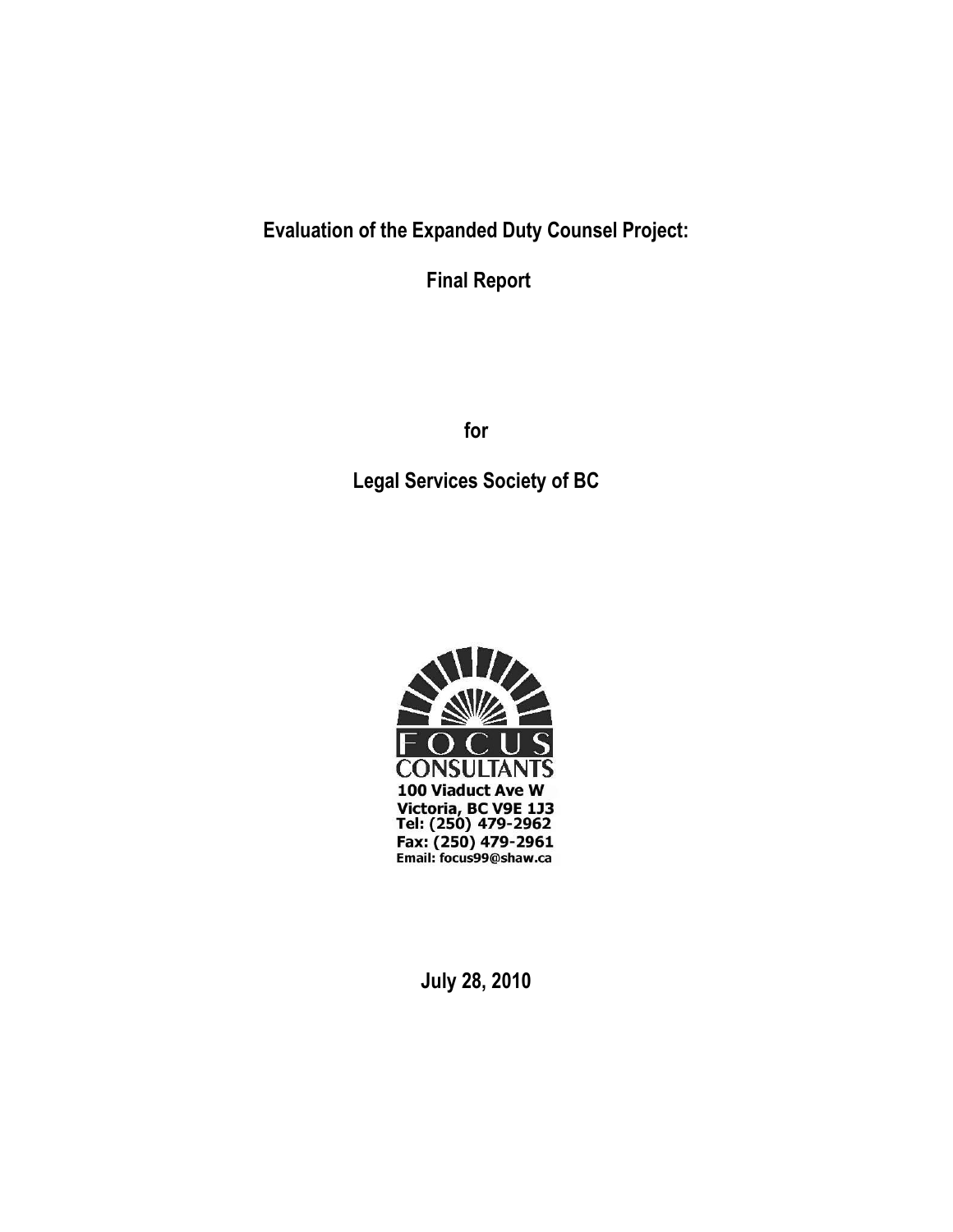## **ACKNOWLEDGEMENTS**

I would like to thank numerous people for their support in this evaluation.

Jacqueline Wood, Pierre Gagnon and David Griffiths of the Legal Services Society gave guidance, logistical support, data backgrounders and feedback throughout this evaluation process. Andrew Vandersluys responded to questions throughout the study and allowed for my shadowing of his activities during the site visits. Karen Richardson provided key data for Sections 2 and 5 of the report and Olga Lefort and Suzanne Wells updated Duty Counsel service reports at key points in the study.

Chris Foster of the Court Services Branch produced numerous iterations of JUSTIN data and responded to countless inquiries on interpretation and verification of data with infinite patience.

I appreciate the thoughtful responses given by respondents in the various stakeholder interviews and in follow-up contacts. These respondents included three EDC lawyers, two judicial case managers, three Crown Counsel and two provincial court judges.

Anthony Beks of Capital Stenographic word processed this report.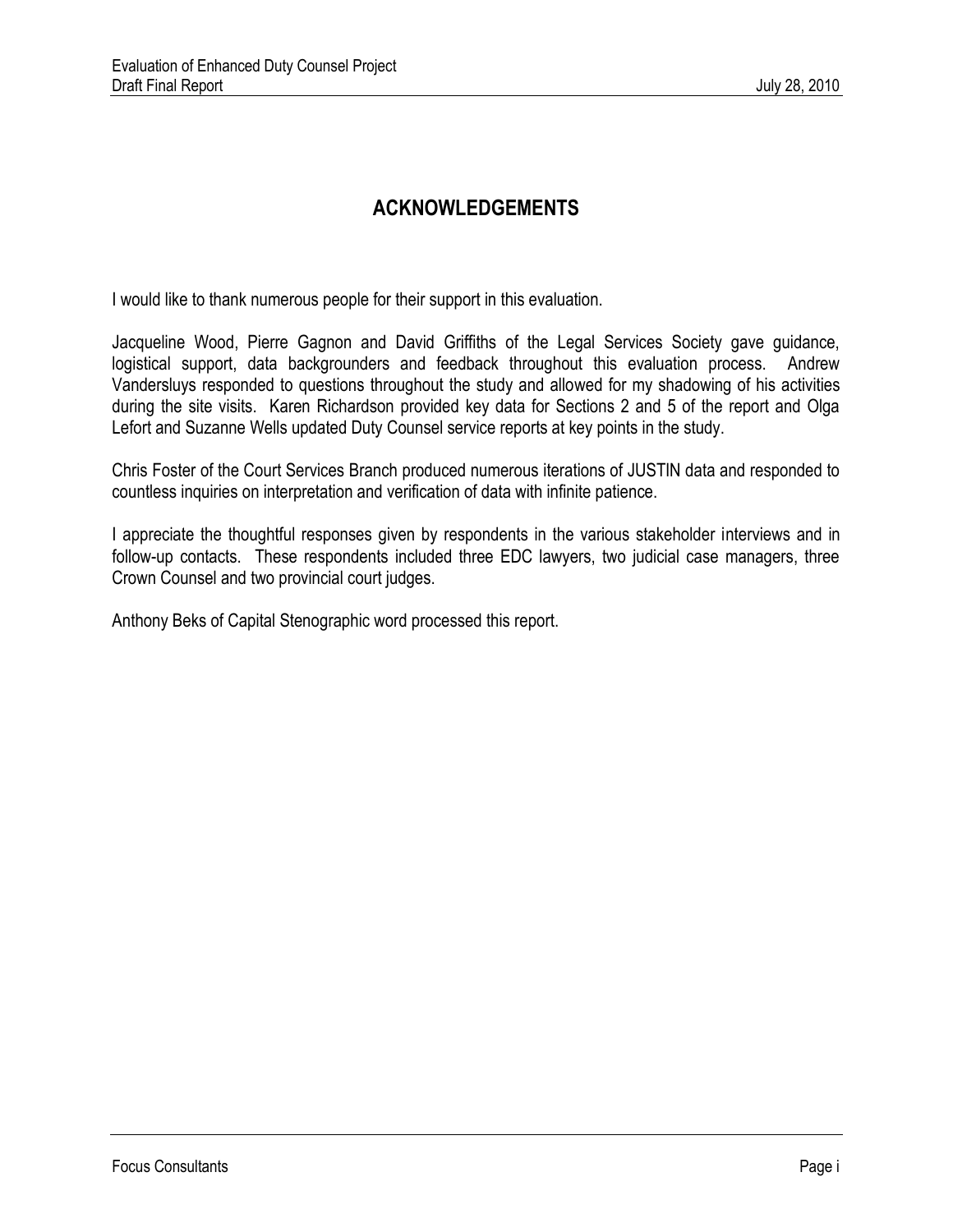## **EXECUTIVE SUMMARY**

#### **Introduction**

In the spring of 2009 the Legal Services Society (LSS) developed an expanded criminal duty counsel model (EDC) to deal with four Category 1 offences on a pilot project basis in the Kelowna Provincial Court. The four offence categories are: breach of probation order (CCC733.1), failure to appear (145(2), (4) and (5)), failure to comply with a recognizance (145 (3), (5.1), and breach of conditional sentence order (742.6).

The pilot project began on June 12, 2009 and will run to March 31, 2011. The EDC includes two new services provided by a roster of three lawyers, one of whom is a staff lawyer<sup>1</sup>, and two of whom are lawyers in private practice contracted to LSS:

- The provision of in- and out-of-custody duty counsel especially for the four charge categories listed above, one day per week (Monday)<sup>2</sup> to give advice to clients and determine cases to be set for guilty pleas and those to be set for trial, and to deal with any breach charges selected for disposition and scheduled on Mondays.
- The provision of in- and out-of-custody duty counsel for the same charge categories one day per week (Monday) in order to represent clients in court at trial, and to deal with any breach charges scheduled for disposition on Monday.

#### **Methodology**

Four methodologies were used to evaluate the EDC model. These include:

- Roll-up analysis of EDC activities recorded on the "Record of Duty Counsel Services" sheet that were maintained by the EDC lawyers.
- Interviews with stakeholders.
- An aggregate analysis of key indicators for the four charge categories compared by service type, location and time period, using the JUSTIN database of the Court Services Branch.
- A cost analysis of the EDC Kelowna model compared to the pre-EDC period in two locations (Kelowna and Prince George) and post-tariff change period where there is no EDC (Prince George).

## **Findings concerning service activity**

The following are the primary findings related to service activity:

#### *Extent of service*

 $\overline{a}$ 

EDC offers substantial service to clients, as indicated by the following averages:

- 1.7 visits per client;
- 1.23 service visits per charge;

<sup>&</sup>lt;sup>1</sup> As of March 26, 2010, the Kelowna Regional Centre of LSS was closed. EDC activity is being continued by the local agent, who was the former staff lawyer.

<sup>2</sup> The designation of Mondays for breach cases has been operative since February 2010. Prior to that the designated day was Friday. For convenience, the designated day will be referred to as Monday throughout this report.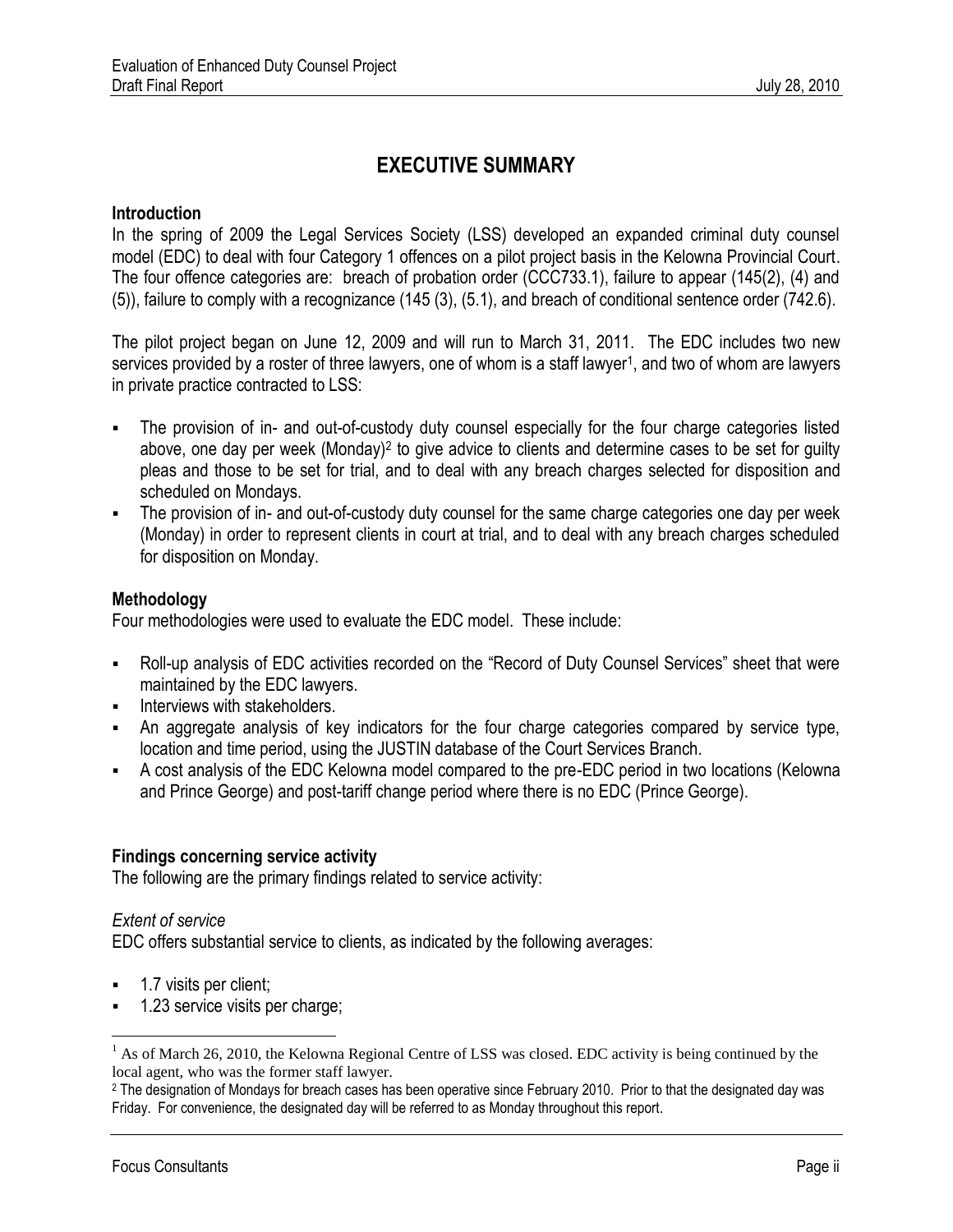- 91 minutes per charge;
- 108 minutes per client.

#### *Client and case characteristics*

- **92%** are out-of-custody clients;
- 61% of charges are probation, 29% bail, 8% FTA, 2% CSO.

#### *Service characteristics*

 40% of service visits are for advice, 34% for adjournments, 16% for guilty pleas, 6% for trial, 4% for sentencing, 2% for stays.

#### **Qualitative feedback from stakeholders**

The following feedback was received from three EDC lawyers, two judicial case managers, three crown counsel and two provincial court judges in Kelowna in one or more personal or telephone interviews.

#### *Primary advantages of EDC in terms of service quality*

- There is a focus specifically on breach cases;
- Assistance and representation is provided for trials;
- Client contacts with Crown are facilitated where appropriate;
- Advice and preparation for sentencing is provided;
- **There is continuity of EDC counsel for clients;**
- Effective use is made of court resources (cases with merit go to trial; more admissions so trial time spent on main issues).

#### *Issues related to service provision*

EDC cases were generally seen as being processed in an efficient and timely way. However, factors which were seen to impact timely dispositions included:

- A backlog of trial dates within the court system in the first months of the project.
- The fact that breach charges in many cases still remain attached to the lead charge, which tends to increase overall case length.
- The fact that EDC is operative on only two days per week, one of which is only for trial appearances.
- EDC provides more management of cases than do regular duty counsel, which may mean longer times to disposition while a client gathers necessary documents or information, or undertakes certain actions prior to trial or sentencing.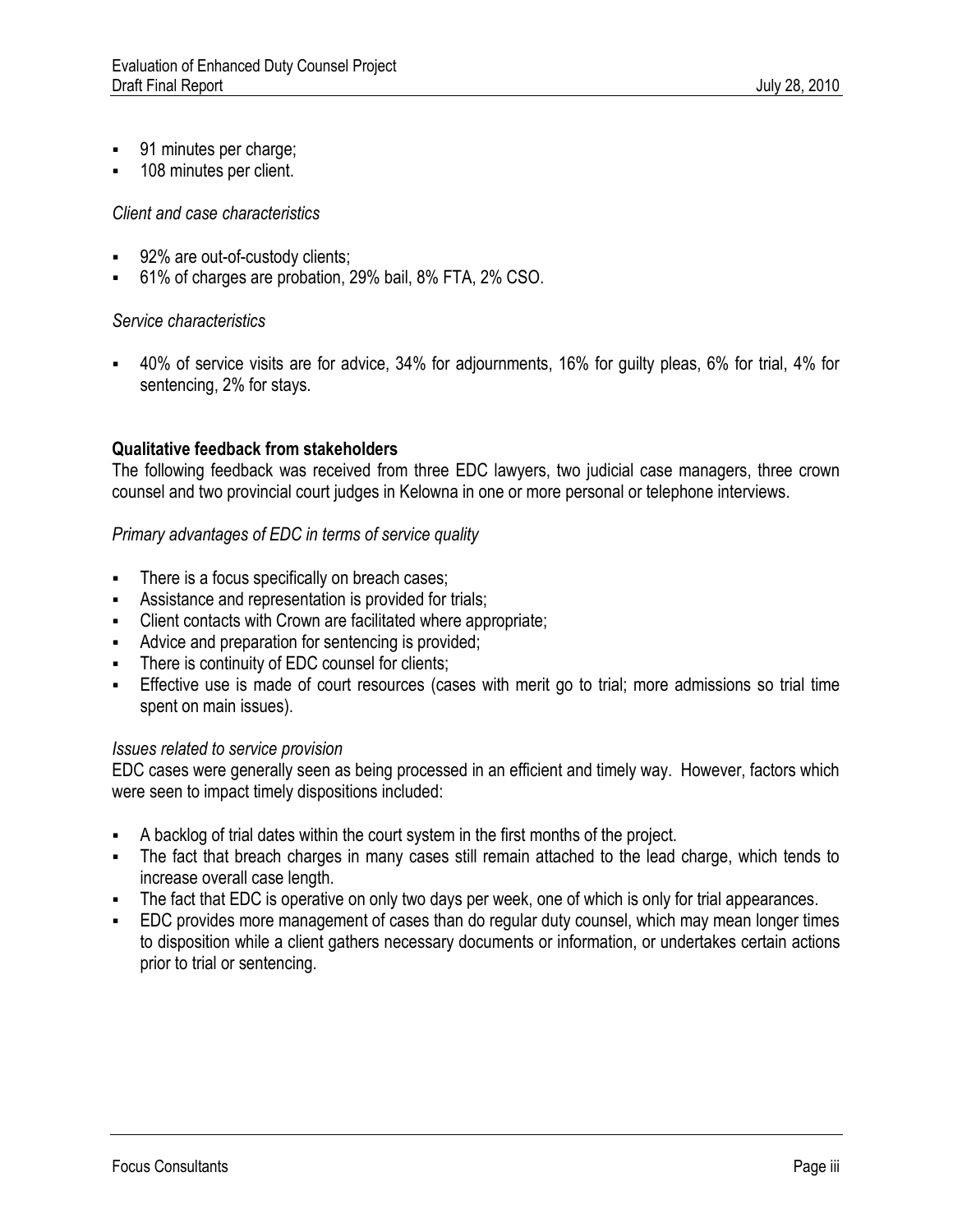## **Findings from JUSTIN database**

The main findings derived from JUSTIN reports are:

- Breach charges in Kelowna in period 2 (June 1, 2009 November 30, 2009) remained roughly the same as in period 1 (June 1, 2008 – November 30, 2008) in terms of their percentage of overall provincial court criminal cases. They have fallen over the same periods in Prince George, but still remain higher than Kelowna overall.
- EDC breach cases in period 2 comprise only 12% of overall Kelowna breach cases. The primary reasons are that an estimated 30 – 35% are dealt with pro bono by counsel (either legal aid or private) as part of plea negotiations on lead charges, and 50 – 55% of accused are in custody on days when EDC is not operating, and tend to plead guilty after discussions with regular duty counsel.
- The overall number of breach appearances in Kelowna rose in period 2 compared with period 1, and did so at an even higher rate in Prince George. The most significant increase was in the EDC component of Kelowna cases. Likely contributors to this increase are the greater proportion of trials undertaken for EDC clients, and the fact that more service time and management of cases is undertaken by EDC than with regular duty counsel.
- The guilty plea rate for breach charges in Kelowna remained constant for period 1 and 2, and it is only slightly higher for EDC than for non-EDC cases. The rate is higher in Prince George.
- The time from charge to disposition in breach cases is considerably longer for EDC than non-EDC breach charges over the reporting period used in the study. However, this is primarily because all EDC cases were completed within the report time frame, but a significant percentage of non-EDC cases were still not complete. If a longer time period could be used for comparisons, the time to disposition for non-EDC cases would likely increase significantly.
- There is a significantly higher trial rate in EDC breach cases in period 2 than in non-EDC cases in Kelowna and Prince George from either period.
- The overall percentage of breach appearances at which duty counsel appears for the accused in Kelowna is higher in period 2 than in period 1, and is higher than in Prince George in both periods. A significant contributor to this higher percentage is EDC cases.

## **Cost analysis findings**

A true comparison between the EDC and other legal service delivery models for breach cases is not possible because the units of service delivery differ substantially. However, in general, EDC services are being delivered at a reasonable cost. It appears that EDC services cost less than tariff services for concluded cases, guilty pleas and trials (although there are too few non-EDC trials to allow for meaningful costing). In general, EDC services cost more than regular duty counsel services, but again it is difficult to bring service units into any meaningful relationship.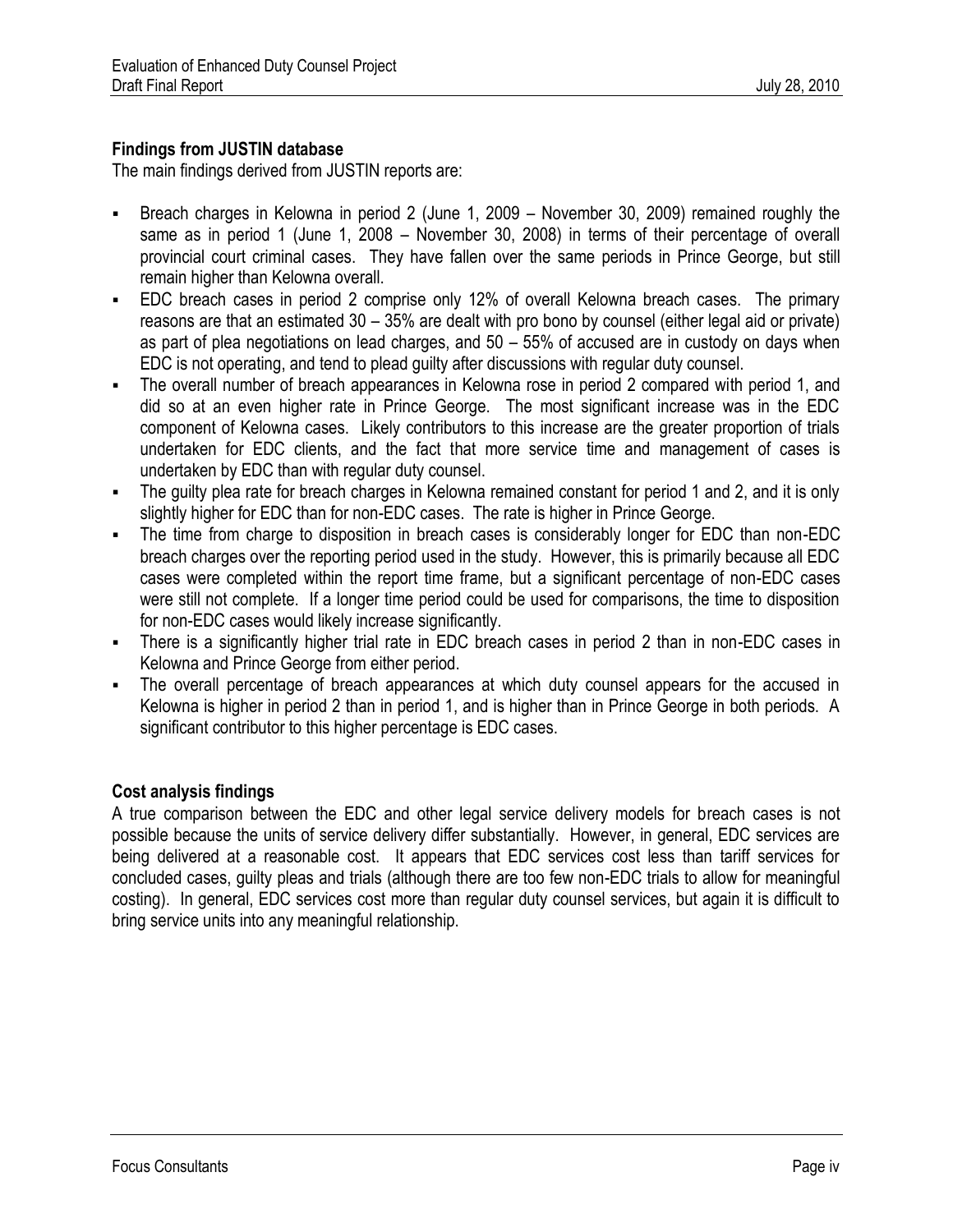# **TABLE OF CONTENTS**

| 1.0 |       |  |
|-----|-------|--|
| 1.1 |       |  |
|     | 1.1.1 |  |
|     | 1.1.2 |  |
| 1.2 |       |  |
| 2.0 |       |  |
| 3.0 |       |  |
| 3.1 |       |  |
| 3.2 |       |  |
| 3.3 |       |  |
| 3.4 |       |  |
| 3.5 |       |  |
| 3.6 |       |  |
| 3.7 |       |  |
| 4.0 |       |  |
| 4.1 |       |  |
|     | 4.1.1 |  |
|     | 4.1.2 |  |
| 4.2 |       |  |
|     | 4.2.1 |  |
|     | 4.2.2 |  |
|     | 4.2.3 |  |
|     | 4.2.4 |  |
|     | 4.2.5 |  |
|     | 4.2.6 |  |
| 5.0 |       |  |
| 5.1 |       |  |
| 5.2 |       |  |
| 5.3 |       |  |
| 6.0 |       |  |

## **APPENDICES**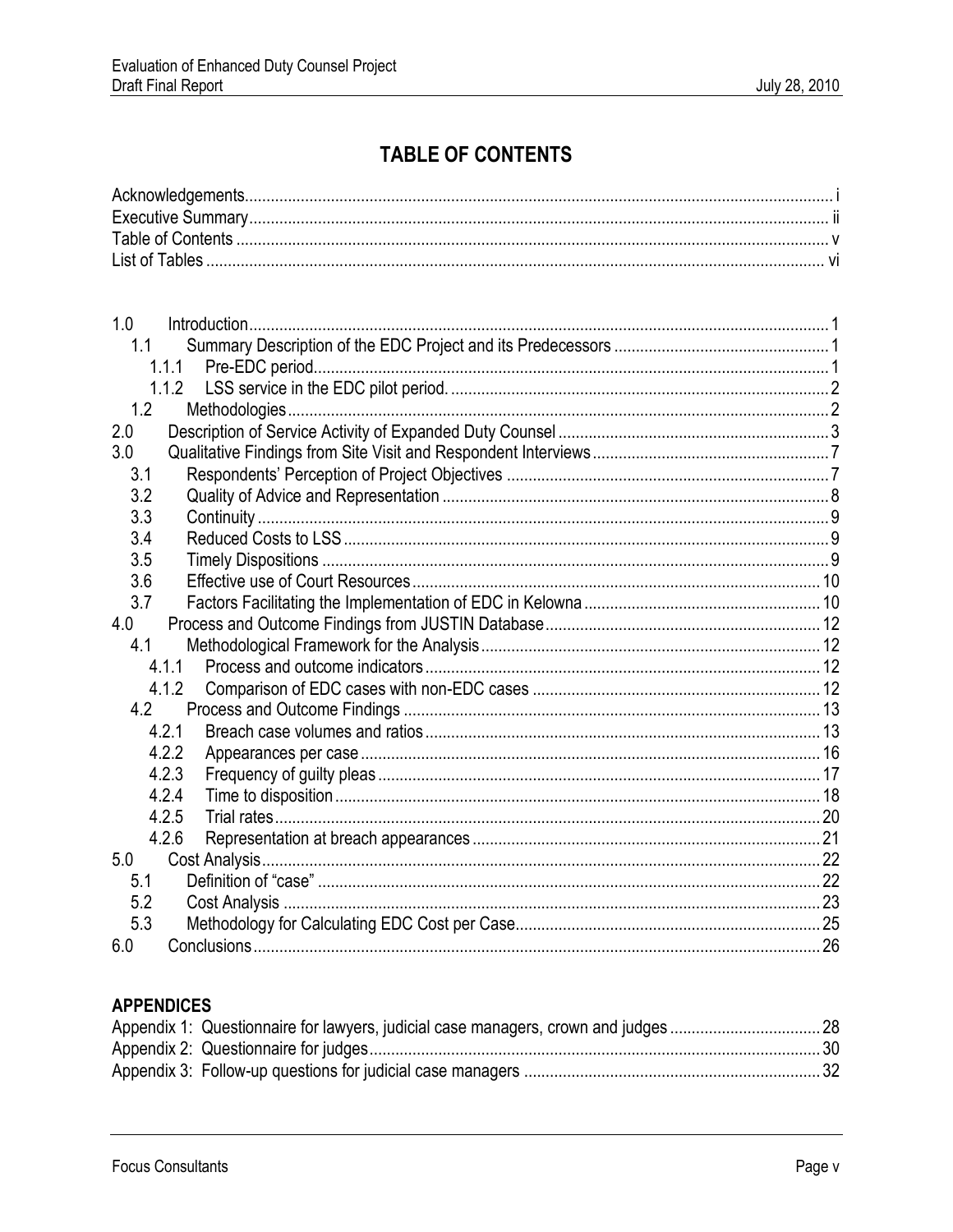# **LIST OF TABLES**

| Table 1:     | Overview of clients, charges and service visits, June 12, 2009 to April 21, 2010  3       |  |
|--------------|-------------------------------------------------------------------------------------------|--|
| Table 2:     | Status of client at time of service visit (counting clients only, N=112), June 12, 2009 – |  |
|              |                                                                                           |  |
| Table 3:     | Breach charge (counting total charges only, N=138), June 12, 2009 - April 21, 2010 4      |  |
| Table 4:     |                                                                                           |  |
| Table 5:     |                                                                                           |  |
| Table 6:     |                                                                                           |  |
| Table 7:     |                                                                                           |  |
| Table 8:     |                                                                                           |  |
| Table 9:     |                                                                                           |  |
| Table 10:    |                                                                                           |  |
| Table 11:    |                                                                                           |  |
| Table $12$ : |                                                                                           |  |
| Table 13:    |                                                                                           |  |
| Table 14:    | Preliminary comparison of cost per case for breach charges, by service delivery mode 24   |  |
| Table 15:    |                                                                                           |  |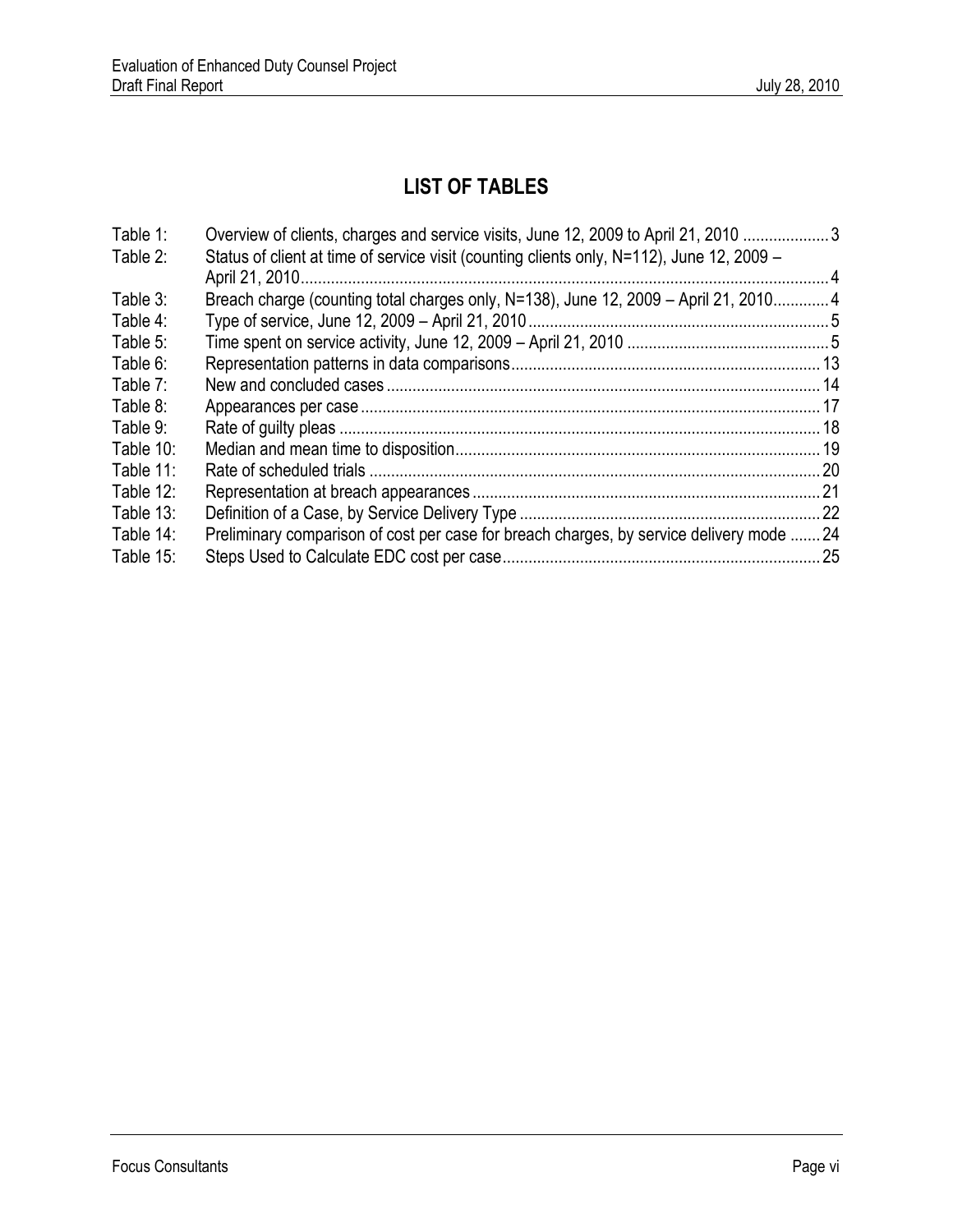## **1.0 INTRODUCTION**

In the spring of 2009 the Legal Services Society (LSS) developed an expanded criminal duty counsel model (EDC) to deal with four Category 1 offences on a pilot project basis in the Kelowna Provincial Court. The four offence categories are: breach of probation order (CCC733.1), failure to appear (145(2), (4) and (5)), failure to comply with a recognizance (145 (3), (5.1), and breach of conditional sentence order (742.6). The pilot project began on June 12, 2009 and will run to March 31, 2011.

Focus Consultants was asked to evaluate this project. The primary focuses of the evaluation were to determine:

- Whether the EDC helps move category 1 cases through the court system more quickly than with a "pure" tariff model of delivery or one in which only regular duty counsel are provided for these offences;
- **Whether fewer appearances are involved;**
- Whether accused persons are more frequently represented at appearances, pleas and trials;
- Whether EDC file maintenance procedures provide greater continuity and enhanced decision-making in breach cases;
- Whether court appearances are able to be conducted more efficiently; and
- What the costs of the model are.

Although this is the final evaluation report for this study, the pilot project will continue – as noted above – until March 31, 2011.

## **1.1 Summary Description of the EDC Project and its Predecessors**

Below is a summary description of services that were provided by LSS for Category 1 offences in the year prior to the EDC, followed by those that are being provided in the EDC pilot period.

## *1.1.1 Pre-EDC period*

On May 5, 2008 a practice direction for the Kelowna-Okanagan District of the Provincial Court was announced under Rule 3 of the Criminal Case Flow Management (CCFM) Rules. It provided for specific sittings in Compliance Court for the hearing of matters arising from the breach of court orders that had been filed in the Kelowna Registry and failure to comply with the CCFM.

During this pre-EDC period (May 5, 2008 – June 11, 2009), LSS provided in-custody criminal duty counsel service (Monday to Friday) and out-of-custody duty counsel service (Monday, Tuesday and Thursday), to deal with the general flow of cases, and some Category 1 offences. The vast majority of category 1 offences for clients that were financially eligible for legal aid were provided by private bar lawyers under the LSS criminal tariff referral system. LSS anticipated that the introduction of compliance court would impact the number of Category 1 billings since more charges would be resolved in court separate from the resolution of the substantive charge. According to LSS billing rules, counsel is entitled to bill the fee for charges heard at the same time at the higher offence code. Normally Category 1 charges which were heard at the same time as a substantive charge did not cost LSS additional funds. A greater number of Category 1 charges heard separate from the substantive charge would increase Category 1 billings.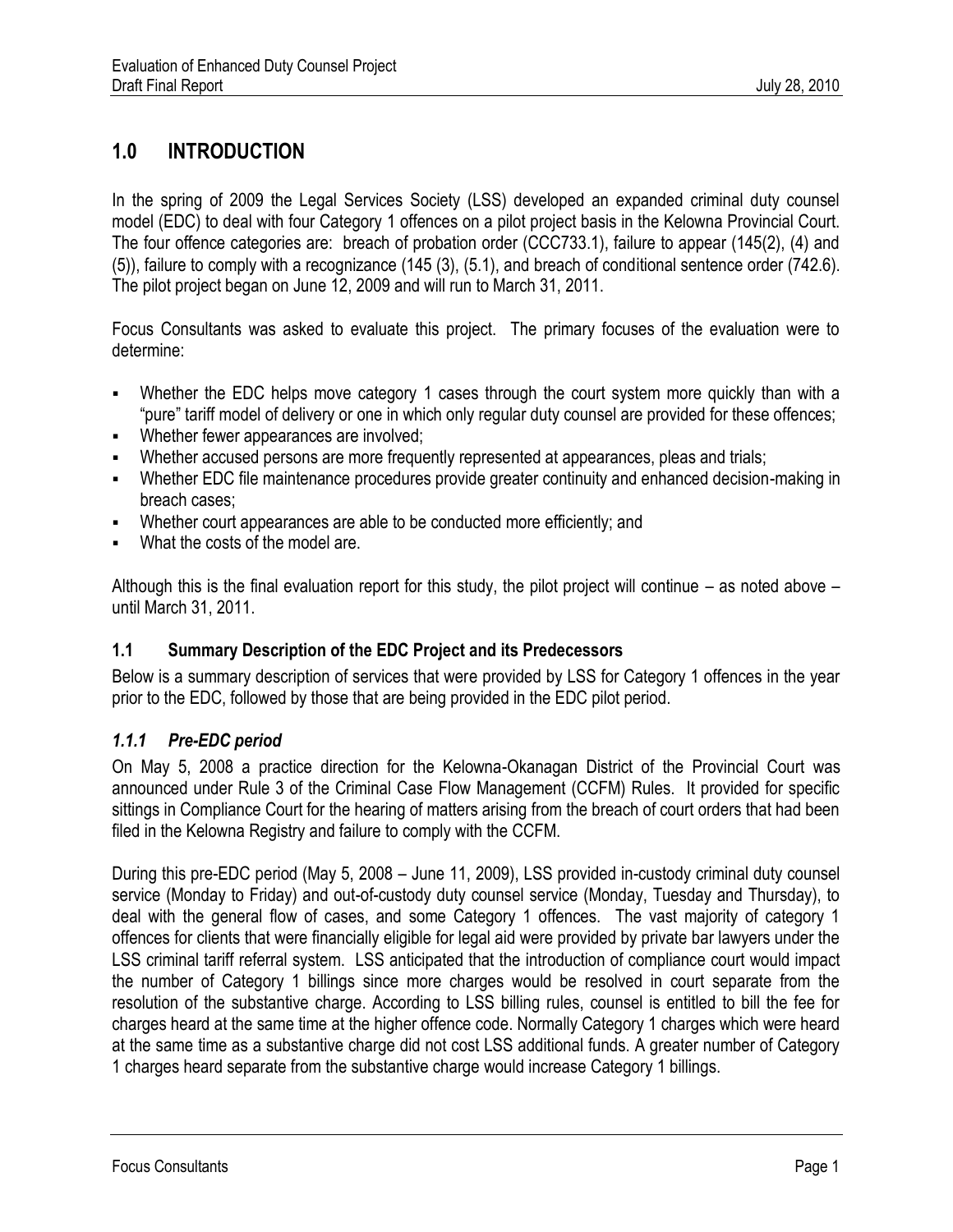In January 2009 LSS announced that it would no longer fund any Category 1 offences under the criminal tariff referral system for adult clients who applied after March 31, 2009 (except for possible exceptions for adult clients with mental disabilities). Where available, regular duty counsel would continue to handle Category 1 offences, except for trials.

## *1.1.2 LSS service in the EDC pilot period.*

In Kelowna, LSS is maintaining the province's in-custody criminal duty counsel service (Monday to Friday) and the out-of-custody duty counsel service (Monday, Tuesday and Thursday), to deal with both the general flow of cases and, where time permits, with breach charges selected for dispositions on Mondays, Tuesdays and Thursdays. In this respect there is no change in practice. This component of current service delivery in Kelowna is referred to in the tables in section 4 of this report as the "non-EDC" component.

The EDC includes two new services provided by a roster of three lawyers, one of whom is a staff lawyer<sup>3</sup>, and two of whom are lawyers in private practice contracted to LSS:

- The provision of in- and out-of-custody duty counsel especially for the four charge categories listed above, one day per week (Monday)<sup>4</sup> to give advice to clients and determine cases to be set for guilty pleas and those to be set for trial, and to deal with any breach charges selected for disposition and scheduled on Mondays.
- The provision of in- and out-of-custody duty counsel for the same charge categories one day per week (Monday) in order to represent clients in court at trial, and to deal with any breach charges scheduled for disposition on Monday.

## **1.2 Methodologies**

Four methodologies were used in this study, as summarized below. Several of the methodologies are complex. To facilitate understanding of the data, the discussion of each methodology is presented together with the results in each section, rather than in a separate methodology section. The relevant sections in which methodology and results are discussed are shown in parentheses:

- Roll-up analysis of EDC activities recorded on the "Record of Duty Counsel Services" sheet that were maintained by the EDC lawyers (Section 2);
- Interviews with stakeholders (Section 3);
- An aggregate analysis of key indicators for the four charge categories compared by service type, location and time period, using the JUSTIN database of the Court Services Branch (Section 4);
- A cost analysis of the EDC Kelowna model compared to the pre-EDC period in two locations (Kelowna and Prince George) and post-tariff change period where there is no EDC (Prince George) (Section 5).

 $\overline{a}$ 

 $3$  As of March 26, 2010, the Kelowna Regional Centre of LSS was closed. EDC activity is being continued by the local agent, who was the former staff lawyer.

<sup>4</sup> The designation of Mondays for breach cases has been operative since February 2010. Prior to that the designated day was Friday. For convenience, the designated day will be referred to as Monday throughout this report.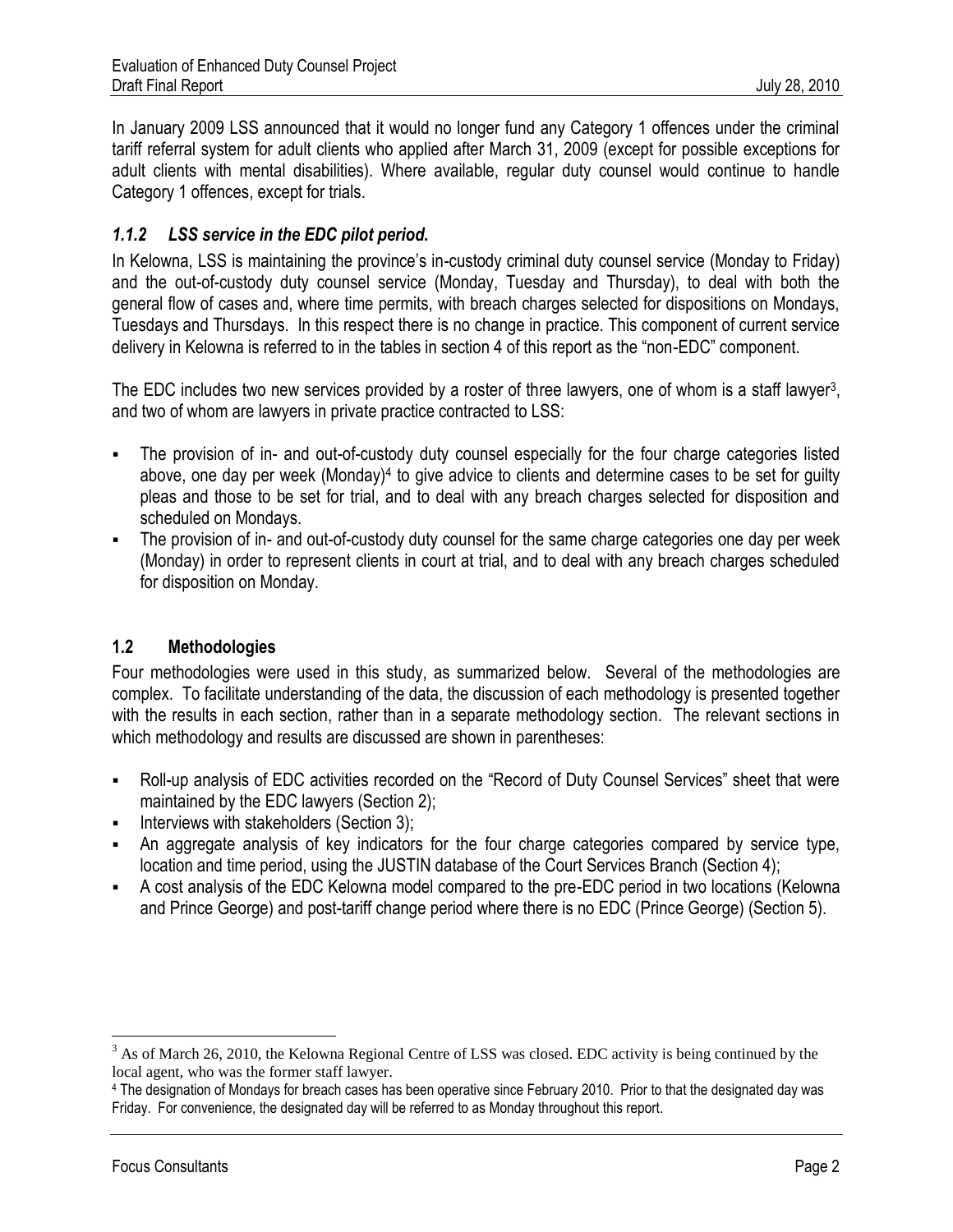## **2.0 DESCRIPTION OF SERVICE ACTIVITY OF EXPANDED DUTY COUNSEL**

The three lawyers who served as expanded duty counsel for the project were asked to maintain records of selected activities on a "Record of Duty Counsel Service" sheet for all cases in which they were engaged. These data were recorded by service visit related to a particular charge, and included:

- Court case number
- Client name
- EDC counsel's name
- Date of service visit
- Status of client (in custody, out of custody)
- **Breach charge involved**
- Type of service provided (advice, adjournment, stay, guilty plea, sentencing, trial)
- Time spent on the service, by category (preparation, interview, attendance, administration)

Tables 1- 5 present aggregated data from these Record of Duty Counsel Service sheets for the period June 12 , 2009 – April 21, 2010. They follow the same formats that were used in the mid-term report of February 2, 2010. However since the mid-term report only provided data to November 13, 2009, this section contains approximately twice the number of cases and resulting data as the earlier report. The overall volume of cases is now sufficient to provide confidence in the overall patterns, which are summarized under each table.

#### **Table 1: Overview of clients, charges and service visits, June 12, 2009 to April 21, 2010**

| Data item                                         | <b>Clients</b> | <b>Charges</b> | <b>Service</b><br>visits |
|---------------------------------------------------|----------------|----------------|--------------------------|
| Number of individual clients                      | 112            |                |                          |
| -number of clients with 1 charge                  | 92             | 92             |                          |
| -number of clients with 2 charges                 | 15             | 30             |                          |
| -number of clients with 3 charges                 |                | 12             |                          |
| -number of clients with 4 charges                 |                | 4              |                          |
| Total number of charges                           |                | 138            |                          |
| - number of charges involving 1 service visit     |                | 99             | 99                       |
| - number of charges involving 2 service visits    |                | 27             | 54                       |
| - number of charges involving 3 service visits    |                | 9              | 27                       |
| - number of charges involving 4 service visits    |                | 3              | 12                       |
| Total number of services, including repeat visits |                |                | 192                      |

Note: In cases where there were repeat visits of a single client who had more than one charge, two or more charges may have been dealt with at the same time. However, for data consistency, each have been counted as a separate service visit.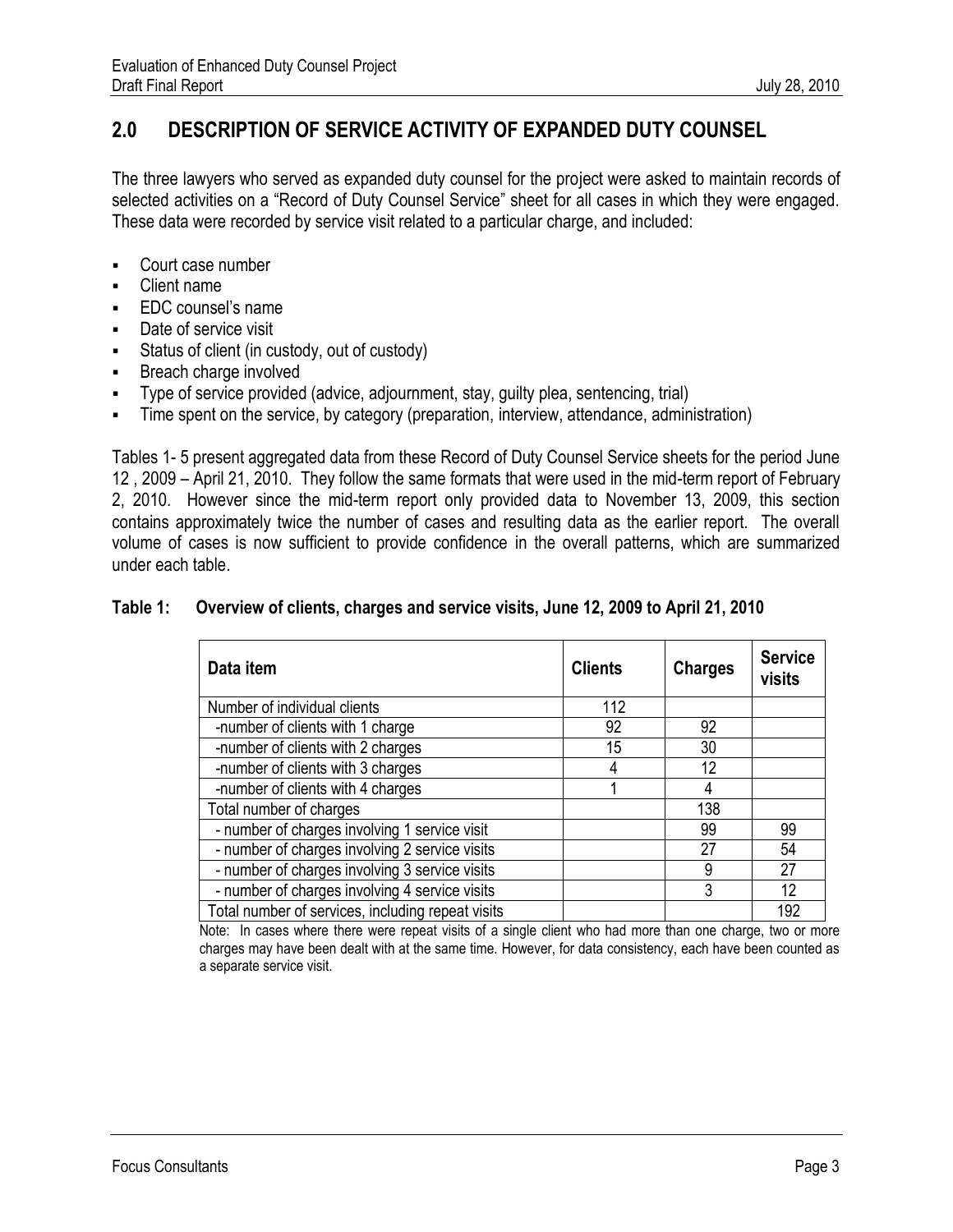Summary data for Table 1 include the following:

- The vast majority of clients (81%, 112/138) involve 1 breach charge
- The average number of charges per client is 1.23
- 72% (99/138) of charges involve only 1 service visit; 28% (39/138) involve two or more.
- Overall, there are 1.7 visits per client (192/112)
- The average number of charges and service visits per client has slightly increased since the mid-term report.

## **Table 2: Status of client at time of service visit (counting clients only, N=112), June 12, 2009 – April 21, 2010**

| <b>Status</b>  | <b>Frequency</b> | <b>Percent</b> |
|----------------|------------------|----------------|
| In custody     |                  | ጸ%             |
| Out of custody | 103              | 92%            |
| Γotal          | 112              | 1በበ%           |

Points of note for Table 2 are:

- The vast majority of clients are out-of-custody. This has implications in terms of the extent to which the program is able to serve accused persons with breach charges, as discussed in the commentary following Table 7 (Section 4.2).
- This percentage has remained constant since the mid-term report.

## **Table 3: Breach charge (counting total charges only, N=138), June 12, 2009 – April 21, 2010**

| Charge     | <b>Frequency</b> | <b>Percent</b> |
|------------|------------------|----------------|
| <b>CSO</b> |                  | 2%             |
| Probation  | 81               | 61%            |
| Bail       | 39               | 29%            |
| <b>FTA</b> | 11               | 8%             |
| Total      | 133<br>$(NR=5)$  | 100%           |

Note: Percentages do not total 100% due to rounding.

The primary pattern of note in this table is that over half the breach charges (61%) relate to probation. This percentage has risen from 52% in the mid-term report, but has likely stabilized.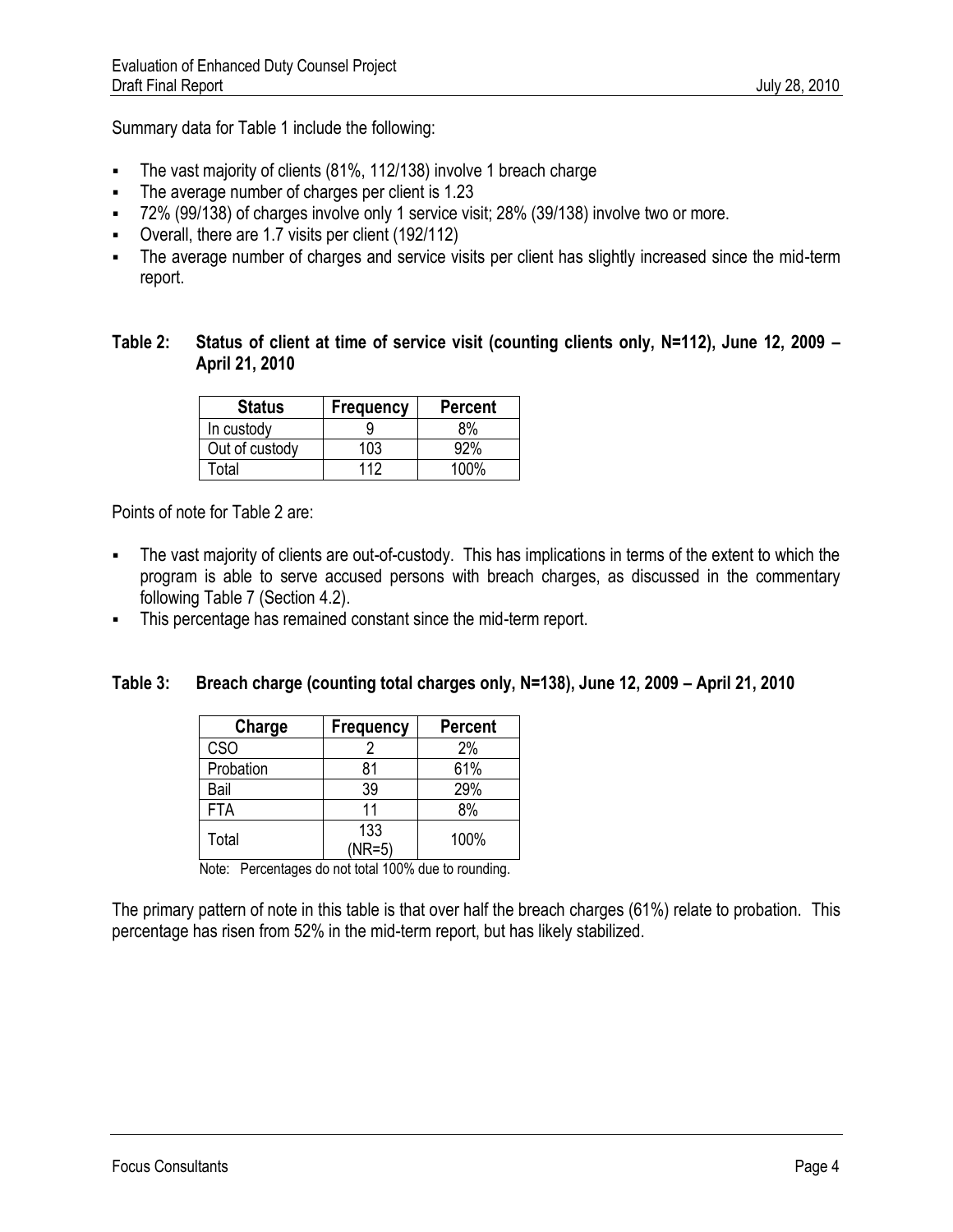| <b>Type of service</b> | Frequency of this service in<br>overall service visits<br>(N= 190; more than one<br>service per visit possible) | Percentage of<br>overall services |
|------------------------|-----------------------------------------------------------------------------------------------------------------|-----------------------------------|
| Advice                 | 129                                                                                                             | 40%                               |
| Adjournment            | 110                                                                                                             | 34%                               |
| Stay                   | 5                                                                                                               | 2%                                |
| Guilty plea            | 51                                                                                                              | 16%                               |
| Sentence only          | 12                                                                                                              | 4%                                |
| Trial                  | 18                                                                                                              | 6%                                |

#### **Table 4: Type of service, June 12, 2009 – April 21, 2010**

Notes: 1) More than 1 answer possible

2) This table is a breakdown of service activity, regardless of the number of times the same service might be offered on a repeat visit. If the same service is offered on different days for the same charge (e.g. advice or requesting an adjournment), it is counted twice.

Key patterns for Table 4 are:

- As was the case in the mid-term report, advice and adjournments are the two primary service types. It should be stressed that advice and adjournment services are frequently reported for the same charge, whereas the remaining services are not usually reported more than once.
- Although still very small, the percentage of trials as a service type has doubled since the mid-term report. This is likely because insufficient time had passed at the time of the earlier report for trials to have taken place. Although it is likely that this percentage has stabilized because of the increased number of cases and the overall passage of time, it is possible that it may increase to 7 or 8% of overall service visits.
- The total number of charges was 138. The percentage of non-repeating (i.e. excluding advice and adjournments) service types out of total charges was as follows: stay 4% (5/138); guilty plea 37% (51/138); sentencing 9% (12/138); trial 13% (18/138).

#### **Table 5: Time spent on service activity, June 12, 2009 – April 21, 2010**

| <b>Type of service</b><br>activity | Total # of<br>hours<br>for each<br>service<br>activity | Percent of<br>total<br>service<br>time | # of charges<br>involving<br>this service<br>activity on at<br>least one visit | Average time<br>per charge<br>involving<br>this service activity                             |
|------------------------------------|--------------------------------------------------------|----------------------------------------|--------------------------------------------------------------------------------|----------------------------------------------------------------------------------------------|
| Preparation                        | 38.0                                                   | 19%                                    | 71                                                                             | 32 mins                                                                                      |
| Interview                          | 80.3                                                   | 40%                                    | 137                                                                            | 35 mins                                                                                      |
| Attendance                         | 54.3                                                   | 27%                                    | 124                                                                            | 26 mins                                                                                      |
| Administration                     | 28.8                                                   | 14%                                    | 104                                                                            | 17 mins                                                                                      |
| Total                              | 201.4                                                  | 100%                                   |                                                                                |                                                                                              |
| $\overline{4}$<br><b>Matao</b> :   |                                                        |                                        |                                                                                | If the came optimize undertaken in more than and essession for the came charge. the two time |

Notes: 1) If the same activity is undertaken in more than one occasion for the same charge, the two time periods are totaled for that charge.

2) The average time per charge for all services is 90.9 minutes for 138 charges.

3) The average time per client, regardless of number of charges, is 107.9 minutes for 112 clients.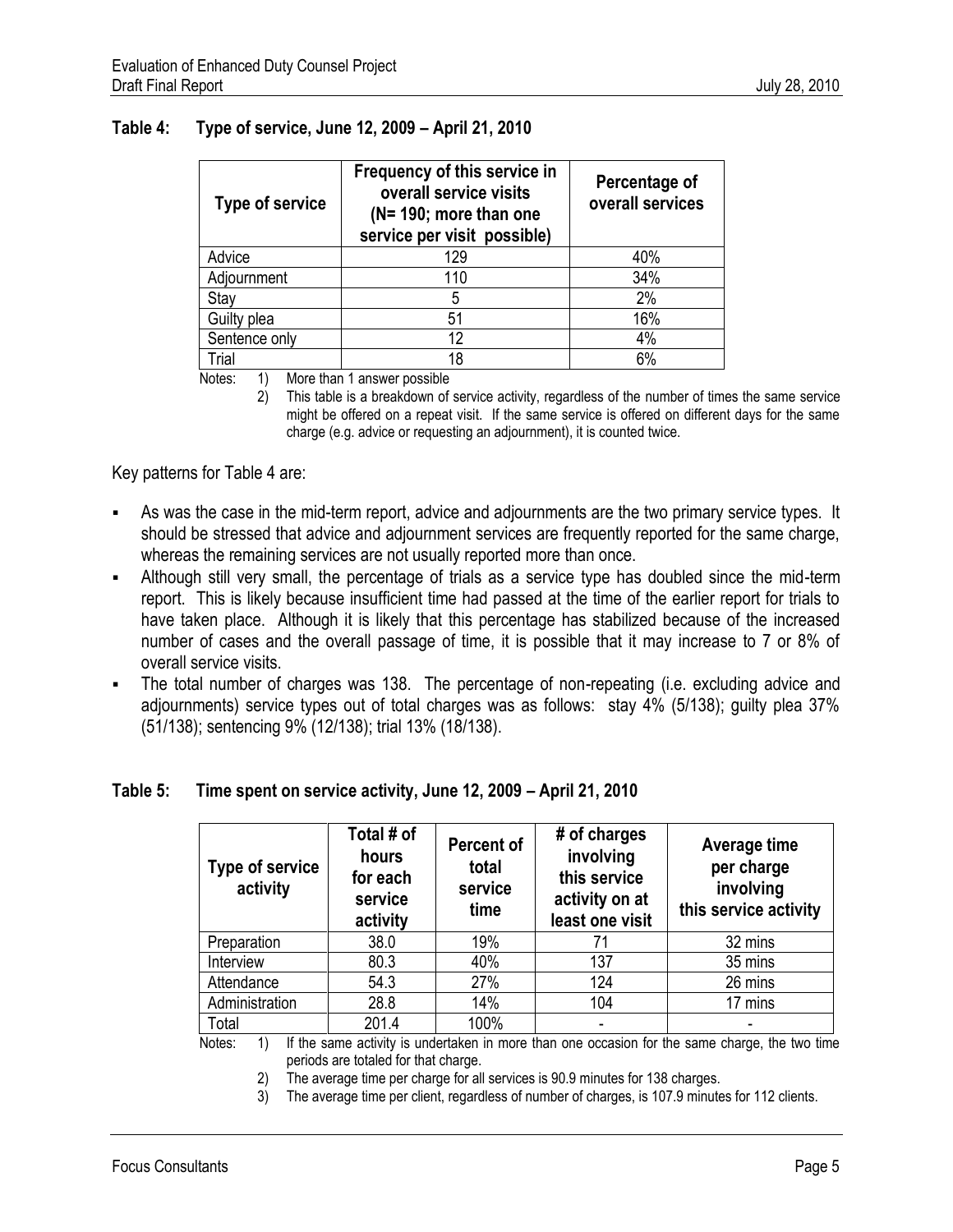The two main findings for Table 5 include:

- The primary service activity interviewing clients comprises approximately 40% of overall EDC time. This is down from 48% in the mid-term report (while preparation has increased from 11% in the midterm report to 19%), but is likely now a stable figure.
- While comparative data for time per charge is not available for regular duty counsel (LSS does not track cumulative regular duty counsel time for individual charges), it is highly likely that the overall average EDC time per charge of 90.5 minutes is considerably greater than that which is provided through regular duty counsel. The same observation applies for the average EDC time of 107.9 minutes per client.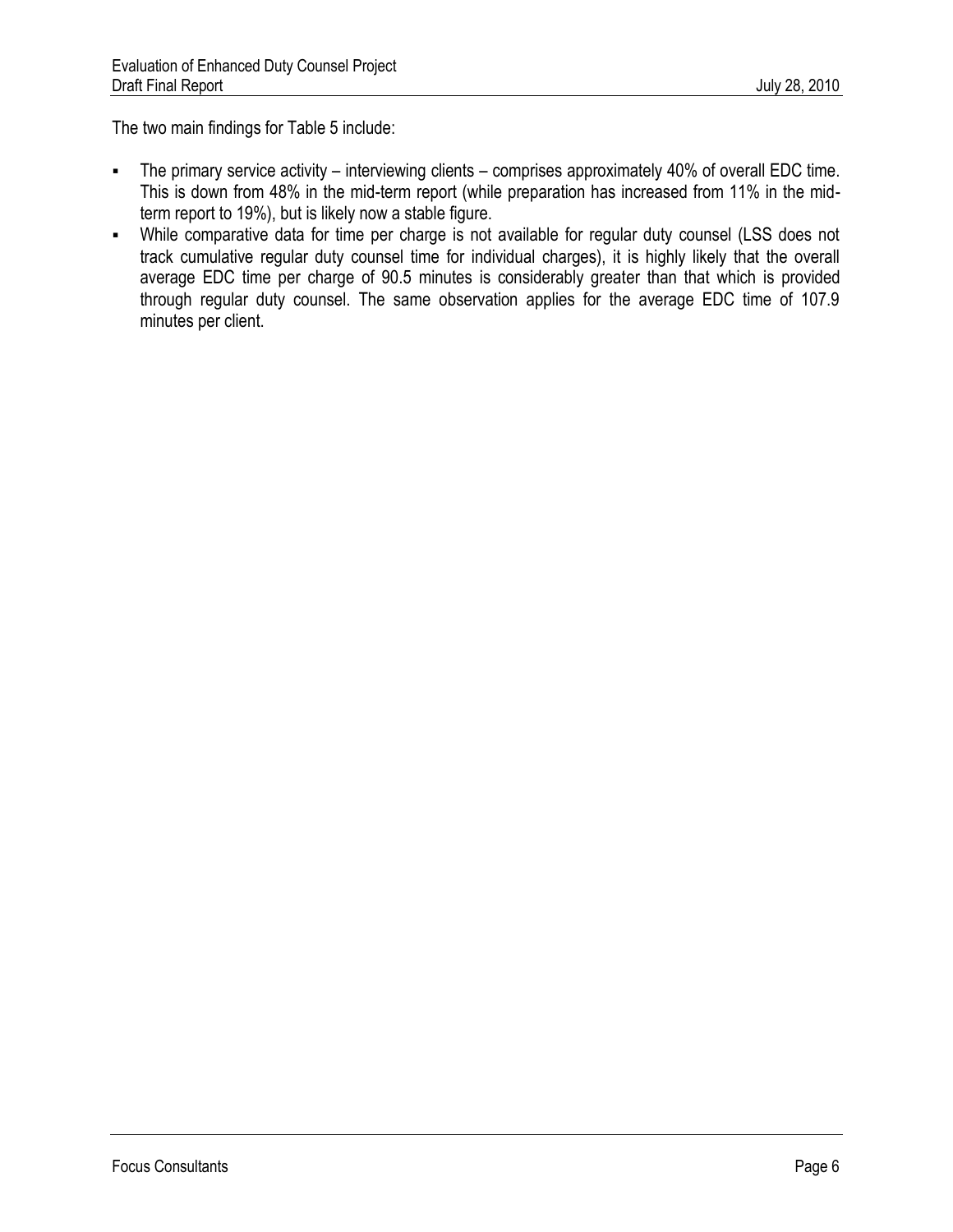## **3.0 QUALITATIVE FINDINGS FROM SITE VISIT AND RESPONDENT INTERVIEWS**

This section presents data from qualitative interviews during a site visit and in follow up interviews in succeeding months. The site visit was conducted in Kelowna on November, 2009. The intent was exploratory, allowing the evaluator to observe the dynamics of service delivery in context and to develop a sense of emerging issues or ways in which the model had been adjusted.

Site visit activities included:

- Interviews with all three EDC lawyers, two JCMs and one Crown Counsel (see Appendix 1 for questionnaire);
- Shadowing the coordinator of the EDC project as he interviewed and advised persons with breach charges, and/or assisted them in court. The reason for the evaluator's presence was explained to each client, and all gave permission to include him in interviews;
- Troubleshooting data quality issues. The main task was to follow-up cases that could not be located in JUSTIN. One of the JCMs was particularly helpful in this regard. Both EDC lawyers also helped with some data anomalies in the Record of Duty Counsel Services;
- Discussions with the EDC Coordinator about a JUSTIN data report.

In January/February 2010 telephone discussions were held with two federal crown prosecutors who handled drug related breach charges in Kelowna. In April 2010 follow-up interviews were conducted with two provincial court judges who had had significant contact with the three EDC lawyers, either in Compliance Court in Kelowna, or for trial and/or sentencing of EDC clients (see Appendix 2 for questionnaire). In May 2010 two judicial case managers responded by email to a series of supplementary questions about the project (see Appendix 3).

The themes discussed in the following sections relate to overall objectives, process issues, outcomes and related issues that were discussed with respondents during the site visit and follow-up interviews.

## **3.1 Respondents' Perception of Project Objectives**

The primary objectives of the EDC identified by the respondents in regard to the four types of breach cases were:

- To provide to accused persons fuller advice than is possible with regular duty counsel, such that they are fully aware of possible outcomes and provide representation at trial;
- To provide more continuity of assistance to accused persons than is normally achieved by regular duty counsel;
- To provide a service previously provided under the tariff, but at lesser cost to LSS;
- To assist accused persons in breach cases to reach a disposition in a timely manner;
- To help encourage the effective use of court resources for cases with merit, rather than for defences with negligible chance of success.

These objectives represent the collective sense of the project held by the respondents, rather than the particular views of the LSS, whose primary emphasis is on the first three objectives.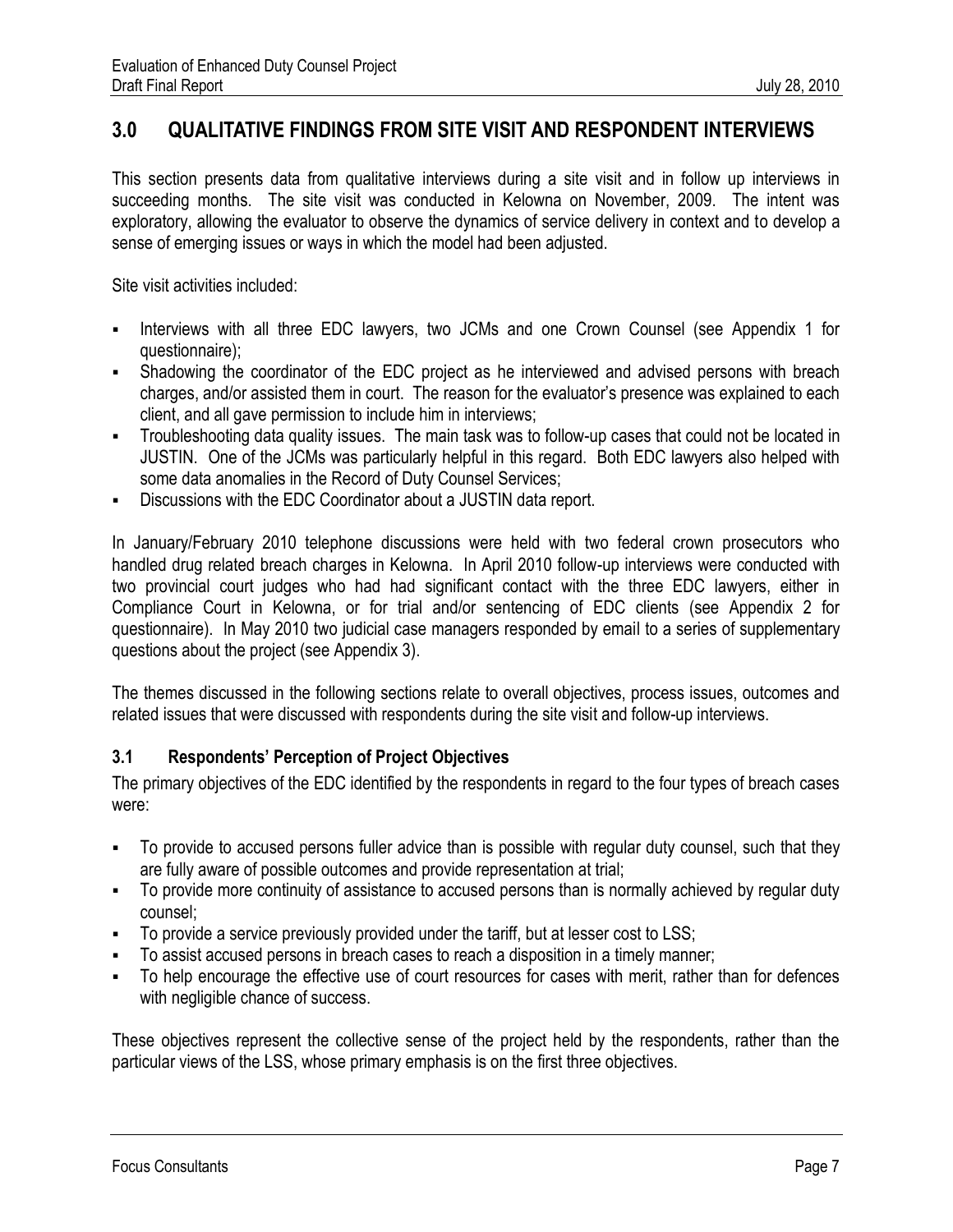## **3.2 Quality of Advice and Representation**

Respondents provided several examples of ways in which they perceived the EDC model provides advantages to clients:

## *Focused attention on breach issues*

 The scheduling of a dedicated time for EDC on Mondays for breach cases has meant that counsel can bring more focus to these cases than can regular duty counsel, who typically deal with a large number of accused on a range of issues. Some respondents felt that regular duty counsel activity often consists simply of "meeting and greeting," giving out business cards and "shopping for clients."

## *Assistance at trial*

 Most regular duty counsel have insufficient time to provide trial advice to accused persons. This can mean that trials will be scheduled, but on the trial date, the accused simply pleads guilty. EDC not only provides trial advice, but can also represent the accused at trial. Some respondents felt that more trials were actually going ahead in EDC-assessed breach cases than in the (former) tariff-assisted cases. This appears to be the case, as will be shown in Section 4.2.5, and is likely for two reasons. Firstly, breaches are less frequently being subsumed in a plea arrangement with a lead charge. Because they are dealt with separately from the lead charge, more consideration may be being given to the possibility of a defence. Secondly, some respondents stated that under the tariff system, the scheduling of a trial was sometimes a matter of strategy rather than of an intent to proceed (see "effective use of court resources" below). This strategic practice is less likely to occur in EDC assisted breach cases, so those cases that are scheduled for trial likely go ahead.

## *Contact with Crown*

 Accused persons assisted by EDC have also been able to talk to Crown, which is not possible for selfrepresented litigants, and is only infrequently done through regular duty Counsel. Crown disclosure is always possible with the assistance of EDCs.

## *Advice on sentencing or speaking to sentence*

 Several respondents noted that the possibility of jail time is high for breach offences, in part because breaches are often related to drug offences (e.g. breaching red zone restrictions). In situations where clients intend to plead guilty, EDC can more fully discuss sentencing options and in some cases can speak to sentence. There is usually insufficient time for regular duty counsel to offer this type of support.

## *Greater preparation for sentencing*

 Self-represented litigants often assume that Crown's "initial sentencing position" is essentially the sentence they will get if they plead guilty. They do not understand that the judge decides the sentence, and therefore do not prepare for the hearing with possible options that will meet the court's objectives in sentencing while at the same time allowing the accused to meet work, family or other objectives. The fuller consultations with the EDC lawyer allows them to consider a range of options. This may also lead the EDC lawyer to suggest to the accused that they plead guilty, but adjourn sentencing until the EDC can talk to a probation officer or alcohol and drug counsellor as appropriate, and then explain alternative options to Crown.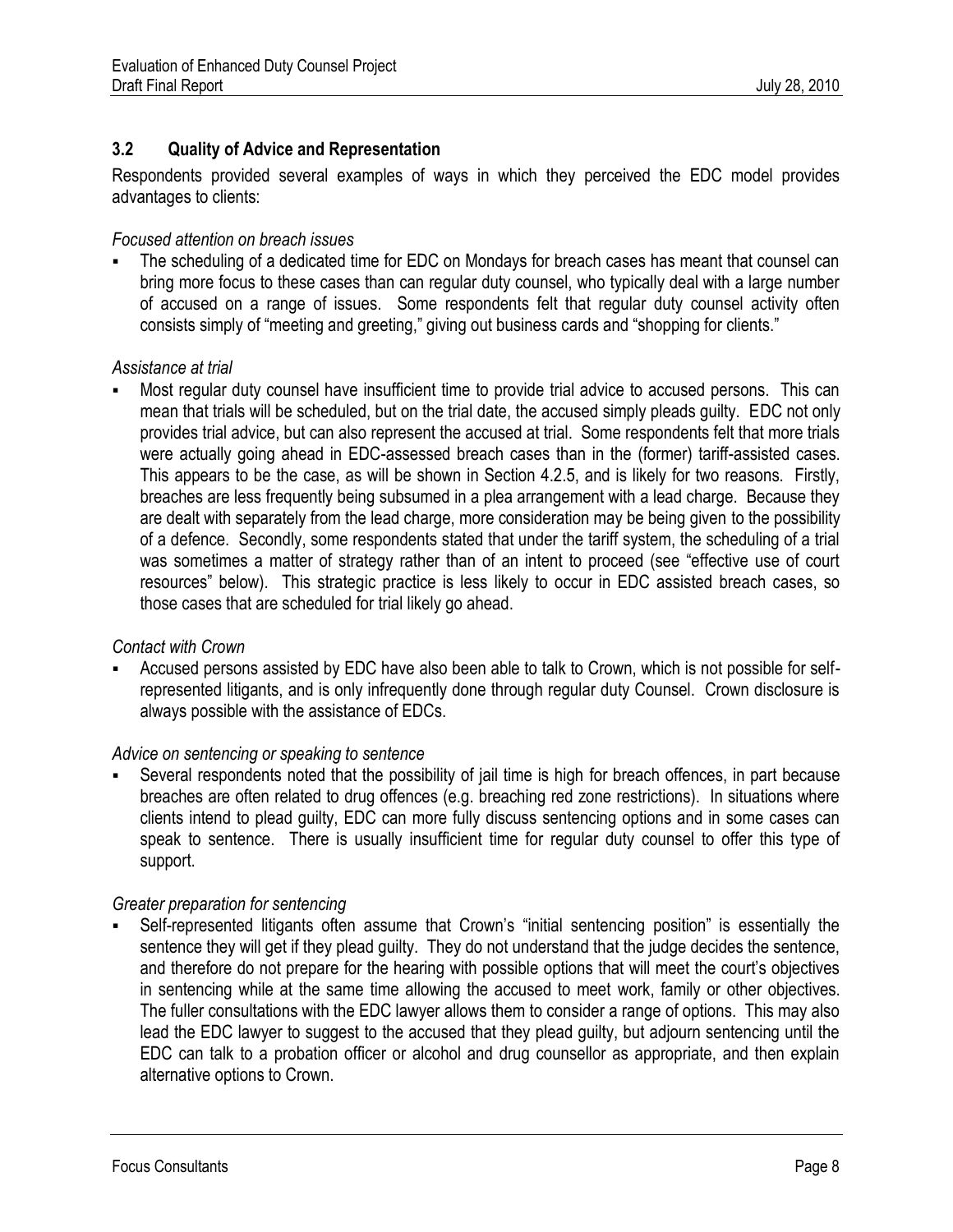## *More information on possible defences*

 Self-represented litigants in breach charges may not realize they have a defence that is relatively obvious. One respondent gave as an example an FTA charge for a date on which the accused was in custody.

## **3.3 Continuity**

EDC have made concerted efforts to achieve more continuity of service to individual accused than is possible with the regular duty counsel system. Below are several factors aiding or impeding continuity that were identified by respondents:

## *Dedicated contact days*

 The main factors aiding continuity are that there are a small number of EDCs involved, and that a consistent day (Monday) is dedicated to breach advice services (and Wednesday for breach trials). JCMs consistently encourage accused with breaches to seek out the EDC on Mondays, and the EDCs can relatively easily schedule a follow-up visit (if required) on a subsequent Monday.

## *Difficulty arranging pleas or sentencing on dedicated days*

 Monday mornings are EDC's dedicated days for providing advice. It is frequently difficult to provide follow-up assistance to accused persons who have elected to plead guilty. This is because compliance court is held on Monday mornings and is set up for first appearances rather than guilty pleas. Wednesdays are the other days in which EDCs can provide assistance, but Wednesdays are normally for trial matters only. It is thus difficult to provide continuity of service for guilty pleas unless EDC can locate a judge with time to fit a summary guilty plea in his/her schedule on a Monday or Wednesday.

## *In-custody clients*

 Another situation in which continuity is difficult is when an accused person who has been helped by the EDC lawyers goes AWOL prior to a scheduled hearing, and ends up in custody. In such instances he/she will likely be served by regular in-custody duty counsel rather than the EDC lawyer.

## **3.4 Reduced Costs to LSS**

This theme was explored with several respondents in follow-up interviews. Findings are presented in Section 5 of this report.

## **3.5 Timely Dispositions**

Respondents identified several factors that have negatively impacted the achievement of timely dispositions.

## *Backlog of trial dates*

 Up until late October, 2008 (i.e. four months after the EDC project began) it was difficult to meet the objective of timely disposition where trials were involved. It had been hoped that breach trials could be scheduled for every second Wednesday, but this was not possible in the first two months of the project because of the overall backlog of available trial dates for regular trials. The difficulty was compounded by the fact that at least one of the EDC lawyers did not have an available slot for an EDC trial until several months after the first court date became available. Thus at times the objective of a timely disposition is in tension with the objective of continuity of service. Either the trial has to take place on a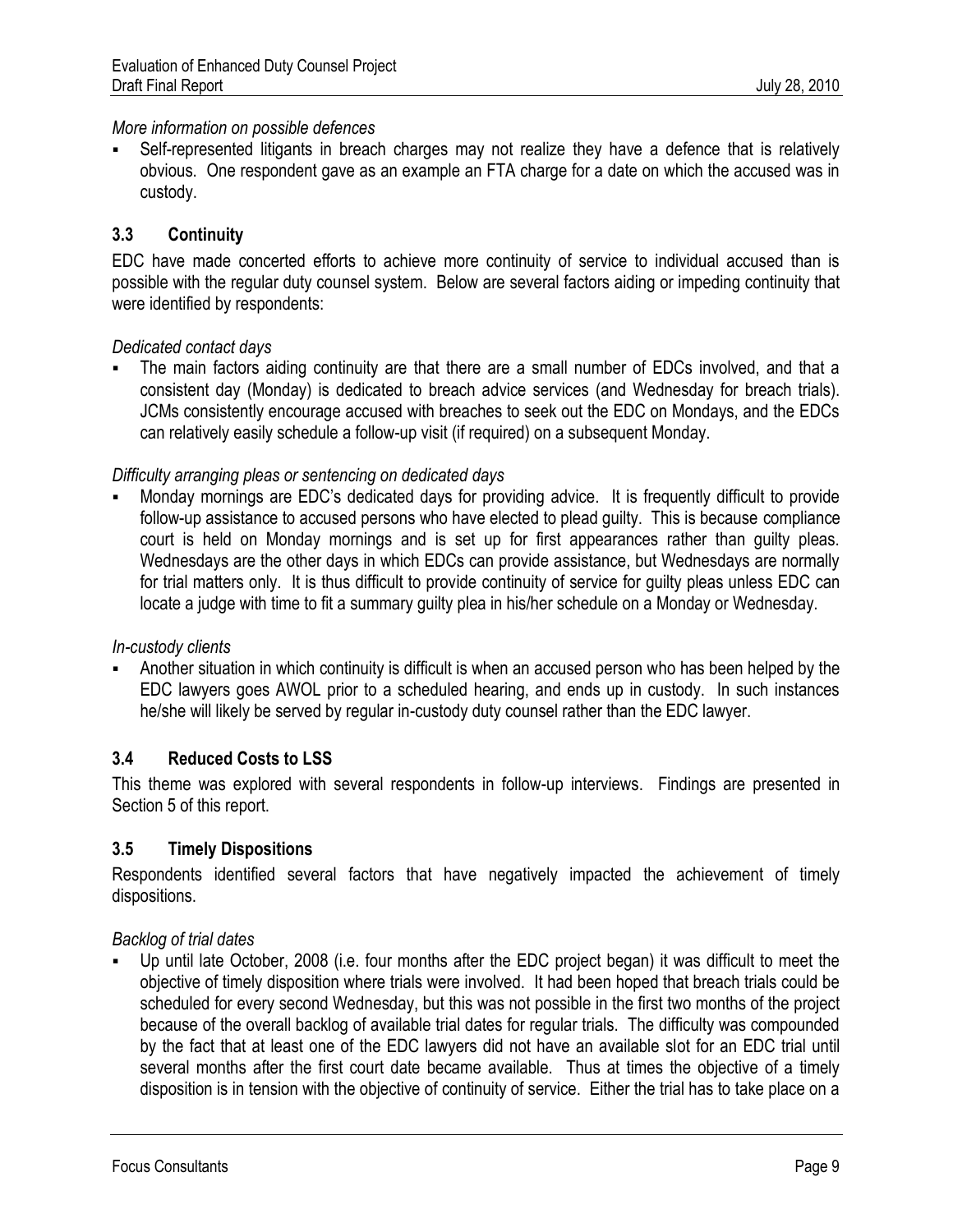later Wednesday when the EDC lawyer is scheduled to provide service, or the case has to be handed over to another EDC lawyer.

#### *Only two dedicated EDC days*

 Another factor that can mitigate against timely dispositions is that EDC activities are restricted to Monday mornings (and to Wednesdays for trials). Thus unlike private lawyers who can maintain contact with clients between appearances by phone or office appointments, and thereby move the case along, EDC lawyers generally arrange to see the accused in their next scheduled Monday of EDC activity. The pace can therefore be slower than for tariff lawyers.

#### *Breaches attached to lead charge*

 A third factor identified by respondents is that it appears that many breach cases are still not being severed from lead charges so that they can be dealt with separately and expeditiously. This is discussed more fully in Section 4.2, both in relation to the overall coverage of breach cases by EDC (Table 7) and in the discussion of time to disposition in breach cases.

#### *Adjournments*

 Typical circumstances that lead to adjournments and longer times to disposition are: 1) for the EDC lawyer to have discussions with Crown (e.g. about a sentencing plan); 2) for the accused person to locate a document of relevance to the case; and 3) strategically to allow the accused to achieve some level of stability (e.g. employment, fixed address, some DA treatment) that might be taken into consideration in sentencing. While these circumstances would also be typical in cases handled by lawyers on tariff, they are less likely to be factors with regular duty counsel cases because of the lower level of consultation and continuity that occurs. Thus in these situations it is plausible that EDC service could result in longer times to disposition than when only regular duty counsel services are involved.

## **3.6 Effective use of Court Resources**

Respondents identified two ways in which EDC contributes to effective use of court resources.

#### *Cases with merit*

 The fuller advice that EDC lawyers are able to provide is perceived to have reduced the number of cases without merit going to trial. Some respondents felt that when represented by a lawyer on tariff, accused persons would be encouraged to request a trial in the hope that scheduled witnesses for the Crown would fail to attend and the case might collapse. If the witnesses did appear, the accused would plead guilty, but unnecessary court resources would already have been devoted to the case.

#### *Admissions*

 Some respondents noted that where trial is set for EDC cases, there tends to be more admissions because of the degree of consultation the accused has had with the EDC lawyer. This results in reduced trial time.

## **3.7 Factors Facilitating the Implementation of EDC in Kelowna**

Respondents identified several factors that they felt facilitated the implementation of the EDC model in Kelowna. These included: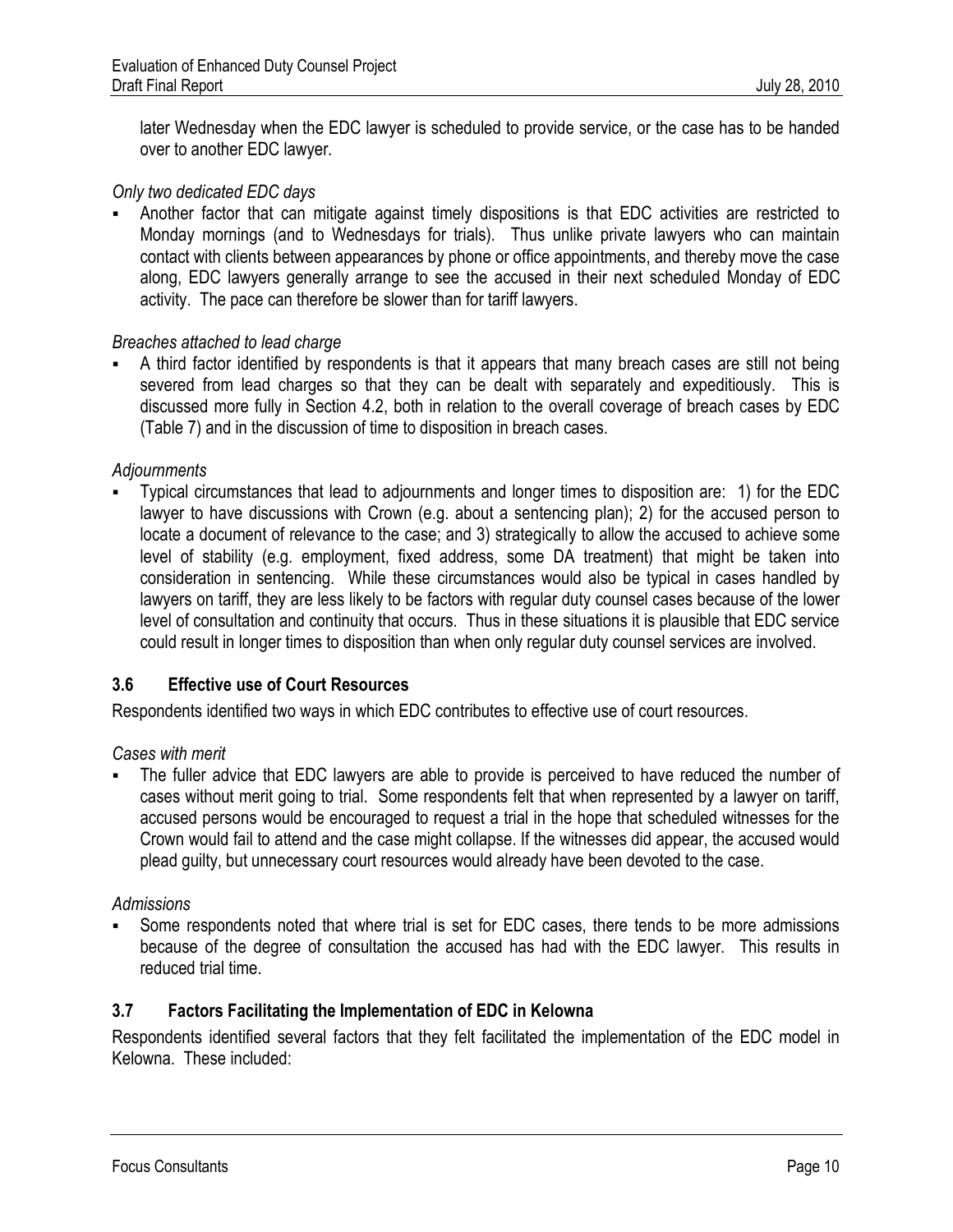## *Quality of counsel selected for the project.*

 Particular attributes that were considered important were their compassion for disadvantaged individuals, their sense of appropriate trials to run, and their extensive criminal legal aid experience.

## *Small size of the Kelowna bench.*

 This means that judges know the counsel involved in projects such as EDC, and can accommodate them if they are double-booked, need an earlier court time, or need more court time.

## *Criminal Case Flow Management rules*

 The reforms applied in the Kelowna provincial court to set breach cases within 30 days dovetailed well with the project objective of achieving disposition in a timely manner.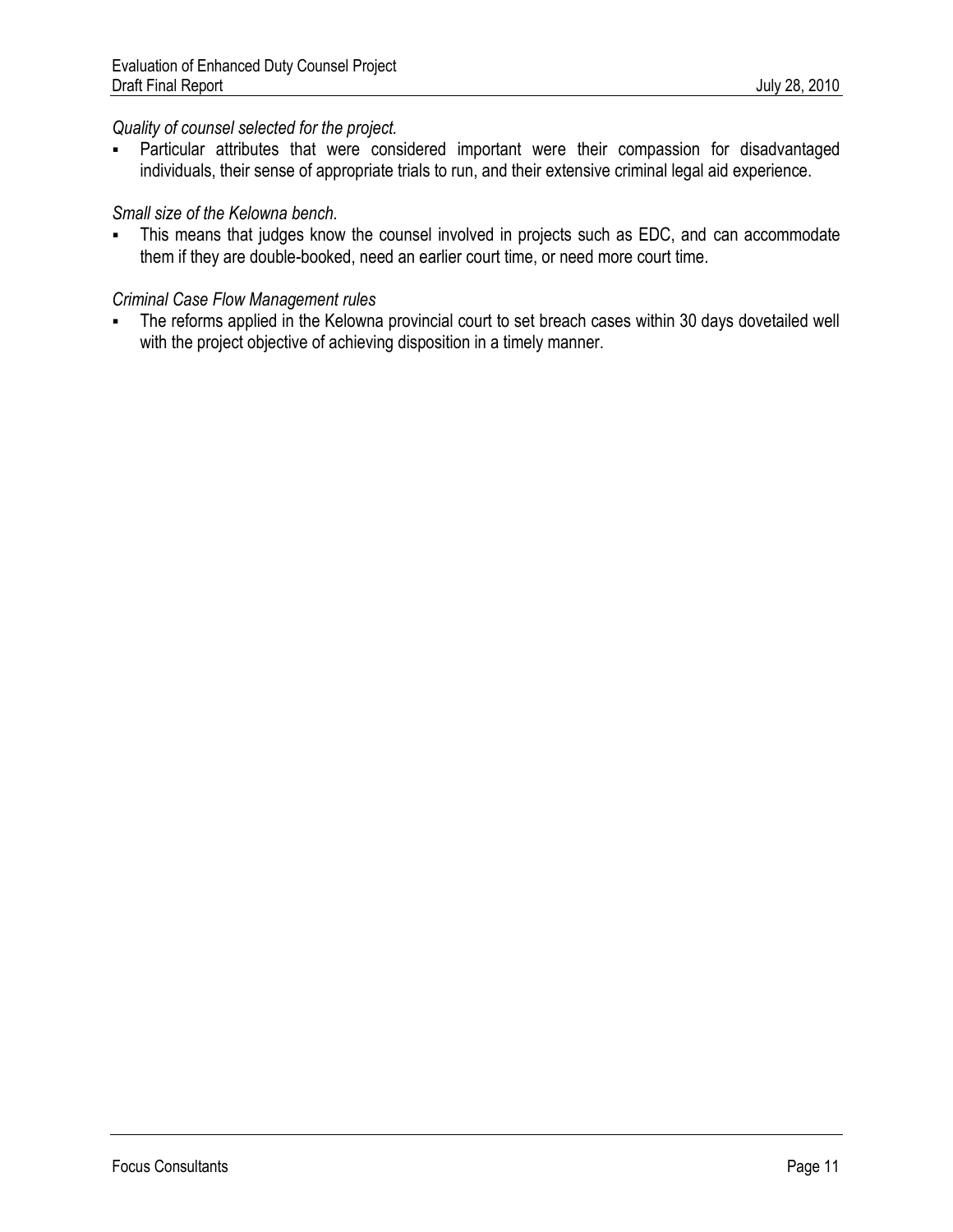## **4.0 PROCESS AND OUTCOME FINDINGS FROM JUSTIN DATABASE**

The third primary source of data in this evaluation was the JUSTIN database of the Ministry of Attorney General's Court Services Branch (CSB). This database combines selected data on the progress of criminal cases through the Provincial Courts. Section 4.1 describes the methodological framework for the analyses and Section 4.2 presents the resulting data.

## **4.1 Methodological Framework for the Analysis**

There are two aspects to this framework. The first concerns the process and outcome indicators that were used, and the second is the type of comparisons that were made with other non-EDC service delivery models, both historically in Kelowna and geographically in Prince George.

## *4.1.1 Process and outcome indicators*

In the original evaluation proposal it was intended that the indicators below would be used as process and outcome variables for EDC and comparison cases:

- $\overline{\phantom{a}}$  # of new cases in period
- # of charges; # of counts
- mean and median time from charge to disposition; % in each time category by representation or nonrepresentation
- $\bullet$  # of appearances per concluded case, % in each category
- $\pm$  # and % of cases with quilty plea
- $\overline{\phantom{a}}$  # and % of cases with trials

It should be noted that "case" is the only unit that JUSTIN can use to produce the requested data. A case is defined as "one accused person with one or more charges on an information that has resulted in a first appearance in Provincial Court." In almost all cases separate informations are laid for individual charges, so essentially a case can be equated with a charge. It is not possible to produce the required data by counts, but in all the EDC cases reviewed there have been no instances of multiple counts of the same charge. Thus this does not appear to represent a loss of data.

## *4.1.2 Comparison of EDC cases with non-EDC cases*

The process and outcome indicators for EDC cases were compared with the same indicators for non-EDC cases using different service delivery methods, as shown in Table 6.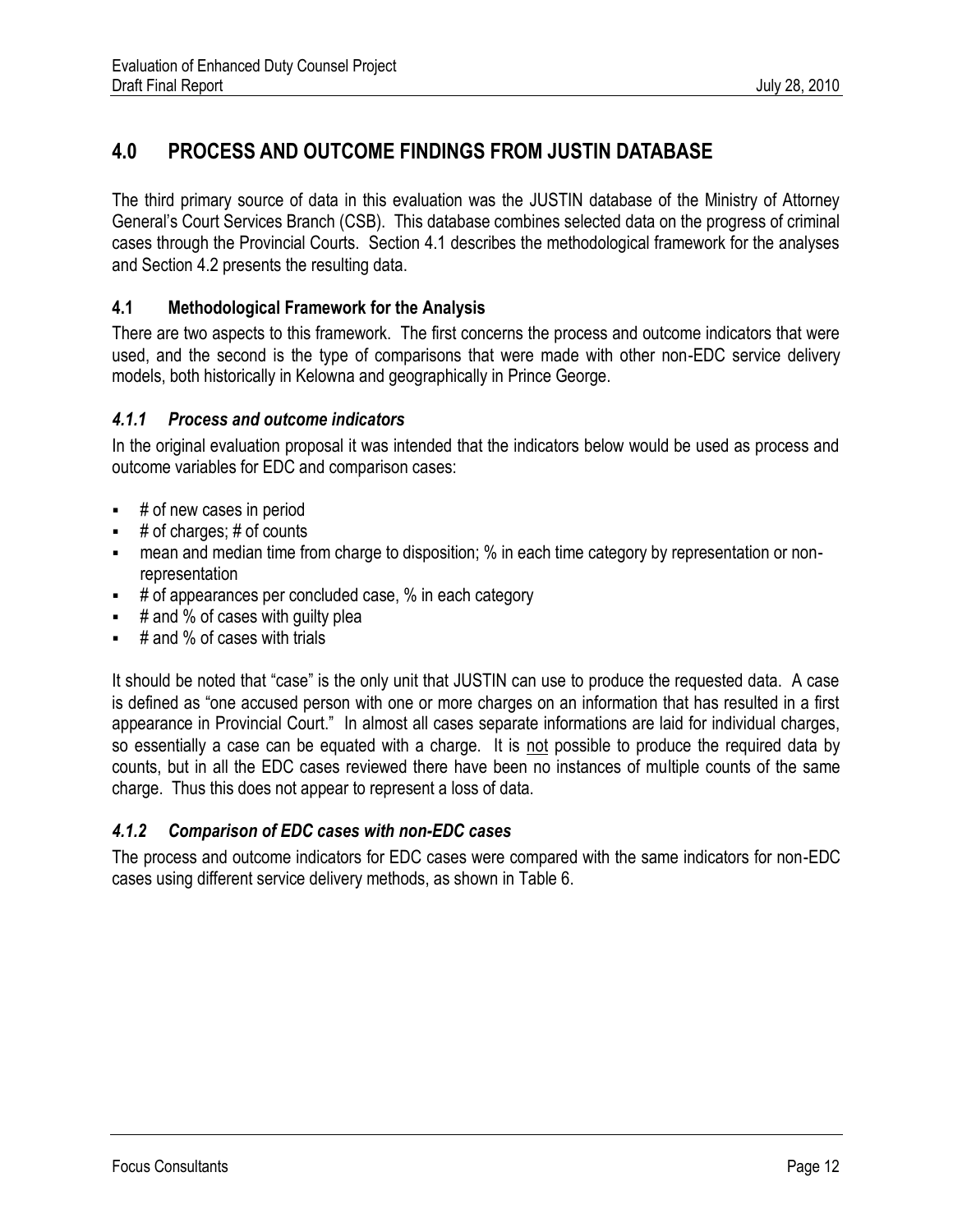| Location and time period for<br>comparisons | <b>LSS service delivery components</b> | <b>Comparisons based on representation</b><br>patterns, for each indicator |
|---------------------------------------------|----------------------------------------|----------------------------------------------------------------------------|
| Kelowna: EDC period (July 1-                | EDC component: Staff lawyer plus two   | Cases served by:                                                           |
| Nov 30, 2009)                               | lawyers in private practice contracted | 1. EDC lawyers (from court file numbers)                                   |
|                                             | to LSS                                 | 2. Regular duty counsel                                                    |
|                                             | Non-EDC component: regular duty        | 3. Self-represented litigants                                              |
|                                             | counsel                                | 4. Private counsel                                                         |
| Pre-EDC Kelowna Model                       | Regular duty counsel plus tariff       | 1. Regular duty counsel                                                    |
| (July 1 – Nov 30, 2008)                     | counsel                                | 2. Self-represented litigants                                              |
|                                             |                                        | 3. Counsel (private and LSS tariff)                                        |
| Prince George: pre-tariff change            | Regular duty counsel plus criminal     | 1. Regular duty counsel                                                    |
| model (July 1 – Nov 30, 2008)               | tariff                                 | 2. Self-represented litigants                                              |
|                                             |                                        | 3. Counsel (private and LSS tariff)                                        |
| Prince George: post-tariff                  | Regular duty counsel only              | 1. Regular duty counsel                                                    |
| change model (July 1 - Nov 30,              |                                        | 2. Self-represented litigants                                              |
| 2009)                                       |                                        | 3. Counsel (almost all private)                                            |

## **Table 6: Representation patterns in data comparisons**

It should be emphasized that it is not possible to separate data clearly by type of representation. This is simply because accused persons may avail themselves of a different type of representation – or nonrepresentation – at any given appearance. This fact is most clearly shown in Table 12 (Section 4.2.6), which shows that individuals that have at some point been served by EDC may have also have had representation by a private lawyer, had an agent appear for them, or been self-represented at any given appearance. Thus when cases are defined in the tables as "EDC cases," it simply means that there has been EDC involvement in the case. Furthermore, if there is a guilty plea or trial, there is no guarantee in the JUSTIN data that the EDC lawyer was present at that particular appearance. (See also the discussion of pleas in Section 3.3.)

## **4.2 Process and Outcome Findings**

Tables 7 – 11 present key process and outcome findings derived directly from data supplied by the Court Services Branch using JUSTIN. Some format adaptations, additional calculations and supplementary labeling were provided by the evaluator.

#### *4.2.1 Breach case volumes and ratios*

Table 7 shows for two periods and court locations the overall volume of new provincial court cases, the ratio of breach cases to overall cases, and in Kelowna period 2, the overall number of LDC cases compared to overall breach cases.

Several patterns are evident in this table:

 There was an increase of 5% (25/469) in the absolute number of breach cases in Kelowna from period 1 to period 2, but new breach cases as a percentage of overall new criminal cases has remained the same (24%).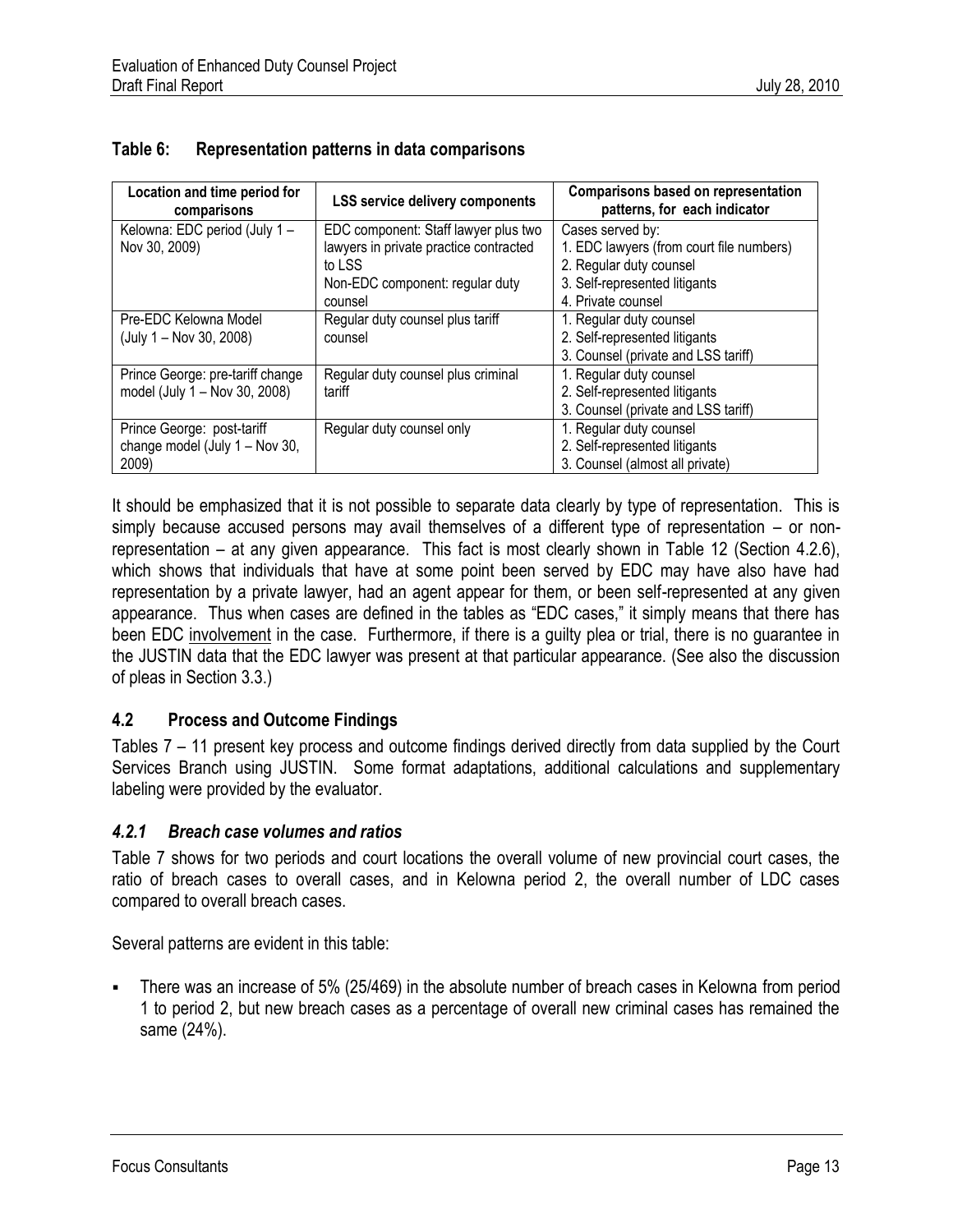- In the comparison site of Prince George, the absolute number of breach cases has declined considerably (25%, 131/534), and the breach cases as a percentage of overall new criminal cases has fallen by 7 percentage points (35% to 28%). Nonetheless, the percentage of breach cases in relation to overall cases remained higher in Prince George than in Kelowna.
- These two patterns are similar for concluded cases in both courts.

#### **Table 7: New and concluded cases**

|                                    |                | New cases                    |                                 |                                                         | <b>Concluded cases</b>             |                                     |                                                                            |
|------------------------------------|----------------|------------------------------|---------------------------------|---------------------------------------------------------|------------------------------------|-------------------------------------|----------------------------------------------------------------------------|
| Location                           | <b>Period</b>  | <b>Total</b><br>new<br>cases | Total<br>new<br>breach<br>cases | <b>Breach</b><br>cases as<br>% of total<br>new<br>cases | <b>Total</b><br>concluded<br>cases | <b>Concluded</b><br>breach<br>cases | <b>Concluded</b><br>breach<br>cases as<br>% of total<br>concluded<br>cases |
| Kelowna                            |                | 1,940                        | 469                             | 24%                                                     | 1,762                              | 421                                 | 24%                                                                        |
| Kelowna (total EDC<br>and non-EDC) | $\overline{2}$ | 2,092                        | 494                             | 24%                                                     | 1,682                              | 427                                 | 25%                                                                        |
| Kelowna (non-EDC<br>only)          | $\overline{2}$ | 2,035                        | 437                             | 21%                                                     | 1,625                              | 3,70                                | 23%                                                                        |
| Kelowna (EDC only)                 | $\overline{2}$ | 57                           | 57                              | 100%                                                    | 57                                 | 57                                  | 100%                                                                       |
| Prince George                      |                | 1,525                        | 534                             | 35%                                                     | 1,382                              | 468                                 | 34%                                                                        |
| Prince George                      | $\overline{2}$ | 1,439                        | 403                             | 28%                                                     | 1,146                              | 306                                 | 27%                                                                        |

*Notes:*

*1. All data is preliminary and subject to change*

*2. Period 1 = June 1, 2008 to November 30, 2008.* 

*3. Period 2 = June 1, 2009 to November 30, 2009.*

*4. Provincial Court Criminal New Case: One accused person with one or more charges on an information that has resulted in a first appearance in Provincial Court. These charges can be Criminal Code, Young Offender Act, other federal statutes or provincial statutes. This does not include traffic or municipal bylaw which are reported separately.*

*5. Breach Charge types = CCC 145, CCC 733.1 and CCC 742.6*

*6. Provincial Court Criminal Completed Case (Concluded Case): one accused person with a final disposition recorded against all of the charges on the information or ticket. Cases which are on outstanding bench warrants are not counted as completed cases.*

7. EDC = Expanded Duty Counsel Cases. Note that these cases are new cases with which the EDC assisted from June 1, 2009 - November *30, 2009.* 

*8. All statistics are based on new cases that start within the timeframe of period 1 or 2 (as applicable). All concluded cases are new cases that start within these time frames and conclude by February 28th, 2009 (for period 1) or February 28th, 2010 (for period 2).*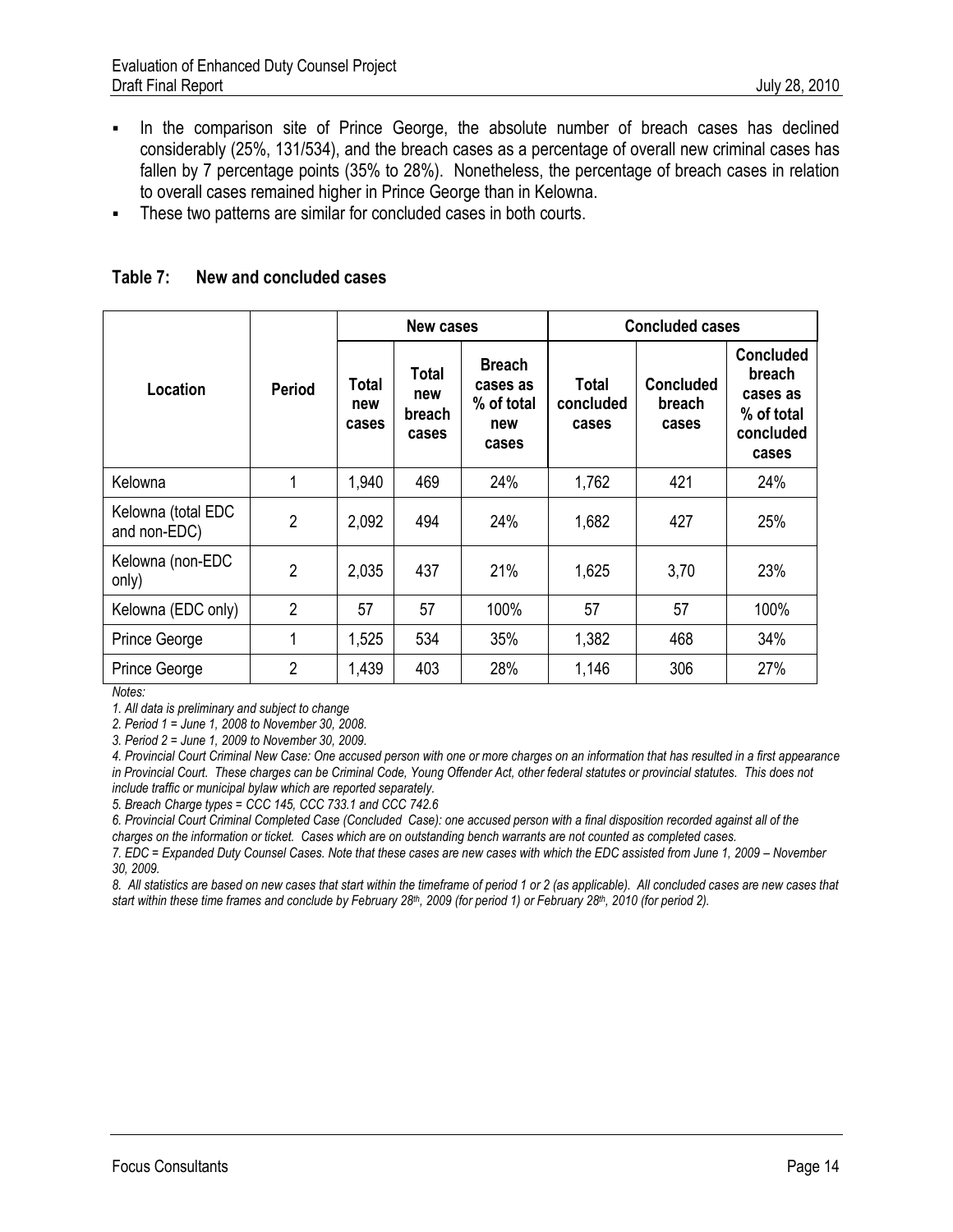Although these patterns are of interest as inter-site comparisons, the most striking data in the table is that the 57 EDC-assisted breach cases comprise only 12% of the 494 breach cases in Kelowna in Period 2.

This percentage is considerably lower than originally anticipated. To explore reasons why this percentage is so low, discussions were held with two EDC counsel, two judicial case managers, two Provincial Court judges, and three crown counsel (one for provincial matters, and two for the Federal Court). The cumulative feedback from these sources is qualitative, subjective and unfortunately not verifiable. All respondents were "close to the action" and each had specific windows through which they could assess the trajectories of breach cases. However, none had a complete overview. The JCMs were initially surprised at the large number of breach cases, and questioned the JUSTIN data. They sampled a week of criminal cases from their own records and found that it would translate into approximately the same volume of overall breach cases as reported in Table 7. They felt that a significant percentage of breach charges might be attached to a lead charge and so might be handled by legal aid counsel on a pro bono basis as part of negotiations with Crown on the lead charge, or handled in a similar way by private counsel. The three Crown were asked to make their best estimate of the percentage of breach charges that might be handled in this way. One estimated approximately 30%, another "at least 30%, and maybe more," and a third "possibly as high as 80%".

A second explanation was that most accused in breach charges are at least initially in custody. This explanation was advanced by one EDC lawyer who also acts as regular duty counsel. On a Monday just prior to the interview (when the dedicated EDC day was still Friday), he saw 15 accused persons in his capacity as regular (non-EDC) in-custody duty counsel. Eleven of the 15 had breach charges, and nine of these individuals did not get bail. In most of these cases he felt the accused would likely plead guilty on their own rather than wait 5 days in the Kelowna lockup to see EDC counsel for further advice on the Friday of that week.

Attempts were made to determine the percentage of overall breach cases where the accused was in custody either at first appearance or for all appearances. The Court Services Branch emphasizes that the "custody status" field is not mandatory, and is frequently unreliable. However, it appears that at first appearance approximately 60 – 65% of accused on breach charges are in custody at first appearance, and 50 – 60% are in custody when all appearances are considered. Even allowing for a wide margin of error in this data, since only 8% of EDC cases (Table 2) involve in-custody accused, it is likely that the scenario suggested by the lawyer acting as regular in-custody duty counsel is valid.

An analysis was also made of the day of the week that first or all breach appearances took place. This data item is relevant, because in the time period under consideration, Compliance Court occurred on Fridays, and EDC served clients on Fridays or – for trials –Wednesdays. Again, the JUSTIN data is not unequivocally clear, but a general pattern can be described. The problem is that "day of the week" data is available either for "first appearance" or for "all appearances," but not for second appearances. An incustody accused who wished to see EDC counsel on a Friday would likely have had a first appearance while still in lock-up, and then might have had a second appearance on Friday after seeing EDC counsel. In any event, only 18% of first appearances in breach cases (regardless of custody status) took place on Fridays. Thus it appears that a relatively small percentage of breach cases are arriving in Compliance Court.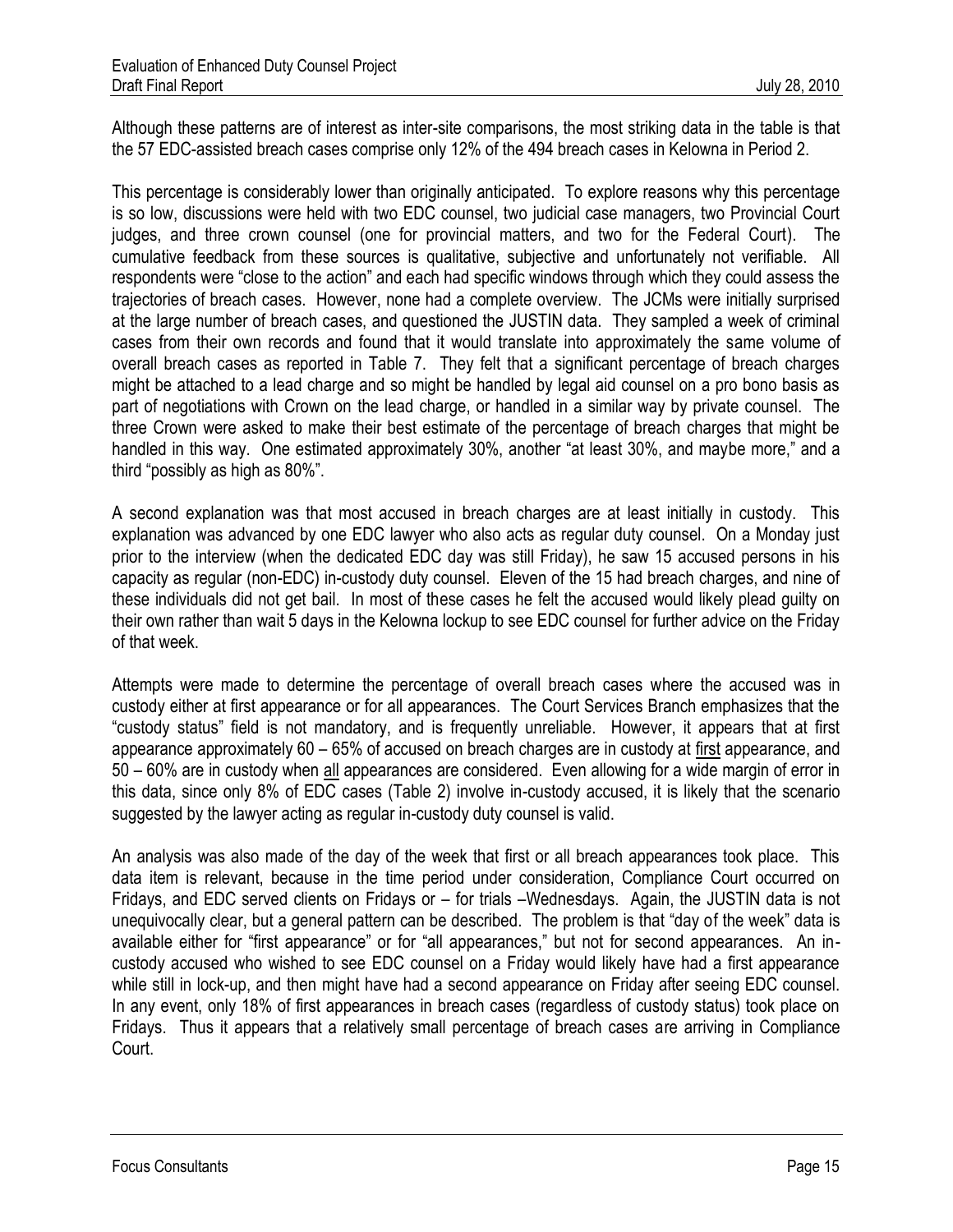Taking this combination of respondent estimates and imperfect data from JUSTIN, an estimate of the breakdown of breach case trajectories in Kelowna during the pilot project from June 12<sup>th</sup> to November 30<sup>th</sup> is as follows:

- 12% were assisted by EDC
- 30 35% were dealt with pro bono by legal aid counsel as part of plea on the lead charge or dealt with in a similar way by privately retained counsel;
- $\bullet$  50 55% of accused persons were in custody and pled guilty. In many cases they would have considered summary advice offered by regular in-custody duty counsel.

It should also be noted that, as will be shown in Table 12, duty counsel (including EDC and regular duty counsel) are involved in representation of accused persons in 35% of overall appearances. Given the presence of regular duty counsel on more days of the week than expanded duty counsel, it is not surprising that EDC involvement appears to be in the order of 12% of overall breach cases.

## *4.2.2 Appearances per case*

An evaluation objective was to determine if fewer appearances were involved for breach cases in the EDC model. Table 8 shows that there have been more rather than fewer appearances using the EDC model. Specific patterns that are evident in the table are:

- That the overall average number of appearances in period 2 for combined EDC and non-EDC cases rose by 5% (from 5.6 to 5.9) over period 1
- They rose by 7% (from 4.3 to 4.6) between the same periods in Prince George.
- The most significant component of the increase in appearances in Kelowna was EDC cases. Compared to the former model in period 1 in Kelowna, the average number of appearances in EDC cases rose by 34% (from 5.6 to 7.5) versus by 2% for non-EDC cases.

There are three likely explanations for the higher number of appearances in EDC breach cases than in non-EDC breach cases:

- As will be seen in Section 4.2.5 (Table 11), the rate of trials is considerably higher for EDC cases.
- The very fact of a more "managed" case under EDC (compared to regular duty counsel) may contribute to more adjournments. For example, EDC might encourage a client to gather necessary documents or information useful to a sentencing process on a guilty plea (see also section 3.2).
- As shown in Section 4.2.1, EDC handled few in-custody breach cases, many of which may have resulted in a guilty plea with few appearances.

Of contextual interest, it is noteworthy that the average number of appearances in overall provincial court criminal cases was lower in period 2 than in period 1 in both Kelowna (5.0 in period 2 compared to 5.9 in period 1) and Prince George (4.0 compared to 4.8).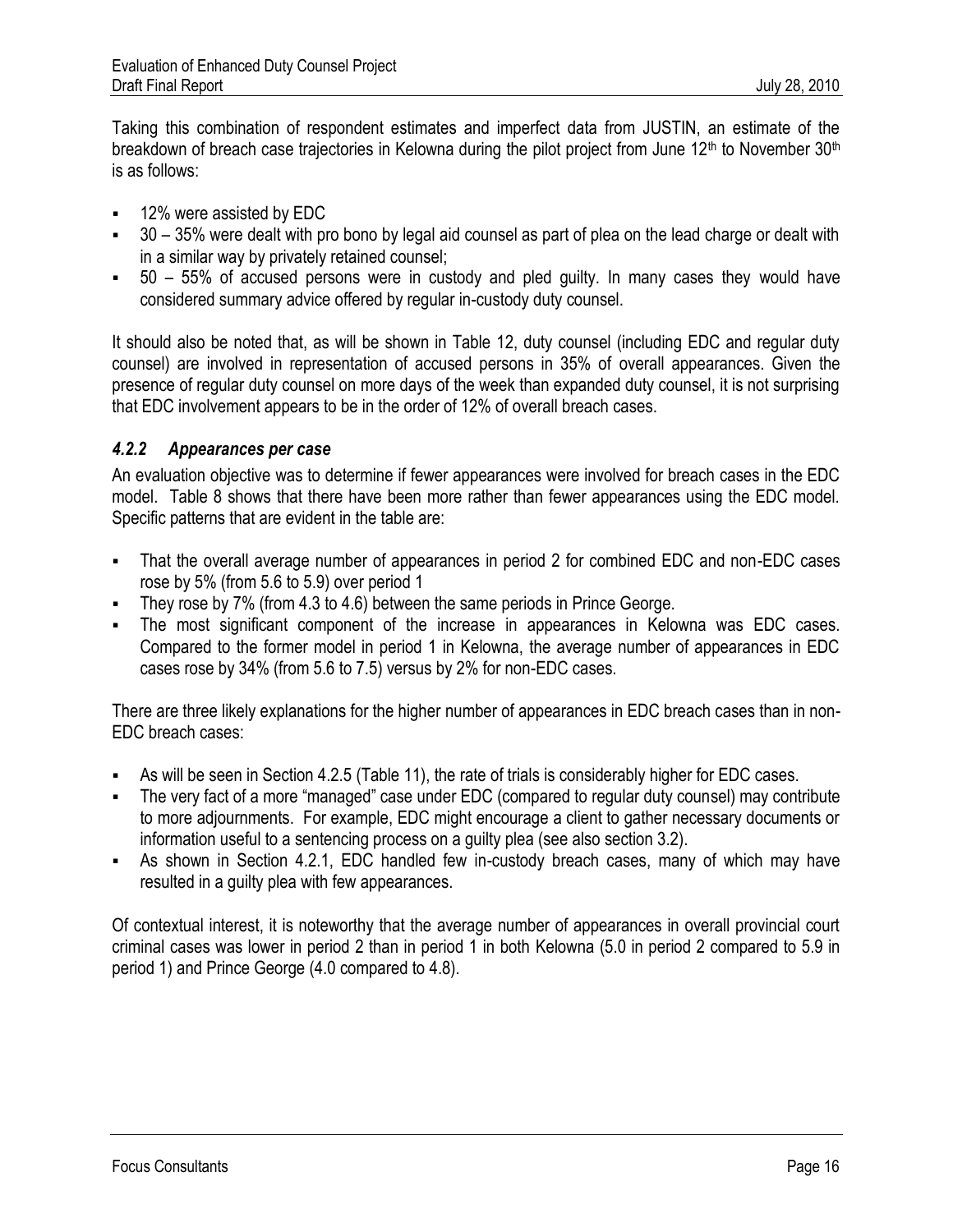## **Table 8: Appearances per case**

| Location                            | <b>Period</b> | <b>Total concluded</b><br>breach cases | <b>Total appearance</b><br>on concluded<br>breach cases | <b>Appearances</b><br>per concluded<br>breach cases |
|-------------------------------------|---------------|----------------------------------------|---------------------------------------------------------|-----------------------------------------------------|
| Kelowna                             |               | 421                                    | 2,368                                                   | 5.6                                                 |
| Kelowna (total EDC and non-<br>EDC) | 2             | 427                                    | 2,525                                                   | 5.9                                                 |
| Kelowna (non-EDC only)              | 2             | 370                                    | 2,099                                                   | 5.7                                                 |
| Kelowna (EDC only)                  | 2             | 57                                     | 426                                                     | 7.5                                                 |
| Prince George                       |               | 468                                    | 1,990                                                   | 4.3                                                 |
| Prince George                       | റ             | 306                                    | 1,411                                                   | 4.6                                                 |

*Notes:*

*1. All data is preliminary and subject to change*

*2. Period 1 = June 1, 2008 to November 30, 2008.*

*3. Period 2 = June 1, 2009 to November 30, 2009.* 

*4. Breach Charge types = CCC 145, CCC 733.1 and CCC 742.6.*

*5. Provincial Court Criminal Completed Case (Concluded Case): One accused person with a final disposition recorded against all of the charges on the information or ticket. Cases which are on outstanding bench warrants are not counted as completed cases.*

*6. Provincial Court Criminal Appearance: a date where there is court activity scheduled on a case for a specific reason (e.g., first appearance, judicial interim release, plea, preliminary inquiry, trial, sentencing, etc.). A scheduled appearance where the accused does not appear is counted as an appearance.*

*7. EDC = Expanded Duty Counsel Cases.* 

*8. All statistics are based on new cases that start within the timeframe of period 1 or 2 (as applicable). All concluded cases are new cases that start within these time frames and conclude by February 28th, 2009 (for period 1) or February 28th, 2010 (for period 2).*

## *4.2.3 Frequency of guilty pleas*

Table 9 presents findings on the rate of guilty pleas in breach cases in both locations and time periods. This table indicates that:

- Guilty pleas are almost identical in Kelowna in periods 1 and 2. In Prince George they are higher by six percentage points in period 2 compared with period 1 (an absolute increase of 11%).
- The rate of guilty pleas is slightly higher for EDC cases (70%) than for non-EDC cases (66%).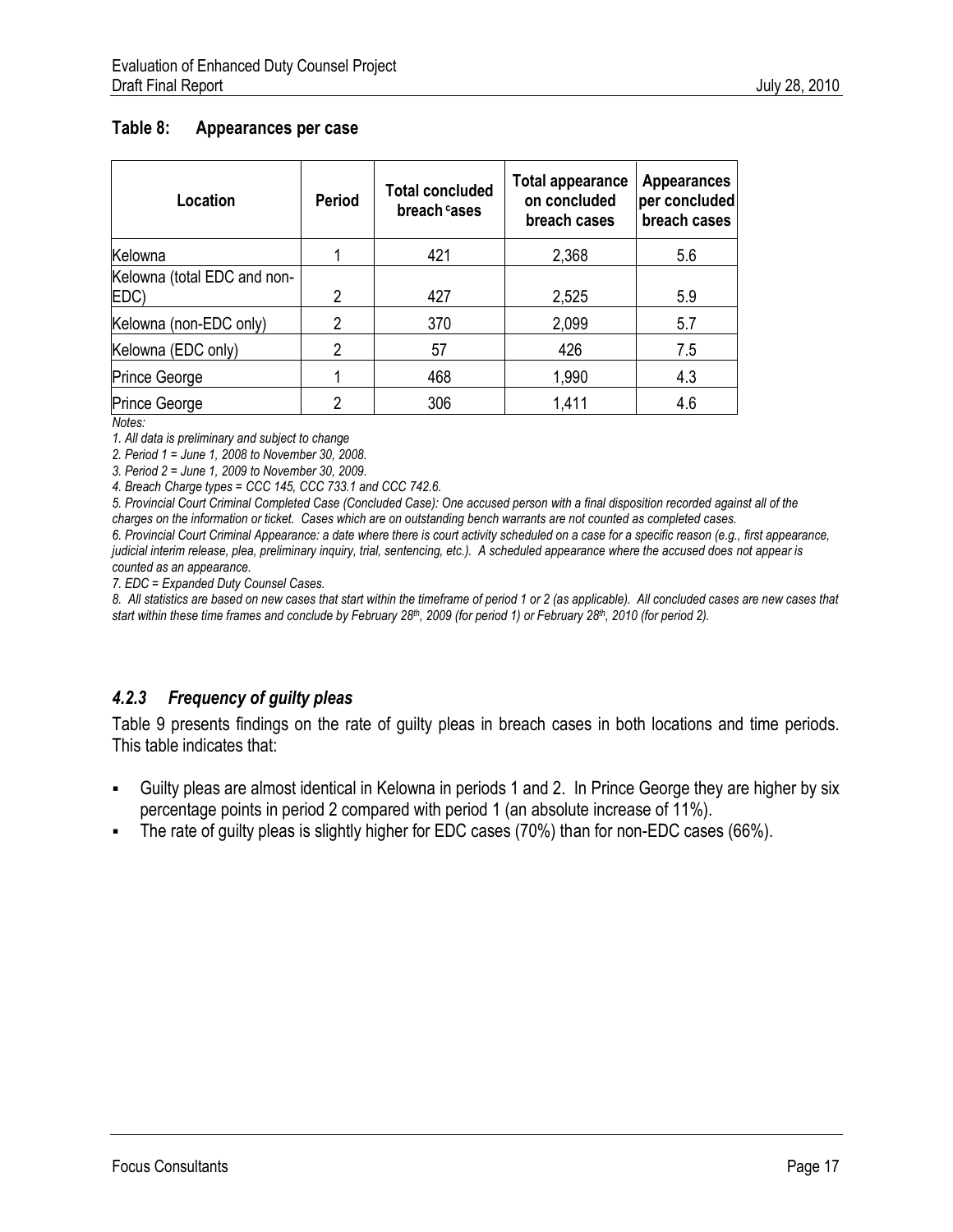## **Table 9: Rate of guilty pleas**

| Location                        | <b>Period</b> | <b>Concluded</b><br>breach cases | Guilty pleas in<br>concluded<br>breach cases | Percentage guilty<br>pleas in breach cases |
|---------------------------------|---------------|----------------------------------|----------------------------------------------|--------------------------------------------|
| Kelowna                         |               | 421                              | 286                                          | 68%                                        |
| Kelowna (total EDC and non-EDC) | າ             | 427                              | 286                                          | 67%                                        |
| Kelowna (non-EDC only)          | 2             | 370                              | 246                                          | 66%                                        |
| Kelowna (EDC only)              | 2             | 57                               | 40                                           | 70%                                        |
| Prince George                   |               | 468                              | 249                                          | 53%                                        |
| Prince George                   | ∩             | 306                              | 181                                          | 59%                                        |

*Notes:*

*1. All data is preliminary and subject to change*

*2. Period 1 = June 1, 2008 to November 30, 2008.* 

*3. Period 2 = June 1, 2009 to November 30, 2009.* 

*4. Breach Charge types = CCC 145, CCC 733.1 and CCC 742.6.*

*5. Provincial Court Criminal Completed Case (Concluded Case): one accused person with a final disposition recorded against all of the charges on the information or ticket. Cases which are on outstanding bench warrants are not counted as completed cases.*

*6. Guilty = A finding of Guilty as recorded in JUSTIN*

*7. EDC = Expanded Duty Counsel Cases.* 

*8. All statistics are based on new cases that start within the timeframe of period 1 or 2 (as applicable). All concluded cases are new cases that start within these time frames and conclude by February 28th, 2009 (for period 1) or February 28th, 2010 (for period 2).*

## *4.2.4 Time to disposition*

Table 10 presents data on time to disposition for EDC and comparison service delivery types and locations. The mean and median times to disposition are both extremely sensitive to a) the overall number of cases in the sample, and b) the percentage of those cases that are complete. If cases of long duration are not completed within the reporting period, they cannot be included in time to disposition reports. This means that periods or locations with a significant number of in-completed cases will have time to disposition reports that understate the mean and medium times.

This concern is relevant to the results reported in this table, because although all 57 EDC cases that were initiated before November 30, 2009 were completed by the JUSTIN report date of February 28<sup>th</sup>, 2010, their counterparts in Kelowna and Prince George still had between 48 and 97 incompleted cases that could not be included in the report. If it had been possible to take a longer reporting period the report would have included more cases of longer duration for the non-EDC period 1 locations, and therefore the time to disposition results (especially for means) would have been longer.

The results initially appear counter-intuitive and contradictory: even though all 57 EDC cases are completed (even including trials), their median times to disposition are 3.5 times as long (68 days versus 19) as their non-EDC counterparts in period 2, and their mean times are twice as long (69 days versus 34 days). However, with 67 cases still left to conclude, and all of them a minimum of 90 days in length (i.e. from November  $30<sup>th</sup>$  to February  $28<sup>th</sup>$ ), the non-EDC breach case means will likely increase significantly over the next year as these 67 cases are completed, while the median and mean figures for EDC cases will remain unchanged.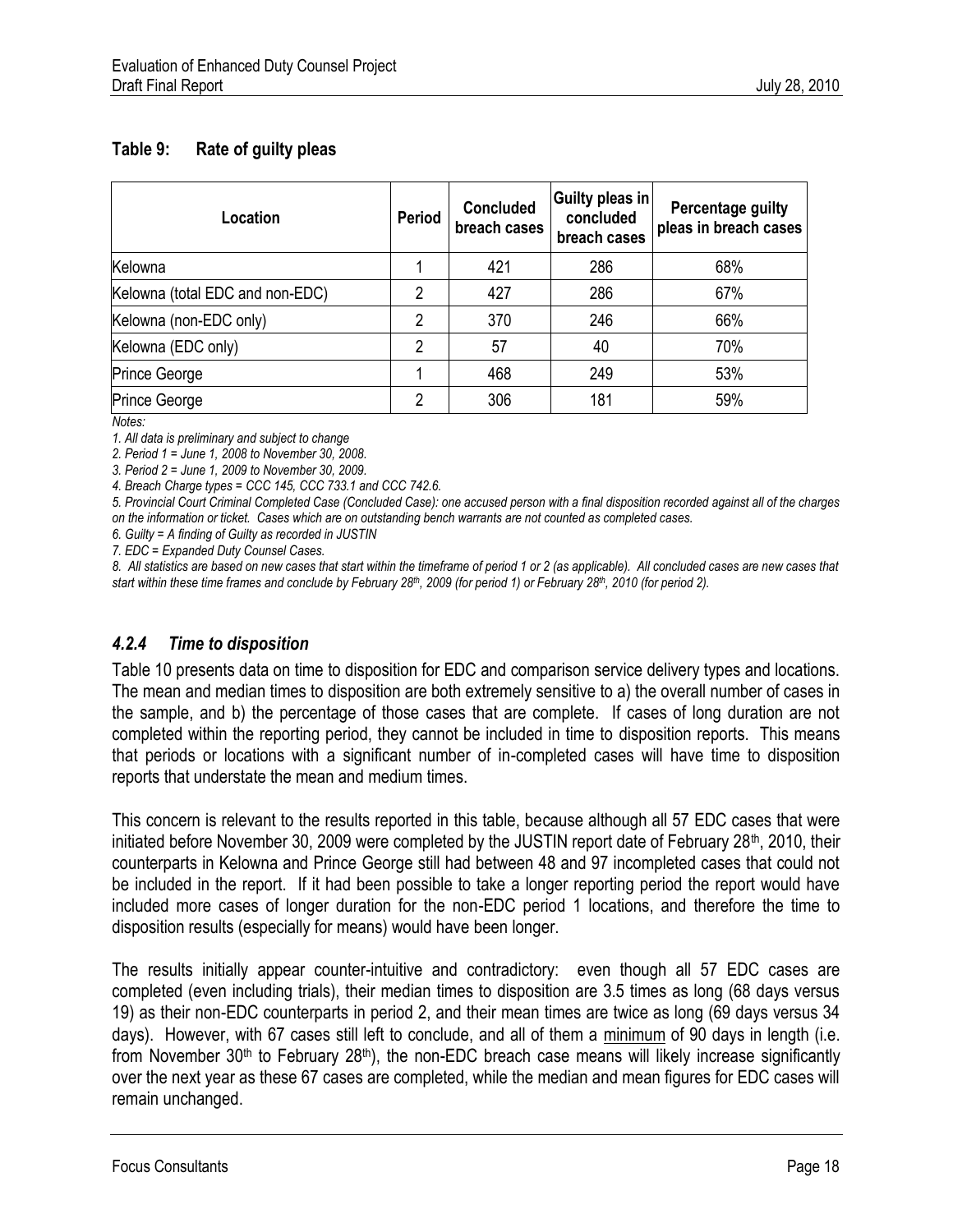Other points of note in this table include:

- The median time for breach cases in Kelowna is similar in periods 1 and 2, and thus far the mean times are lower in period 2 for total Kelowna breach cases. Both figures can be expected to increase over the next year, but with 19 more non-concluded cases as of February  $28<sup>th</sup>$  in year 2 than year 1 (67 versus 48), period 2 times can be expected to increase more substantially, and possibly exceed period 1 times when all cases are concluded.
- In Prince George median times are already considerably higher in period 2 than in period 1 (30 versus 22), and mean times are only marginally lower. With 31 more unconcluded cases as of February  $28<sup>th</sup>$ in year 2 than year 1 (97 versus 66), it is likely that the period 2 means will eventually be higher than in period 1. The overall degree of increase from period 1 to 2 in Prince George may ultimately be greater than the anticipated increase in Kelowna.

#### **Table 10: Median and mean time to disposition**

|                                    |                | Number of<br>breach<br>cases still<br>not<br>concluded | <b>Median times</b><br>(days)                                                   |                                                | <b>Mean times</b><br>(days)                                                   |                                              |  |
|------------------------------------|----------------|--------------------------------------------------------|---------------------------------------------------------------------------------|------------------------------------------------|-------------------------------------------------------------------------------|----------------------------------------------|--|
| Location                           | <b>Period</b>  |                                                        | Median time to<br>disposition, all<br>criminal and<br>provincial court<br>cases | Median time<br>to disposition,<br>breach cases | Mean time to<br>disposition, all<br>criminal and<br>provincial court<br>cases | Mean time to<br>disposition,<br>breach cases |  |
| Kelowna                            | 1              | 48                                                     | 31                                                                              | 28                                             | 89                                                                            | 56                                           |  |
| Kelowna (total EDC<br>and non-EDC) | $\overline{2}$ | 67                                                     | 25                                                                              | 29                                             | 48                                                                            | 45                                           |  |
| Kelowna (non-EDC<br>only)          | $\mathfrak{p}$ | 67                                                     |                                                                                 | 19                                             |                                                                               | 34                                           |  |
| Kelowna (EDC only)                 | $\overline{2}$ | $\Omega$                                               |                                                                                 | 68                                             |                                                                               | 69                                           |  |
| Prince George                      | 1              | 66                                                     | 28                                                                              | 22                                             | 83                                                                            | 50                                           |  |
| Prince George                      | $\mathfrak{p}$ | 97                                                     | 21                                                                              | 30                                             | 49                                                                            | 48                                           |  |

*Notes:*

*1. All data is preliminary and subject to change*

*2. Period 1 = June 1, 2008 to November 30, 2008.* 

*3. Period 2 = June 1, 2009 to November 30, 2009.*

*4. Provincial Court Criminal New Case: One accused person with one or more charges on an information that has resulted in a first appearance in Provincial Court. These charges can be Criminal Code, Young Offender Act, other federal statutes or provincial statutes. This does not include traffic or municipal bylaw which are reported separately.*

*5. Breach Charge types = CCC 145, CCC 733.1 and CCC 742.6*

*6. Provincial Court Criminal Completed Case (Concluded Case): one accused person with a final disposition recorded against all of the charges on the information or ticket. Cases which are on outstanding bench warrants are not counted as completed cases.*

*7. Time to disposition = first date to conclusion date*

*8. EDC = Expanded Duty Counsel Cases.* 

*9. All statistics are based on new cases that start within the timeframe of period 1 or 2 (as applicable). All concluded cases are new cases that start within these time frames and conclude by February 28th, 2009 (for period 1) or February 28th, 2010 (for period 2).*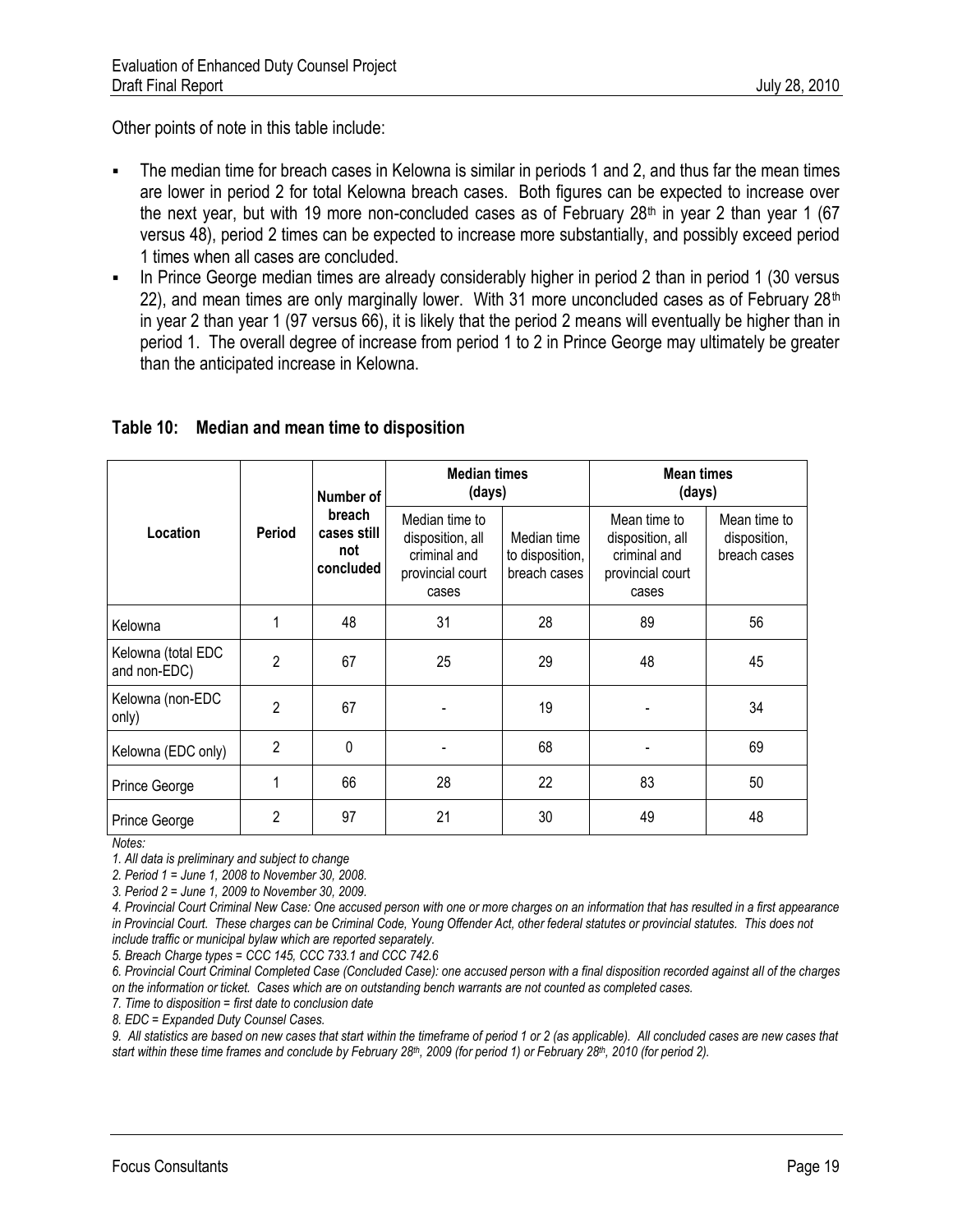## *4.2.5 Trial rates*

Table 11 provides data on the frequency of trials in breach cases in the two locations and time periods. It should be emphasized that the JUSTIN system only records whether a case is scheduled for trial prior to conclusion of the case, rather than whether the trial actually takes place. It can be assumed that for the cases in this report, trials would not likely have been scheduled later than February  $28<sup>th</sup>$ , so these figures would represent the maximum number of trials that could have taken place. If one also assumes that the rate of cancellation of trials is similar in both locations and time periods, than the relationship between trial rates at each site and in each time period would be the same as that for trials scheduled.

Based on these assumptions, this table shows that:

- The rate of breach trials is only marginally lower in period 2 than in period 1 in both sites.
- The rate of breach trials in both periods is approximately twice as high in Prince George, as it is in Kelowna.
- The rate of breach trials in Kelowna EDC cases (25%) is significantly higher than in non-EDC cases (3%).

Most respondents interviewed in this study anticipated the last of these findings, as in non-EDC cases the accused would likely be pleading without legal assistance and/or while in custody.

| Location                        | Period | Number of breach<br>cases still not<br>concluded | <b>Breach cases</b><br>scheduled for<br>trial | Percentage breach<br>cases scheduled for<br>trial |
|---------------------------------|--------|--------------------------------------------------|-----------------------------------------------|---------------------------------------------------|
| Kelowna                         |        | 469                                              | 28                                            | 6%                                                |
| Kelowna (total EDC and non-EDC) | 2      | 494                                              | 27                                            | 5%                                                |
| Kelowna (non-EDC only)          | 2      | 437                                              | 13                                            | 3%                                                |
| Kelowna (EDC only)              | 2      | 57                                               | 14                                            | 25%                                               |
| Prince George                   |        | 534                                              | 61                                            | 11%                                               |
| Prince George                   | 2      | 403                                              | 37                                            | 9%                                                |

## **Table 11: Rate of scheduled trials**

*Notes:*

*1. All data is preliminary and subject to change*

*2. Period 1 = June 1, 2008 to November 30, 2008.* 

*4. Breach Charge types = CCC 145, CCC 733.1 and CCC 742.6*

*6. EDC = Expanded Duty Counsel Cases.* 

*7. Breach Cases Scheduled For Trial = Cases that have an Appearance Reason of For Trial this does not mean the trial proceeded only that the case was scheduled for a trial prior to concluding.*

*8. All statistics are based on new cases that start within the timeframe of period 1 or 2 (as applicable). All concluded cases are new cases that start within these time frames and conclude by February 28th, 2009 (for period 1) or February 28th, 2010 (for period 2).*

*<sup>3.</sup> Period 2 = June 1, 2009 to November 30, 2009.*

*<sup>5.</sup> Provincial Court Criminal Completed Case (Concluded Case): one accused person with a final disposition recorded against all of the charges on the information or ticket. Cases which are on outstanding bench warrants are not counted as completed cases.*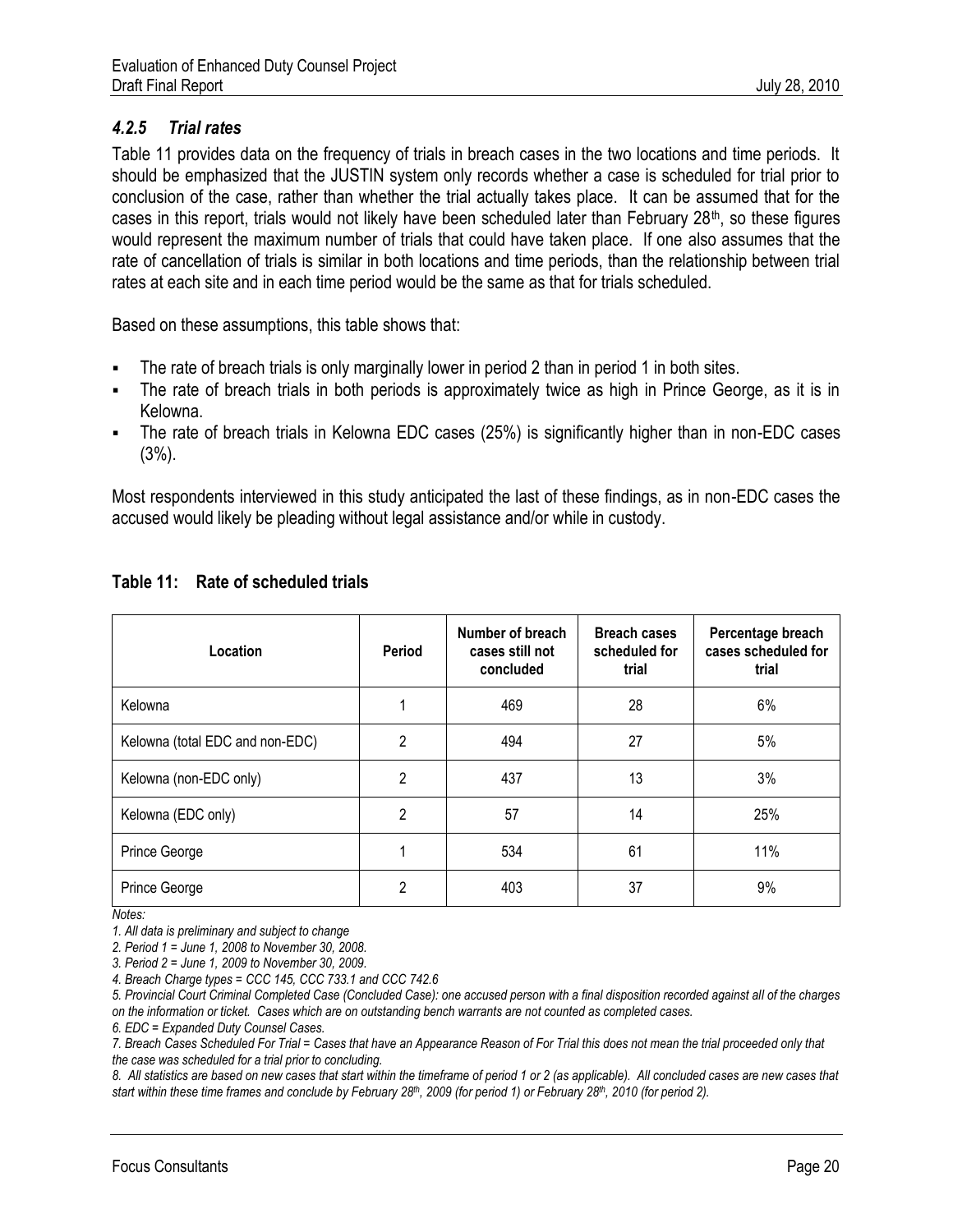## *4.2.6 Representation at breach appearances*

Table 12 presents patterns of representation at appearances in breach cases in the two locations and time periods. The table makes clear that – as noted in Section 4.1.2 – even for EDC – assisted cases, various forms of representation or non-representation can occur. It is likely that in many instances where "no counsel" is indicated in the "Kelowna (EDC only)" row, the EDC lawyers may nonetheless have assisted the individuals.

The primary patterns evident in this table include:

- Overall Kelowna breach cases in period 2 (which includes EDC cases as well) involve higher representation by duty counsel than in period 1, and higher than in either period in Prince George.
- The use of duty counsel at appearances in period 2 is significantly higher for EDC-assisted cases than non-EDC assisted cases (46% versus 32%)
- Both Kelowna and Prince George have shown an increase in the percentage of appearances by duty counsel from period 1 to period 2.
- The drop in private counsel from period 1 to period 2 is four percentage points greater in Kelowna than in Prince George.
- In period 2 in Kelowna, the use of private counsel is significantly higher in non-EDC assisted cases than in EDC-assisted cases (37% versus 24%).

| Location            | Period         | Agent<br>appearances | <b>Private</b><br>counsel | <b>Designated</b><br>counsel | Duty<br>counsel | No<br>counsel | Total<br>appearances |
|---------------------|----------------|----------------------|---------------------------|------------------------------|-----------------|---------------|----------------------|
| Kelowna             |                | 77<br>(3%)           | 1153<br>(49%)             | 18<br>$(1\%)$                | 586<br>(25%)    | 534<br>(23%)  | 2,368<br>$(100\%)$   |
| Kelowna, (total EDC | 2              | 66                   | 875                       | 5                            | 877             | 702           | 2,525                |
| and non-EDC cases)  |                | (3%)                 | (35%)                     | $(0\%)$                      | (35%)           | (28%)         | $(100\%)$            |
| Kelowna (non-EDC    | 2              | 54                   | 774                       | 5                            | 680             | 586           | 2,099                |
| only)               |                | (3%)                 | (37%)                     | $(0\%)$                      | (32%)           | (28%)         | $(100\%)$            |
| Kelowna (EDC only)  | $\overline{2}$ | 12<br>(3%)           | 101<br>(24%)              | 0<br>$(0\%)$                 | 197<br>(46%)    | 116<br>(27%)  | 426<br>(100%)        |
| Prince George, all  |                | 68                   | 1088                      | 72                           | 322             | 440           | 1,990                |
| breach cases        |                | (3%)                 | (55%)                     | (4% )                        | (16%)           | (22%)         | $(100\%)$            |
| Prince George, all  | $\overline{2}$ | 56                   | 653                       | 23                           | 300             | 379           | 1,411                |
| breach cases        |                | (4% )                | (46%)                     | (2%)                         | (21%)           | (27%)         | $(100\%)$            |

## **Table 12: Representation at breach appearances**

*Notes:*

*1. All data is preliminary and subject to change*

*2. Period 1 = June 1, 2008 to November 30, 2008*

*3. Period 2 = June 1, 2009 to November 30, 2009*

*4. Breach Charge types = CCC 145, CCC 733.1 and CCC 742.6.* 

*5. Provincial Court Criminal Appearance: a date where there is court activity scheduled on a case for a specific reason (e.g., first appearance, judicial interim release, plea, preliminary inquiry, trial, sentencing, etc.). A scheduled appearance where the accused does not appear is counted as an appearance.*

*6. EDC = Expanded Duty Counsel Cases*

*7. Percentages do not necessarily total 100% due to rounding*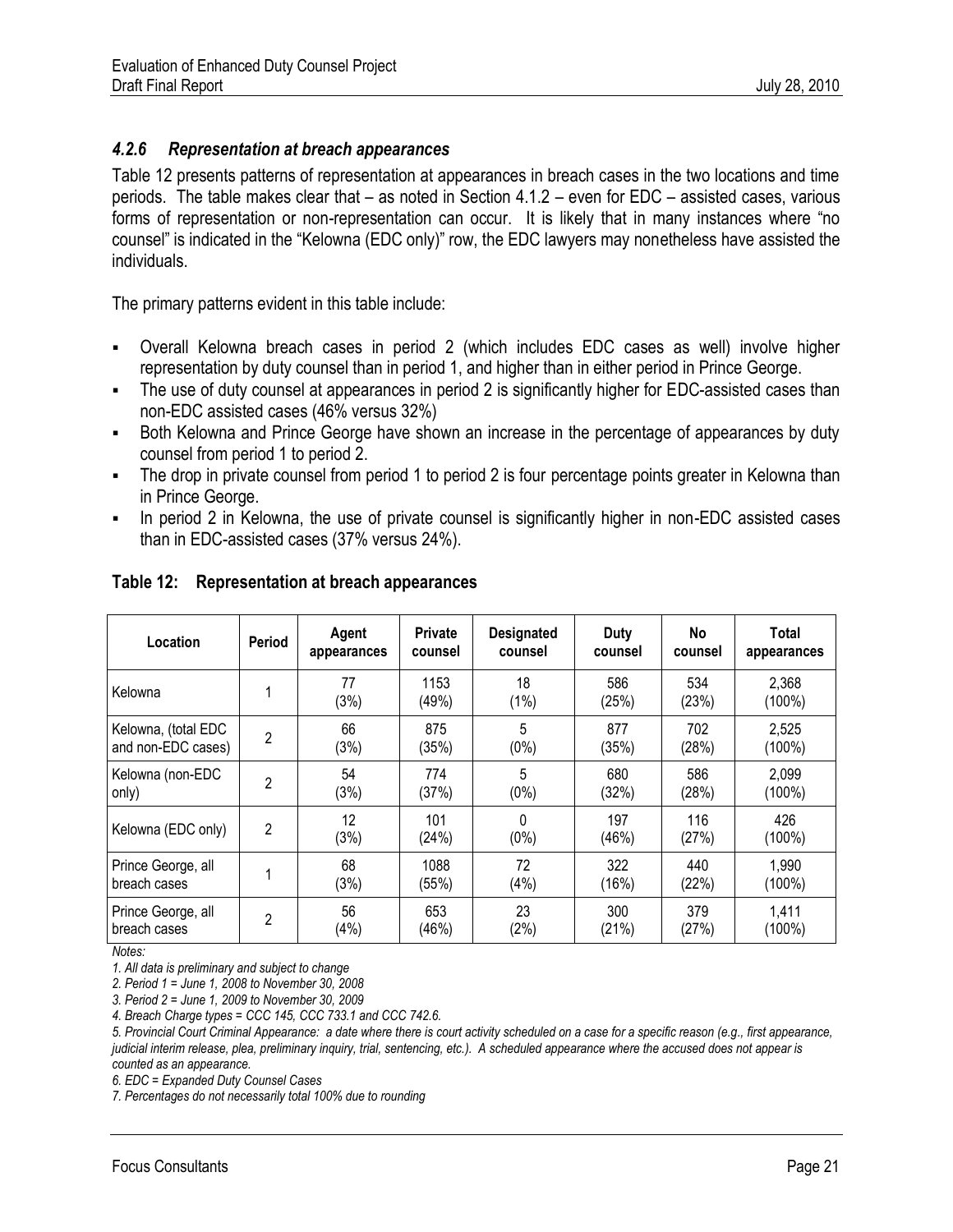## **5.0 COST ANALYSIS**

This section presents a cost analysis of EDC cases, with contextual data relating to costs of private counsel and regular duty counsel from both Kelowna and Prince George. It should be emphasized that this analysis should not be seen as a cost comparison, but rather the provision of cost information on each of three models in which clients receive quite different levels and modes of service. Therefore there is no single comparable unit of service.

## **5.1 Definition of "case"**

The delivery of service to persons with breach charges involves different definitions of and methods of counting "cases," depending on whether the service is provided by private counsel, expanded duty counsel or regular duty counsel. Understanding these differences is critical in making cost analyses. Table 13 provides a definition of case for each type of service, specifically how cases are counted and what types of services are included.

## **Table 13: Definition of a Case, by Service Delivery Type**

| <b>Service</b>           | <b>Case definition</b> |                                                                                                                                                                                                                                                                                                                                                                                                                       |  |  |  |  |
|--------------------------|------------------------|-----------------------------------------------------------------------------------------------------------------------------------------------------------------------------------------------------------------------------------------------------------------------------------------------------------------------------------------------------------------------------------------------------------------------|--|--|--|--|
| delivery type            |                        |                                                                                                                                                                                                                                                                                                                                                                                                                       |  |  |  |  |
| Expanded<br>Duty Counsel | 2.                     | A "case" includes one or more service visits (see Table 1) by a client who has one or more charges. If<br>an accused makes several visits about the same charge(s), they are counted only as one case overall.<br>In instances where the accused needs to make a second or third visit, the EDC sets the next visit for a<br>day when he will be in attendance. There is thus continuity of the case for the accused. |  |  |  |  |
|                          | 3.                     | The main point of contact with the accused is at the courthouse. There are no office visits by accused<br>between the EDC's scheduled days in court.                                                                                                                                                                                                                                                                  |  |  |  |  |
|                          | 4.                     | In some cases there are telephone contacts with the accused between the EDC's scheduled days in<br>court. The EDC may also make contact with Crown, or with counselors etc, between their scheduled<br>days in court, to communicate or verify relevant case information.                                                                                                                                             |  |  |  |  |
|                          | 5.                     | The service may involve advice only, assistance with adjournments, guilty pleas, stays, speaking to<br>sentence or representation at trial (if eligible financially).                                                                                                                                                                                                                                                 |  |  |  |  |
|                          | 6.                     | There may be many cases where EDC's role is simply one of advice or assistance with an                                                                                                                                                                                                                                                                                                                                |  |  |  |  |
|                          |                        | adjournment, and the accused may either subsequently retain private counsel or appear as a self-                                                                                                                                                                                                                                                                                                                      |  |  |  |  |
|                          |                        | represented litigant.                                                                                                                                                                                                                                                                                                                                                                                                 |  |  |  |  |
|                          | 7 <sub>1</sub>         | Not all of the clients assisted by EDC would have qualified for a tariff referral under LSS' previously                                                                                                                                                                                                                                                                                                               |  |  |  |  |
|                          |                        | existing rules.                                                                                                                                                                                                                                                                                                                                                                                                       |  |  |  |  |
|                          | 1.                     | Services may be bundled or unbundled, but likely in most cases counsel is retained to represent the                                                                                                                                                                                                                                                                                                                   |  |  |  |  |
|                          |                        | client through to the conclusion of the case.                                                                                                                                                                                                                                                                                                                                                                         |  |  |  |  |
| Private (Tariff)         | 2.                     | Counsel represents their client in all court appearances related to the charge(s), and contacts (e.g. with                                                                                                                                                                                                                                                                                                            |  |  |  |  |
| Counsel                  |                        | crown) on behalf of their client, meet with the client in their office, and have contacts by phone or other                                                                                                                                                                                                                                                                                                           |  |  |  |  |
|                          |                        | means with the client in between contacts at the courthouse. All these activities constitute one "case";                                                                                                                                                                                                                                                                                                              |  |  |  |  |
|                          |                        | the service is therefore likely to be more comprehensive than that of EDC.                                                                                                                                                                                                                                                                                                                                            |  |  |  |  |
|                          | $1_{\cdot}$            | A "case" is simply a contact with an accused at the courthouse to provide advice, or assistance with an                                                                                                                                                                                                                                                                                                               |  |  |  |  |
|                          |                        | adjournment. If an accused is served by duty counsel on a subsequent occasion, he/she will be                                                                                                                                                                                                                                                                                                                         |  |  |  |  |
|                          |                        | counted as a second or third "case." The measurement unit is therefore different from EDC and tariff                                                                                                                                                                                                                                                                                                                  |  |  |  |  |
| <b>Regular Duty</b>      |                        | cases.                                                                                                                                                                                                                                                                                                                                                                                                                |  |  |  |  |
| Counsel                  | 2.                     | No services are provided by regular duty counsel on behalf of an accused outside of the DC's                                                                                                                                                                                                                                                                                                                          |  |  |  |  |
|                          |                        | scheduled time in court.                                                                                                                                                                                                                                                                                                                                                                                              |  |  |  |  |
|                          | 3.                     | If an accused makes a second or third visit about the same case, there is no guarantee he/she will see                                                                                                                                                                                                                                                                                                                |  |  |  |  |
|                          |                        | the same duty counsel. There is thus no guarantee of case continuity.                                                                                                                                                                                                                                                                                                                                                 |  |  |  |  |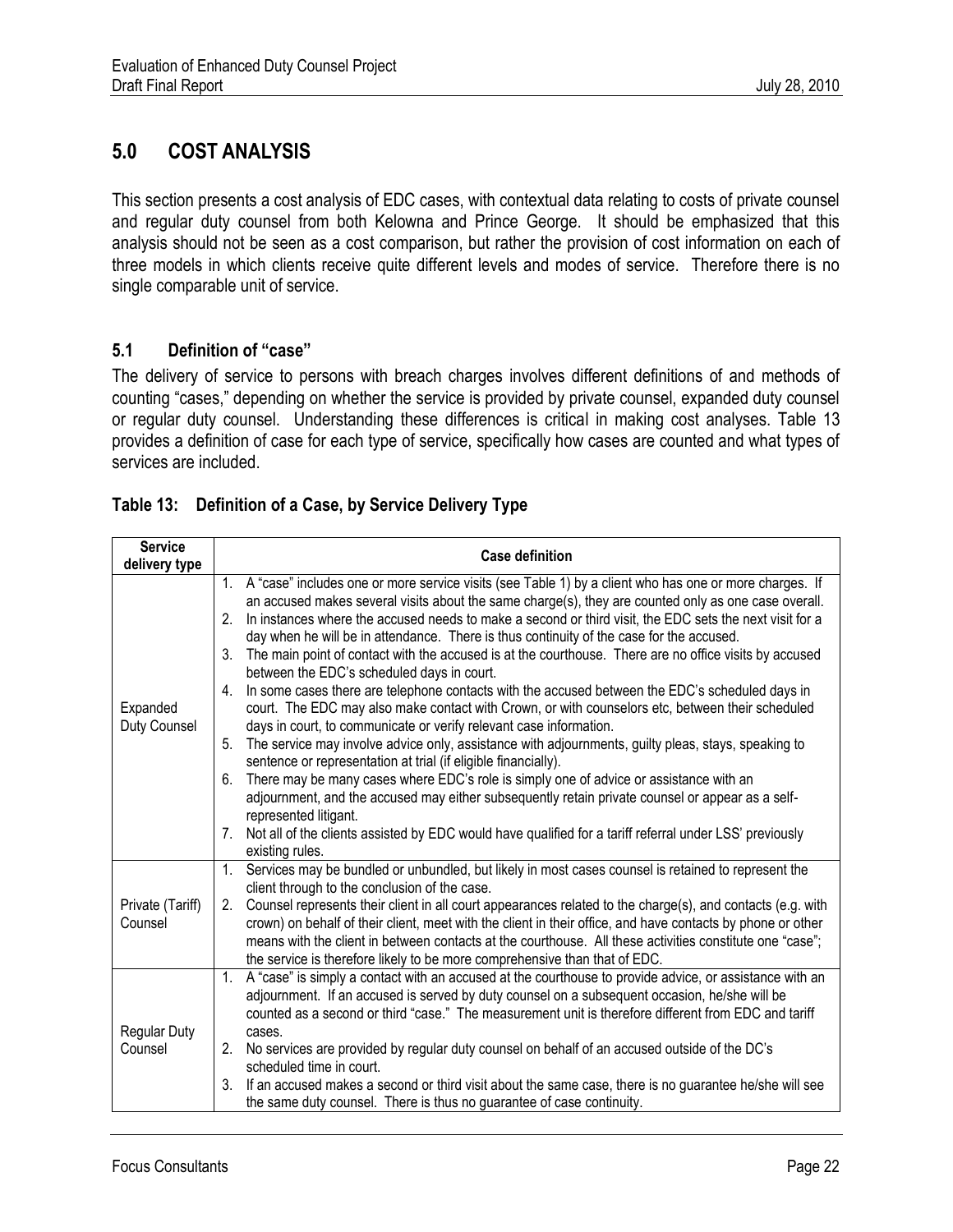## **5.2 Cost Analysis**

An analysis of cost per case for each of the three service delivery models is presented in Table 14. It is essential that this table be interpreted in relation to the definition of "case" in Table 13, the notes to Table 14, and the description of the methodology for calculating EDC costs in Table 15.

The table indicates that:

- Notwithstanding that tariff services are more comprehensive than those of the EDC, the cost for concluded EDC cases is less than half that of tariff cases in the previous year in Kelowna (\$153.88/\$344.43 = 45%), and a quarter that of tariff cases for a guilty plea (\$94.36/\$354.94 = 27%). EDC costs per trial have averaged 52% of tariff cases in Kelowna in the previous year (\$330.41/\$633), but there are too few cases of either type for this comparison to be considered reliable. It should be noted that - as per the commentary accompanying Table 7 - in a significant portion of tariff cases breaches are likely disposed of pro bono as part of the plea arrangement on a lead charge. This practice would effectively lower the cost per case of tariff services, but the amount cannot be determined.
- Cost per case for tariff delivery of services in Prince George is generally higher than in Kelowna (ranging from 33% higher for CSO cases to 6% higher for the other three types of breach cases) in the same time period.
- EDC breach cases are more expensive than regular duty counsel cases of all types, but "cases" are counted very differently. As shown in Table 1, there are approximately 1.7 visits per EDC client. If this rate were applied to duty counsel cases and each visit were counted as a "case," then the cost per regular duty counsel case would be \$69.70 (i.e. 1.7 x \$41.00). While still considerably less than the EDC cost per case, this comparison still does not incorporate the greater continuity involved in EDC case management, nor the fact that EDC involves trials and likely a higher rate of assistance with guilty pleas and sentencing than provided by regular duty counsel.
- Duty counsel costs in Prince George are considerably higher than in Kelowna in each of the two time periods.

The following observations based on Table 14 make comparisons concerning costs between EDC, tariff and regular duty counsel service delivery models, but as emphasized in Section 5.0 and 5.1, such comparisons are not intended to imply that there are common service delivery units for each model. The comparisons are simply a way of looking at the cost outcomes of each model.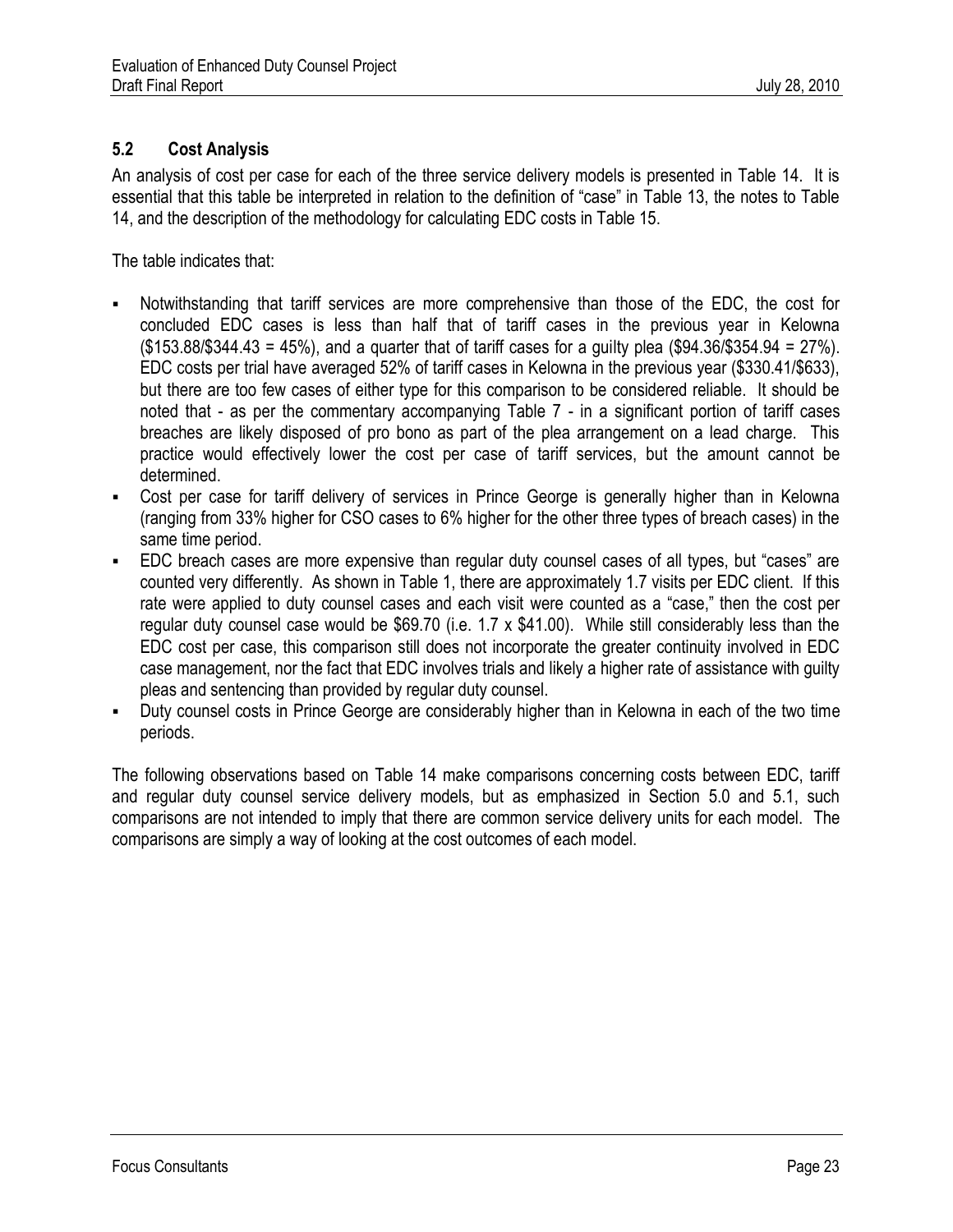| Type and location of                         | Period of analysis               | <b>Type of case</b>             | Cost                  |                      |                      |  |
|----------------------------------------------|----------------------------------|---------------------------------|-----------------------|----------------------|----------------------|--|
| service                                      |                                  |                                 | Per case              | Per guilty plea      | Per trial            |  |
| <b>Expanded Duty Counsel</b><br>Kelowna      |                                  | All 4 breach case types         | \$145.32<br>$(N=105)$ | \$94.36<br>$(N=44)$  | \$330.41<br>$(N=14)$ |  |
|                                              | June 12, 2009 to March 31, 2010  | Concluded breach cases only     | \$153.88<br>$(N=60)$  | \$94.36<br>$(N=44)$  | \$330.41<br>$(N=14)$ |  |
| <b>Tariff Counsel Kelowna</b>                | May 5, 2008 to March 31, 2009    | Failure to Appear               | \$264.00<br>$(N=3)$   | No cases             | \$550.00<br>$(N=1)$  |  |
|                                              |                                  | <b>Breach of Probation</b>      | \$351.00<br>$(N=64)$  | \$566.00<br>$(N=54)$ | \$601.00<br>$(N=2)$  |  |
|                                              |                                  | Failure to Comply               | \$335.00<br>$(N=19)$  | \$309.00<br>$(N=13)$ | \$682.00<br>$(n=3)$  |  |
|                                              |                                  | Total of three case types above | \$344.43<br>$(N=86)$  | \$354.94<br>$(N=67)$ | \$633.00<br>$(N=6)$  |  |
|                                              | April 1, 2008 to March 31, 2009  | Breach of CSO                   | \$190.00<br>$(N=23)$  | Not available        | Not available        |  |
| <b>Tariff Counsel Prince</b><br>George       | May 5, 2008 to March 31, 2009    | Failure to Appear               | \$130.00<br>$(N=1)$   | No cases             | No cases             |  |
|                                              |                                  | <b>Breach of Probation</b>      | \$380.00<br>$(N=64)$  | \$395.00<br>$(N=48)$ | \$781.00<br>$(N=3)$  |  |
|                                              |                                  | Failure to Comply               | \$355.00<br>$(N=26)$  | \$352.00<br>$(N=11)$ | \$706.00<br>$(N=3)$  |  |
|                                              |                                  | Total of three case types above | \$364.00<br>$(N=91)$  | \$386.98<br>$(N=59)$ |                      |  |
|                                              | April 1, 2008 to March 31, 2009  | Breach of CSO                   | \$251.00<br>$(N=22)$  | Not available        |                      |  |
| Regular Duty Counsel<br>Kelowna              | April 1, 2008 to March 31, 2009  | All cases (Not just breaches)   | \$41.00<br>$(N=3524)$ | Not applicable       | \$743.50<br>$(N=6)$  |  |
|                                              | April 1, 2009 to January 8, 2010 | All cases (not just breaches)   | \$40.00<br>$(N=3634)$ | Not applicable       | Not available        |  |
| <b>Reqular Duty Counsel</b><br>Prince George | April 1, 2008 to March 31, 2009  | All cases (not just breaches)   | \$72.00<br>$(N=1957)$ | Not applicable       | Not applicable       |  |
|                                              | April 1, 2009 to January 8, 2010 | All cases (not just breaches)   | \$59.00<br>$(N=2178)$ | Not applicable       | Not applicable       |  |

#### **Table 14: Preliminary comparison of cost per case for breach charges, by service delivery mode**

*Notes:*

*1. The definition of a case differs considerably for each of the three service delivery modes. See Table 13.*

*2. The methodology for determining the cost of expanded duty counsel cases is described in Section 5.3*

*3. Breach types include breach of probation order (CCC 733.1), failure to appear (CCC 145(2), (4) and (5)), failure to comply with a recognizance (CCC 145 (3),* 

*(5.1)), and breach of conditional sentence order (CCC 742.6).*

A. "Concluded" EDC cases only include cases where the record of duty counsel sheet indicated a guilty plea, trial, stay, or sentencing activity.

*5. The time periods for the Kelowna cost analyses reflect the models used during the "pre-EDC period" and the "EDC period", as explained in sections 1.1.1 and 1.1.2.Regular duty counsel time periods are based on CMS reports for periods that are as close to those two periods as possible. The Prince George time* 

*periods are the same as those for Kelowna tariff counsel and regular duty counsel to facilitate comparison. The time period for Breach of CSO cases is based on annual data over a period similar to the other charges, but slightly longer to allow for more cases and therefore more reliable average costs (see also next point).* 6. Breach of CSO are reported in a different manner in the CMS from the other breach charges, and are not available by guilty plea or trial. The average cost of *combined breach charges only includes three case types for tariff cases, but 4 case types for EDC cases. However, in the period covered in this table there has*  been only 1 CSO which involved 0.7 hours of EDC time for advice and an adjournment, so for all intents and purposes, "all 4 breach case types" primarily *concerns three case types. There were no breach of CSO cases among concluded cases.*

*7. Tariff counsel cost per case only includes stand alone breach charges.*

*8. Duty counsel cases include all criminal case matters. The number of contacts concerning breaches is not recorded, but the average cost per breach case is unlikely to be higher than the amounts shown.*

*9. Any average cost per case involving less than 12 cases (including most data for trials) cannot be considered reliable.*

*10. There were five concluded EDC cases that were stays, and they averaged \$154.43 per case. One of these cases was considerably more expensive (\$361.05) than the other four, which averaged \$103.*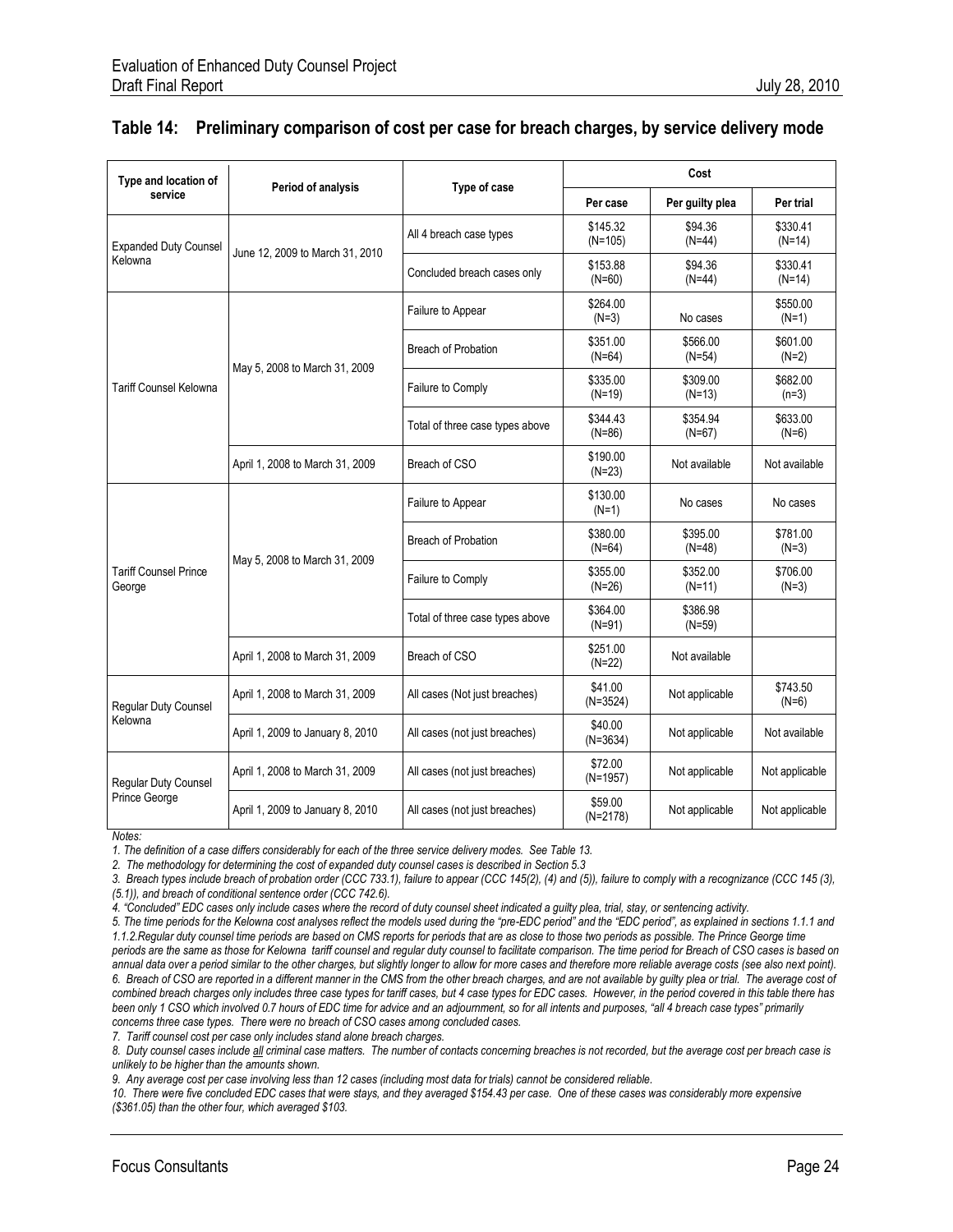## **5.3 Methodology for Calculating EDC Cost per Case**

The steps used to calculated EDC cost per case for the period to November 30<sup>th</sup> are shown in Table 15. The same procedures were used for calculating "cost per concluded case," but that calculation includes only guilty pleas, sentencings, stays, and trials. Similarly, when calculating costs per guilty pleas and trials, the evaluator isolated those particular services on the Record of Duty Counsel Sheets (including previous visits for the same cases involving advice and/or adjournments).

## **Table 15: Steps Used to Calculate EDC cost per case**

|                | <b>Steps</b>                                                                                                                                                         | Amount or<br>calculation                       | Data source                                                                           |
|----------------|----------------------------------------------------------------------------------------------------------------------------------------------------------------------|------------------------------------------------|---------------------------------------------------------------------------------------|
| 1              | Amount of invoices from June 12, 2009 to March<br>31, 2010 for two EDC counsel paid regular duty<br>counsel fees                                                     | \$10,655.30                                    | <b>CMS Report</b>                                                                     |
| $\overline{2}$ | Determine EDC staff lawyer's annual wages and<br>benefits (at 20%), prorate for period June 12,<br>2009 to March 31, 2010                                            | \$90,262.33                                    | <b>LSS records</b>                                                                    |
| 3              | Determine # of hours worked by staff lawyer on<br>EDC cases to March 31, 2010, including<br>additional EDC-related administrative time.                              | 72.6 hours                                     | Record of Duty Counsel<br>Sheets; discussions with EDC<br>staff lawyer                |
| 4              | Calculate # of EDC hours as a percentage of<br>total hours worked by EDC staff lawyer from<br>June 12, 2009 to March 31, 2010 (203 days @ 7<br>hours = $1421$ hours) | $72.6 \div 1421 = 5.1\%$                       | Discussion with EDC staff<br>lawyer regarding application of<br>7 hours average       |
| 5              | Calculate proportion of EDC staff lawyer's salary<br>devoted to EDC activity                                                                                         | $.051 \times $90,262.35 =$<br>\$4,603.38       |                                                                                       |
| 6              | Add #1 and #5 for total EDC cost                                                                                                                                     | $$10,655.30 +$<br>$$4,603.38 =$<br>\$15,258.68 |                                                                                       |
| 7              | Determine # of cases jointly handled by all three<br>EDC lawyers from June 12, 2009 to March 31,<br>2010                                                             | 105                                            | Record of Duty Counsel<br>sheets, with repeat visits<br>amalgamated as single "cases" |
| 8              | Determine cost per case                                                                                                                                              | $$15,258.68 \div 105 =$<br>\$145.32            |                                                                                       |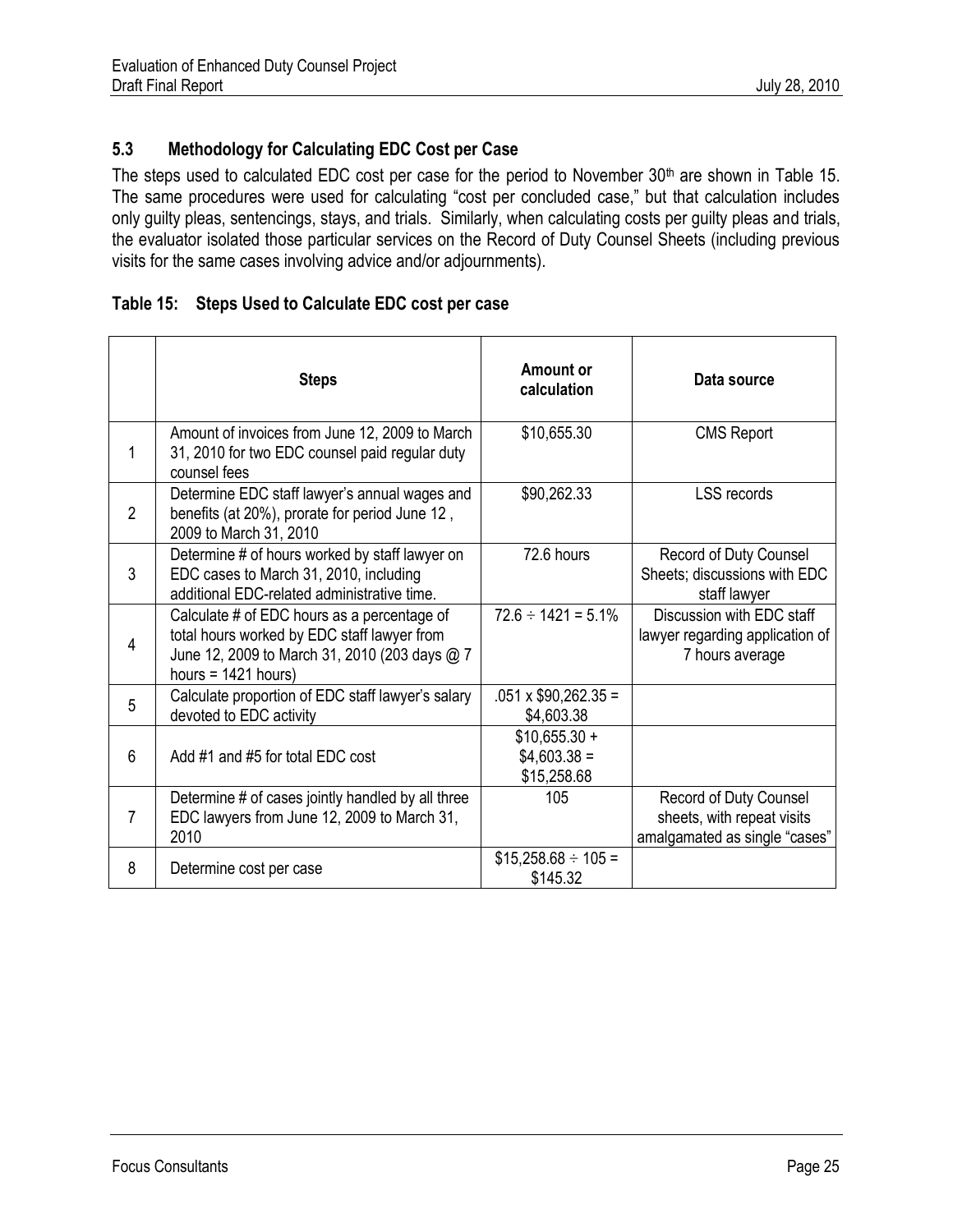## **6.0 CONCLUSIONS**

The primary conclusions that emerge from the findings in this report are that:

- EDC involves a substantial service time investment with clients in breach cases (91 minutes per charge and 108 minutes per client).
- Stakeholders interviewed in the evaluation strongly support the project. They perceive advantages in terms of continuity of client service, the quality of advice and client support (including representation at trial, access to Crown, and preparation for sentencing), and the effective use of court resources.
- EDC-involved breach cases only account for 12% of overall breach cases, both because of a continuing tendency for many breach cases to be handled as part of plea on lead charges, and because many in-custody clients tend to plead guilty rather than wait for the dedicated EDC day to receive assistance.
- Time to disposition data available to date shows significantly higher mean and median times to disposition in EDC cases compared to other service delivery models. However, this data is likely to change as more non-EDC cases are completed.
- There is a significantly higher trial rate in EDC cases than any of the comparison models.
- In general, EDC services appear to be delivered at a reasonable rate. Because service units are not identical, direct comparison is not possible, but in general EDC completed cases cost less than tariff cases and more than regular duty counsel cases.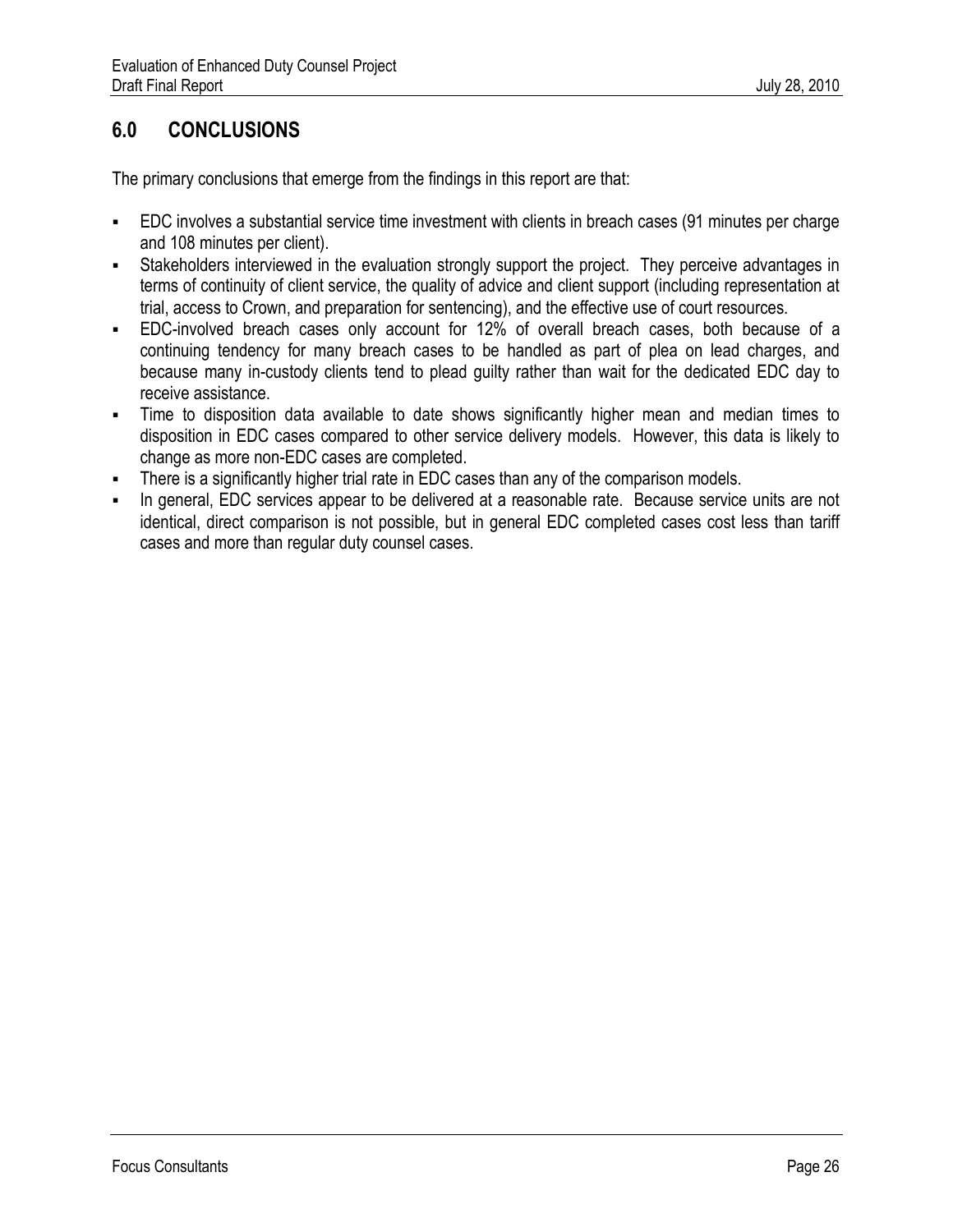# **APPENDICES**

- Appendix 1: Questionnaire for lawyers, judicial case managers, crown and judges Appendix 2: Questionnaire for judges
- Appendix 2: Questionnaire for judges<br>Appendix 3: Follow-up questions for ju
- Follow-up questions for judicial case managers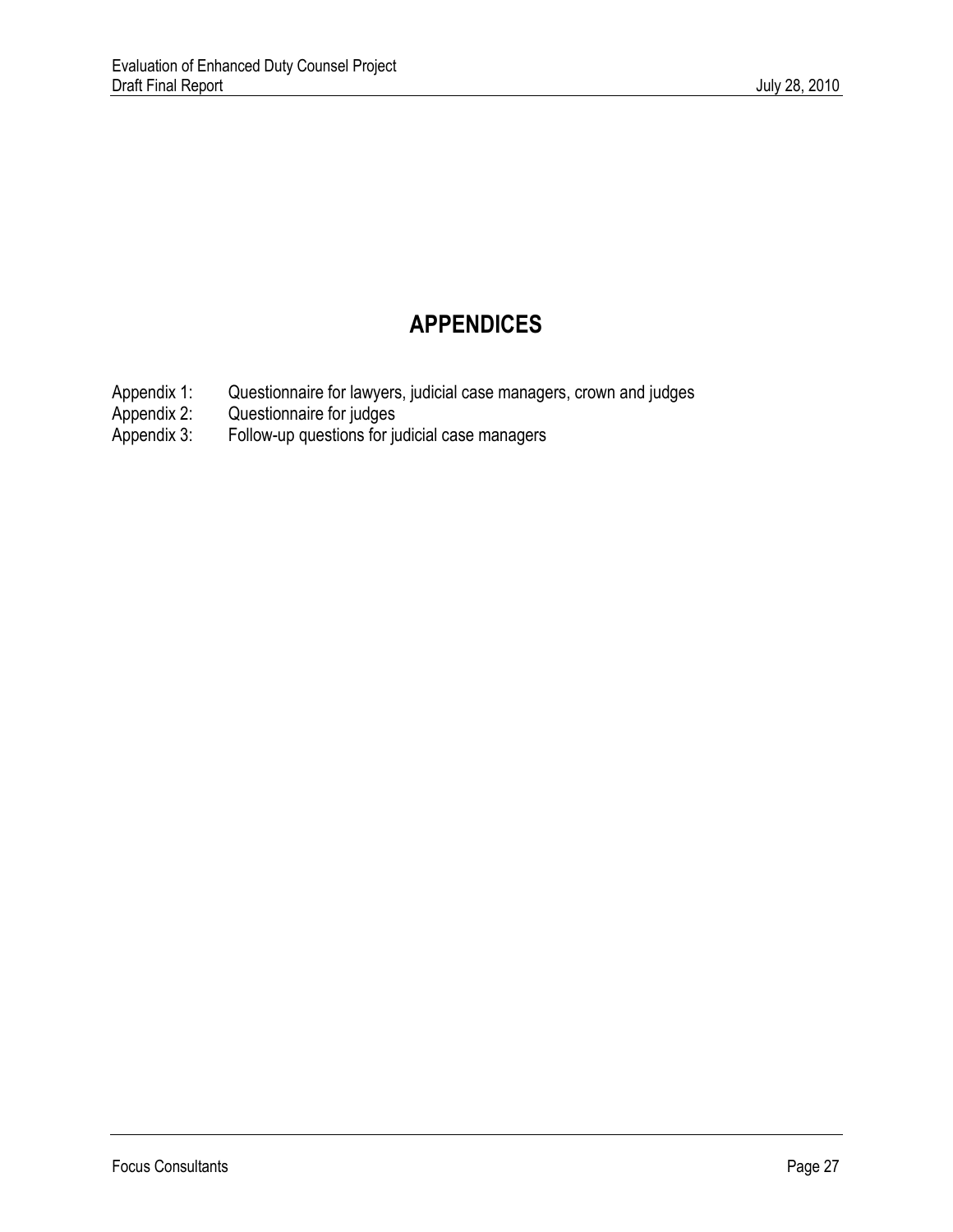## **APPENDIX 1:**

## **EDC EVALUATION: INTERVIEW GUIDE**

#### Objectives and logic of pilot

1. (all respondents) As you understand them, what are the objectives the EDC pilot project is attempting to achieve?

2. (all respondents) What are the main elements and activities of the project that have been put in place to achieve these objectives? In theory, do you think these elements and activities will lead to achievement of the objectives?

#### Implementation and adjustments

3. (all respondents, as applicable) What adjustments to the model (manpower, coordination, communication, etc) have been made since project start-up (June 12th), and why have they been necessary? Were these adjustments likely specific to the situation in Kelowna, or would they likely have to be considered if the model were to be implemented in other locations?

4. (all respondents) Are there particular factors which have made it a) easier, or b) more difficult to implement this model in Kelowna, compared to other court locations?

5. (JCM, crown, judge) Did the design of the project require you to adjust your schedule, or change other components of your work to accommodate, complement, or reinforce the EDC activities?

6. (EDC, regular DC) EDC and regular duty counsel are in many cases the same counsel acting on different days. Are there also additional regular duty counsel involved in Kelowna? Are efforts made to encourage continuity of case handling between counsel, and if so, how is this done?

7. (EDC) EDC was originally intended to provide representation for clients in court at trial (anticipated to require 2 hrs twice per month), and to deal with any breach charges scheduled for disposition on Wednesdays. Thus far there is no record of EDC activities taking place on Wednesday. Are there fewer trials than anticipated, and if so, why might this be the case?

8. (all respondents) How has shifting as many category 1 charges to Fridays affected scheduling and activities on other days?

9. (EDC) Is your time utilized as fully as was anticipated?

10. (EDC) Preliminary JUSTIN stats show that cases in which EDC has provided service also have appearances in which private counsel or no counsel at all are involved. Presumably some of the situations where no counsel is recorded are first appearances, and situations where private counsel were involved were likely subsequent to EDC involvement. Can you describe 4 or 5 typical "trajectories" that clients might follow that include EDC service(s) at one or more points? The intent would be to show how EDC services dovetail with those of private counsel, with regular duty counsel and/or with clients who are selfrepresented.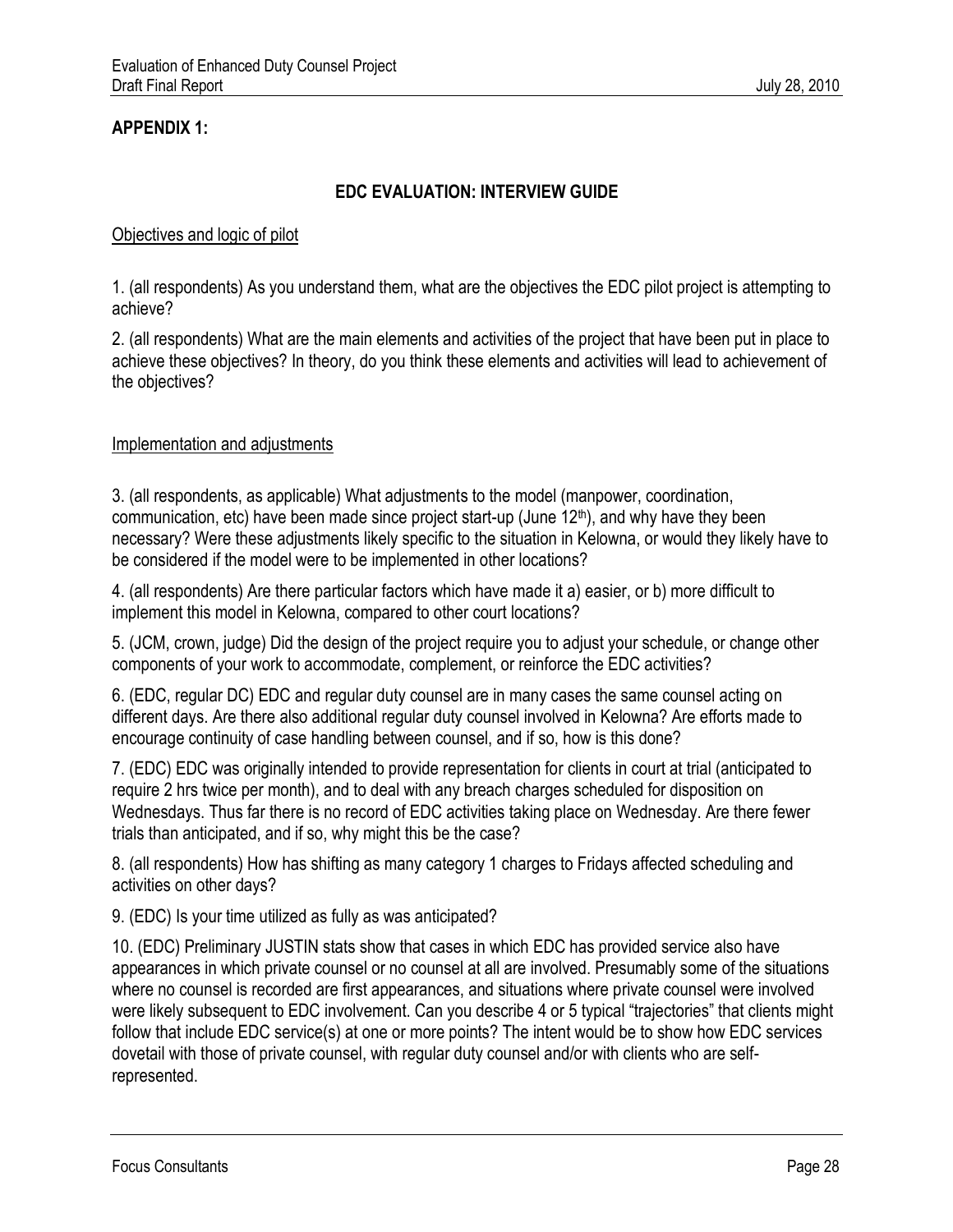#### Impacts and outcomes

11. (JCM, crown, judge) What impacts have EDC services had on your work or situation, or more generally, on the efficiency of the criminal court process in Kelowna?

12. (all respondents) An analysis of cases with which EDC have been involved is being conducted using the JUSTIN database of Court Services Branch. This analysis will be of cases with date of charge between June 1<sup>st</sup> and Nov 30<sup>th</sup>, and will be completed in April 2010. While this will be a formal quantitative analysis, I am interested at this point in more subjective assessments of patterns you feel you are seeing in cases where there has been EDC involvement. For example, do you feel EDC involvement is impacting the number of appearances per case, the rate of guilty pleas, or the number of trials? If so, why does it contribute to the impact you describe?

13. (all respondents) Have there been any unanticipated outcomes or impacts?

#### Overall assessment

14. (all respondents) If you are able to make a comparison, how would you assess the strengths and limitations of this model thus far, compared to the former tariff model of coverage for breach charges, and to a regular duty counsel model?

15. (all respondents) Do you have any recommendations for improvements to any aspect of how the EDC model operates at present?

16 (all respondents) Do you have particular research issues or concerns that you feel should be addressed in the remaining phases of the evaluation of the EDC?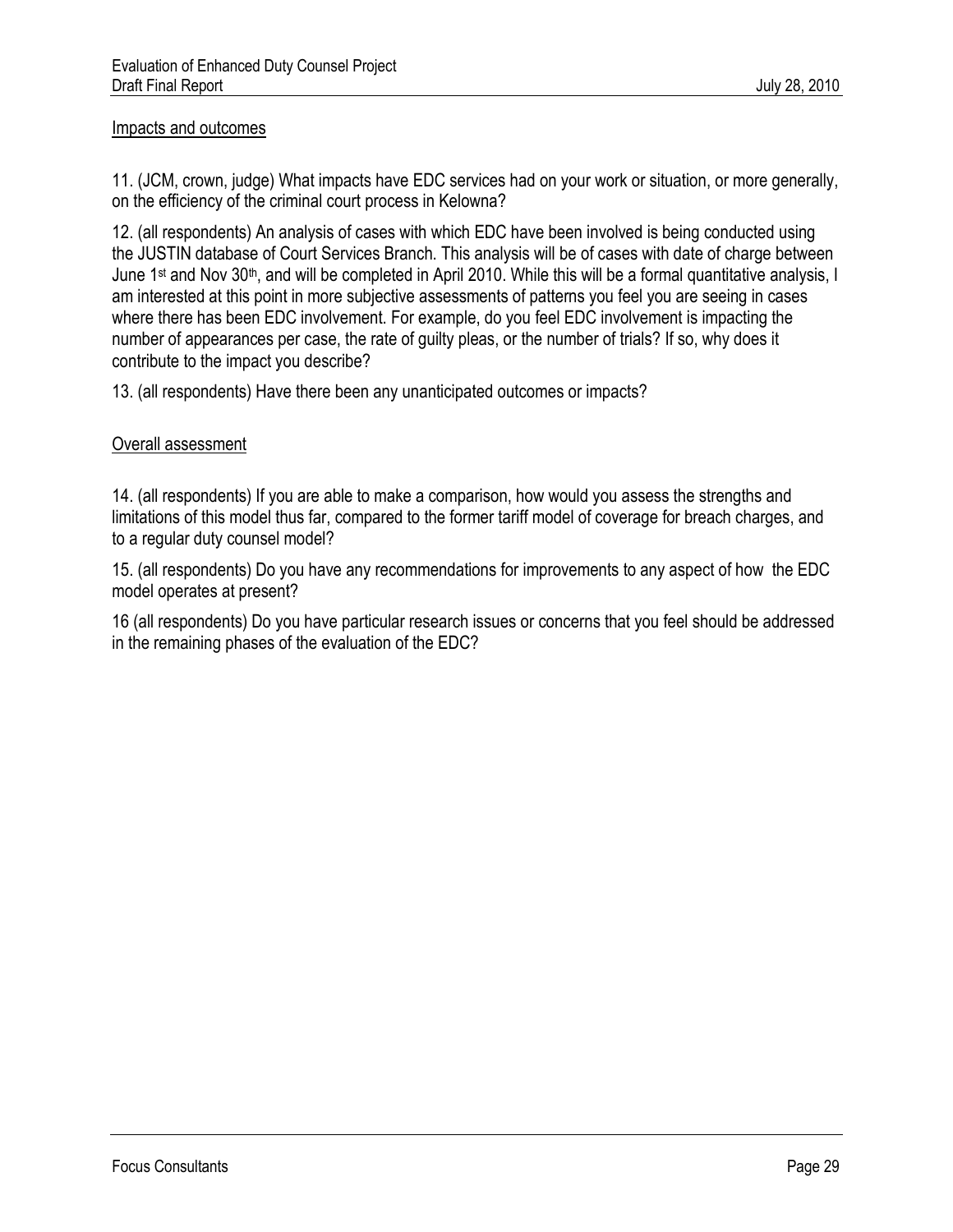## **APPENDIX 2:**

## **EDC EVALUATION: INTERVIEW GUIDE FOR JUDGES**

#### Objectives and logic of pilot

1. As you understand them, what objectives is the Expanded Duty Counsel (EDC) pilot project (coordinated by Andrew Vandersluys to address breach charges) attempting to achieve?

2. What is your understanding of the main elements and activities the project has put in place? In theory, do you think these elements and activities will lead to achievement of the objectives?

#### Implementation and adjustments

3. Have you been involved in any communications or discussions about the model since the project was initiated (June 12, 2009)?

4. Are there particular factors which you feel may have made it a) easier, or b) more difficult to implement this model in Kelowna, compared to other court locations?

## Impacts and outcomes

5. What impacts, if any, has the EDC project had on the efficiency of the criminal court process in Kelowna? Have there been any unanticipated outcomes or impacts?

6. An analysis of cases with which EDC has been involved is being conducted using the JUSTIN database of Court Services Branch. This analysis will be of cases with date of charge between June 1<sup>st</sup> and Nov 30<sup>th</sup>, and is being completed this month. While this will be a formal quantitative analysis, I am also interested in more subjective assessments of patterns you feel you are seeing in cases where there has been EDC involvement. For example, do you feel EDC involvement is impacting the number of appearances per case, the rate of guilty pleas, or the number of trials? If so, why does it contribute to the impact you describe?

7. Data from a mid-term assessment of the EDC suggest that the project deals with less than 20% of breach cases, despite EDC's regular availability in Compliance Court (originally on Fridays, now on Mondays) and for breach trials on Wednesdays. From interviews with several stakeholders, the reasons appear to be 1) that a large percentage (roughly half) of breached accused are initially in custody, will likely have seen regular in-custody duty counsel, and elect to plead guilty rather than wait for Compliance Court later in the week, and 2) a significant number of breach charges (perhaps a third) appear to be handled pro bono by counsel as part of a plea on a lead charge.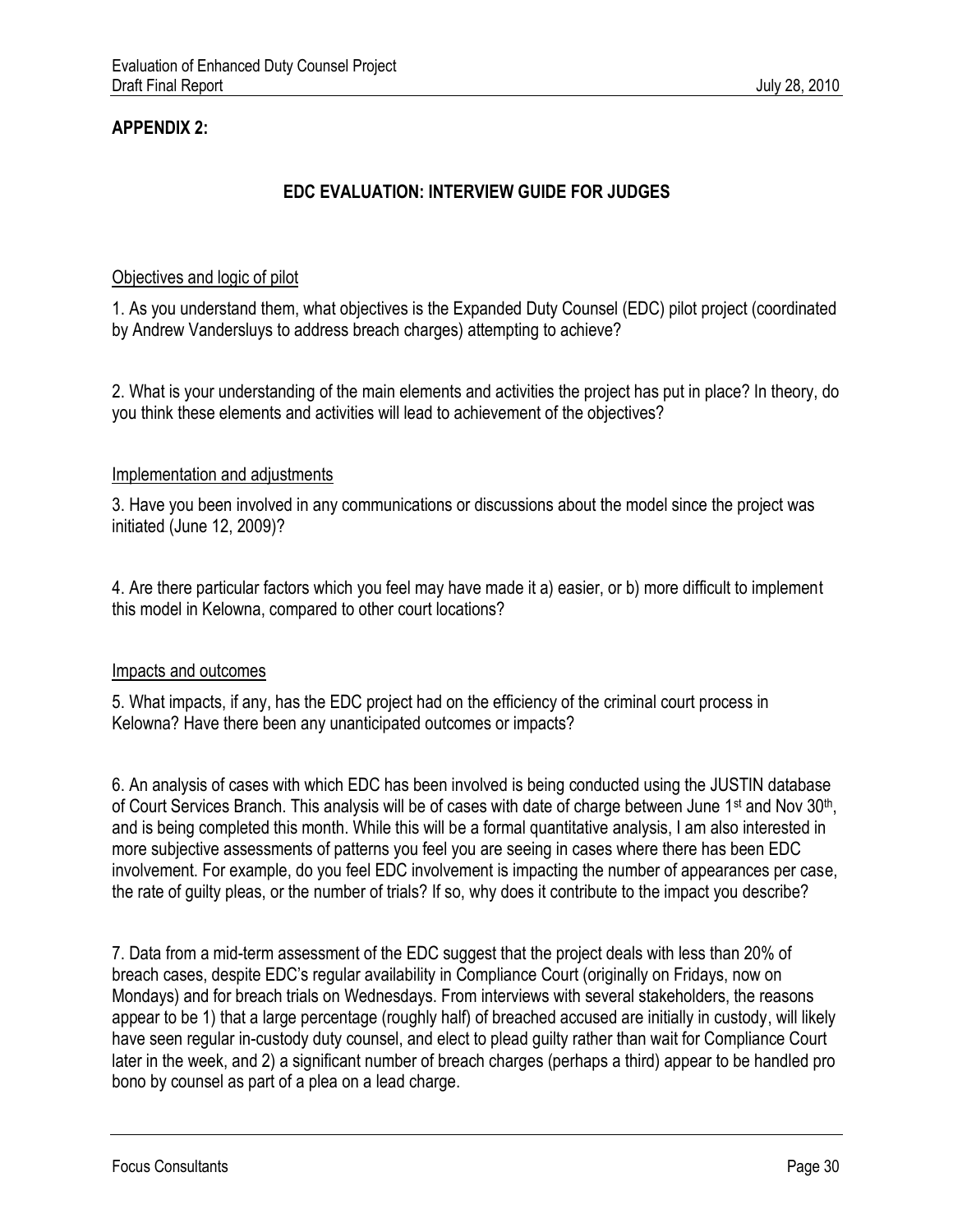Do you have reason to confirm or question these interpretations? Do they impact your view of the utility of the role of EDC in relation to breach charges within the court system?

#### Overall assessment

8 If you are able to make a comparison, how would you assess the strengths and limitations of the EDC model, compared to the former tariff model of coverage for breach charges, and to a regular duty counsel model?

9. Do you have any recommendations for improvements to any aspect of the EDC's model of operations?